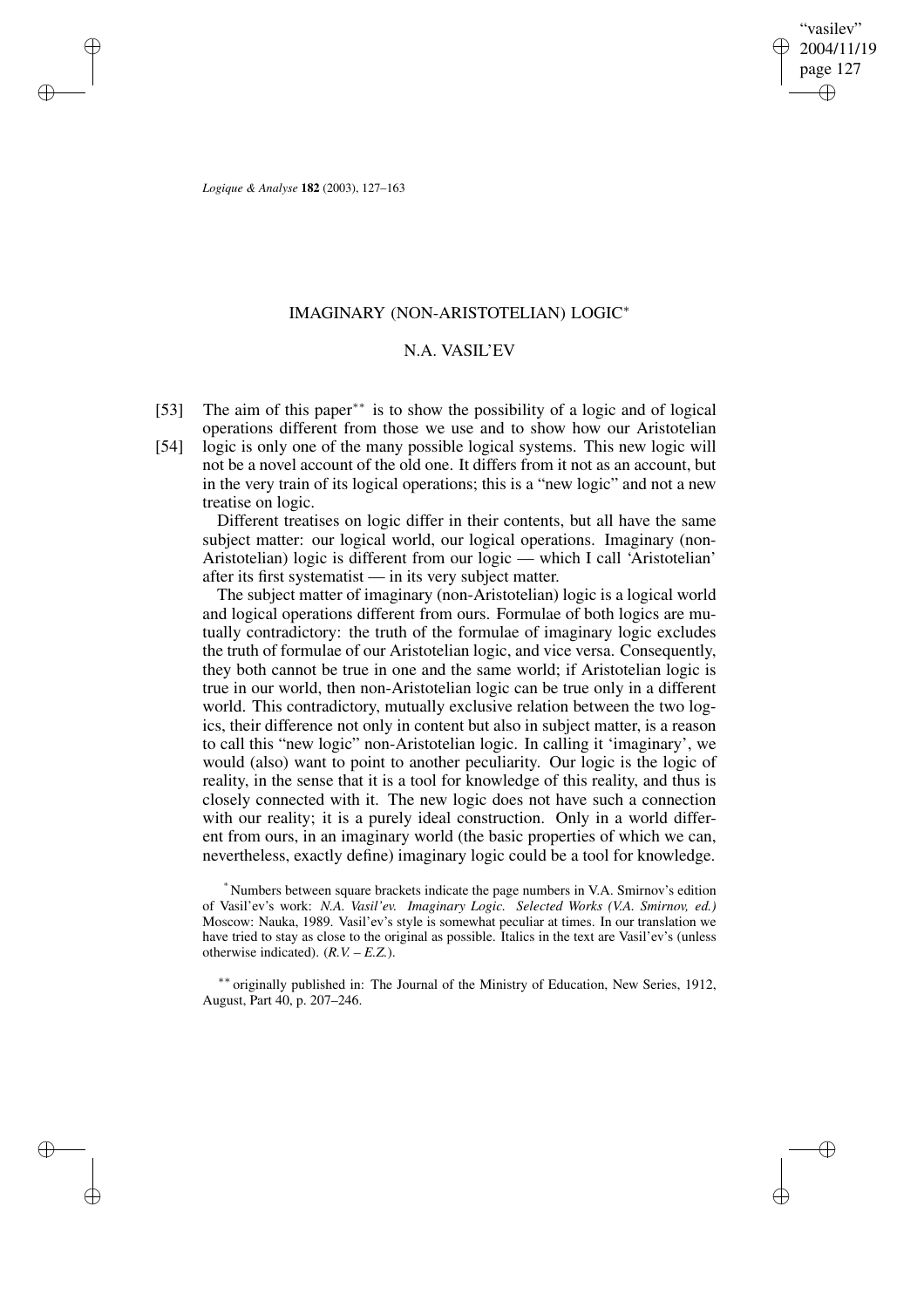"vasilev" 2004/11/19 page 128 ✐ ✐

✐

✐

## 128 N.A. VASIL'EV

It is not difficult to see that these designations are analogous to those of the "new geometry" created by Lobachevski. He called it imaginary geometry; later on, the name 'non-Euclidean geometry' has been adopted. To the analogy of names, there corresponds an inner analogy between non-Aristotelian logic and non-Euclidean geometry, which consists in a logical identity of their methods.

Non-Euclidean geometry is a geometry without the 5<sup>th</sup> postulate, [that is] without the so-called axiom of parallels. Non-Aristotelian logic is a logic without the law of contradiction. It is worth mentioning here that it was precisely non-Euclidean geometry that has served us as a model for the construction of non-Aristotelian logic.

[55] The very idea of a logic different from ours, [the idea] of [the existence of] several [different] logics, should appear to be an absurd one, since we are so accustomed to the idea of one logic common to all, that we cannot imagine the opposite. However, this is only a psychological explanation of our belief in the uniqueness of (our) logic — since no one has [ever] proved it. Before Lobachevski, the idea of a geometry different from ours seemed equally absurd, but today non-Euclidean geometry is generally recognized. We are simply accustomed to believe in the uniqueness of logic. We believe in a single logic exactly in the same way as a people in the primitive stage of their cultural development believe that their language is the only one possible. When such a people is confronted with a neighboring one, the latter give them the impression of being a people without a language, a people of mutes. It would be an offense to our intellectual maturity if we too, encountering logical operations different from ours, would arbitrarily deny them the right to be called "logical."

However unusual the idea of a different logic may be, there is nothing implausible in it. That which is obvious for us, [i.e.] in our world with our structure of mind and our faculty of perception, may be not only not evident, but also completely wrong in a different world, for beings with a different kind of mental structure.

Is it really true that God should necessarily think according to Aristotelian logic, following the canons of the syllogism and Mill's rules of induction? From very early onwards religious thought has conceived of the idea of a God whose mind was infinitely superior to the human mind. Consequently, there is nothing implausible or absurd in the idea that divine logic would be different from human logic.

Therefore, it is quite conceivable, that there may exist systems of logical thinking and logical operations altogether different from ours. The same conclusion can be drawn from the [following] analysis of different points of view on the nature of logic and logical laws.

In contemporary logic, there are three major points of view on the basic logical laws (the law of identity, [the law] of contradiction, [the law] of

✐

✐

✐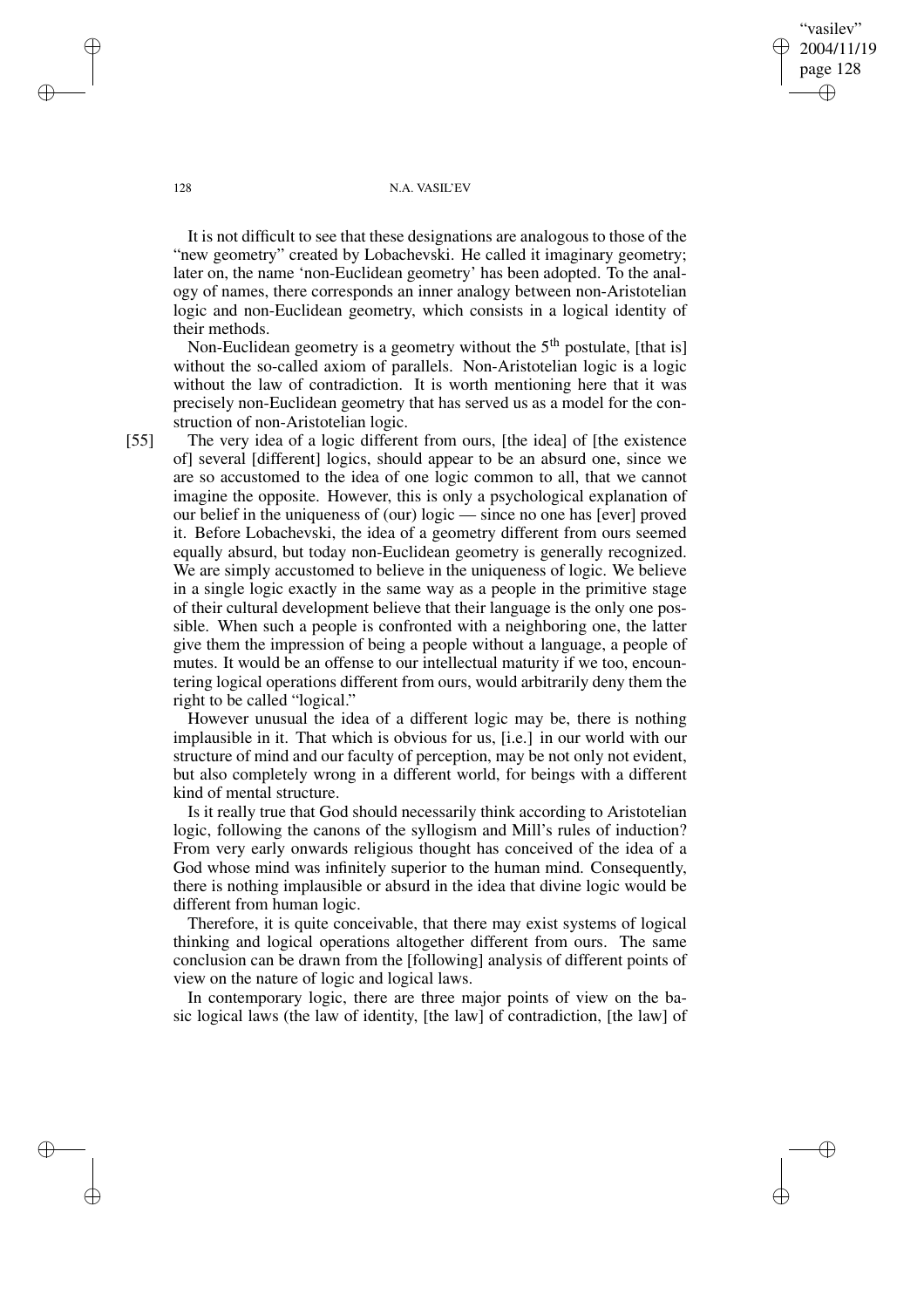the excluded middle, and [the law] of sufficient reason). Some logicians consider them as psychological, natural laws of thought. According to Heymans<sup>∗</sup>, for example, logical laws are natural laws of thought, just as the law of inertia and [the law] of the parallelogram of forces are natural laws of motion. It is clear that from such a point of view it is impossible to defend [56] the uniqueness and invariance of the laws of logic. We have to conceive of different laws of logic as soon as we imagine a world with different natural laws of thought, if we imagine beings with a different intellectual structure.

According to other logicians, as, for example, *Göring*∗∗ , the laws of logic constitute norms of correct thought. Such a point of view assumes that the laws of logic are analogous to moral or legal laws. Moral and legal laws are not natural causal laws underlying our acts, but only norms by conforming to which our acts become moral or lawful.

Accordingly, logical laws are neither causal nor psychical laws of thought, but norms by conforming to which thought becomes correct. It is clear that within the framework of such a concept of logic and logical laws it is impossible to defend their uniqueness and absolute universality, since we can easily imagine different norms of correct thinking under different conditions. Indeed, we see that precisely moral and legal laws, whose normative character is undeniable, display a wide range of diversity and variability. At different epochs and in different countries humanity has held different legal and moral norms. Why not to imagine, then, that different rational beings may have different norms for correct thinking?

Finally, according to the third major point of view (for example, Husserl's) logical laws are ideal truths, which are right regardless of their psychological realization in our mind. In such a conception, the laws of logic come close to the axioms of mathematics. But then it is completely impossible to defend the unicity of logic. Precisely mathematics provides us with rigorous scientific instances of 'imaginary disciplines', as, for example, non-Euclidean geometry. At each step (in its development) mathematics involves a generalization of its operations and the extension of the field of its objects. In this way it moves, for example, from the real numbers to the imaginary numbers.

[57] It is impossible to extract the square root of a negative number, since every squared real number is positive; but mathematicians, by introducing imaginary numbers, can extract the square root of a negative number and [thus] give a more general characterization of the operation of 'taking the root of'.

<sup>∗</sup> Heymans, Gerard (1857–1930). Dutch philosopher and psychologist. Proponent of 'Psychic Monism' and of Psychologism in logic (cfr. Eisler, E. Philosophenlexikon p. 266, Berlin 1912, 1977<sup>2</sup> ) (*R.V. – E.Z.*).

∗∗ Göring, Carl (1841–1872). German Critical Empirist and Positivist (cfr. Eisler, E. Philosophenlexikon p. 210, Berlin 1912, 1977<sup>2</sup> ) (*R.V. – E.Z.*).

✐

✐

✐

✐

✐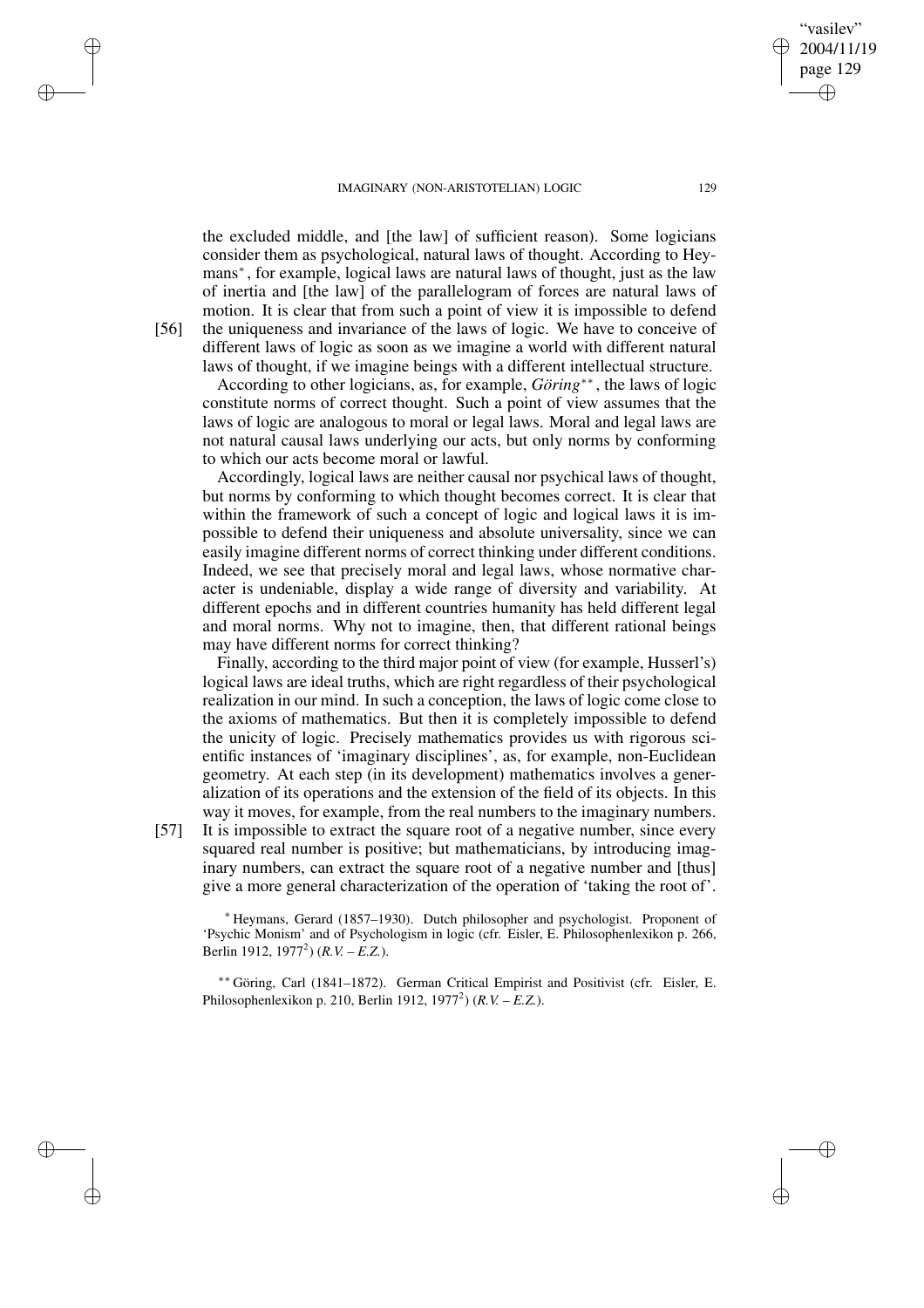"vasilev" 2004/11/19 page 130 ✐ ✐

✐

✐

## 130 N.A. VASIL'EV

Exactly in the same way as mathematical operations can be generalized; logical operations can be generalized too, and in both cases this generalization may lead to the creation of imaginary objects.

Thus, whichever of the three major points of view on logical laws we accept, from each one of them there follows (in its own way) the possibility of the existence of a logic different from ours. This possibility also follows from the fourth, old, and now nearly abandoned point of view of Mill, according to which the laws of logic are generalizations from experience. If this is true, then, even more, we can imagine a world in which the generalizations taken from experience, and consequently logic, will be different from ours.

Therefore, the controversy about the nature of the laws of thought does not have much importance for our aim; whatever solution of this controversy is accepted, we have to conclude to the possibility of a logic different from ours. So, we will not deal now with this very complex and difficult matter.

The possibility of the existence of a logic different from ours can be also demonstrated in a different way.

Had all of the content of logic been analytically contained in some unique characterization or definition of logic, then, of course, a different logic would have been impossible. All the content of logic would have arisen from this single definition and nothing could have been changed in the content of logic without a violation of this basic logical principle, and consequently of logic in general.

But let us assume that not all of the content of logic arises from one logical definition and description of [the notion of] the logical, [but] that logic is reducible to several propositions which are themselves not further reducible. Let us assume that logic does not arise from the simple analysis of a definition of logic, but from a synthesis of several independent axioms. Then we can consider the following case. Suppose we retain some of the axioms of logic and reject some [other] axioms, which are synthetic additions to the former ones. By virtue of the admitted independence of the axioms, the corollaries of the retained axioms will remain valid here too, and [they] will give us the possibility to construct a logic without the rejected axioms.

[58] This is exactly what happens in logic when it is considered as founded upon the synthesis of several independent axioms<sup>1</sup>. This also corresponds to the traditional idea of four independent laws of thought ([the law] of identity, [the law] of contradiction, [the law] of the excluded middle, and [the law] of

<sup>1</sup> Mathematical logic, which is based on several axioms and postulates, can be considered as an elegant demonstration of this [thesis].

✐

✐

✐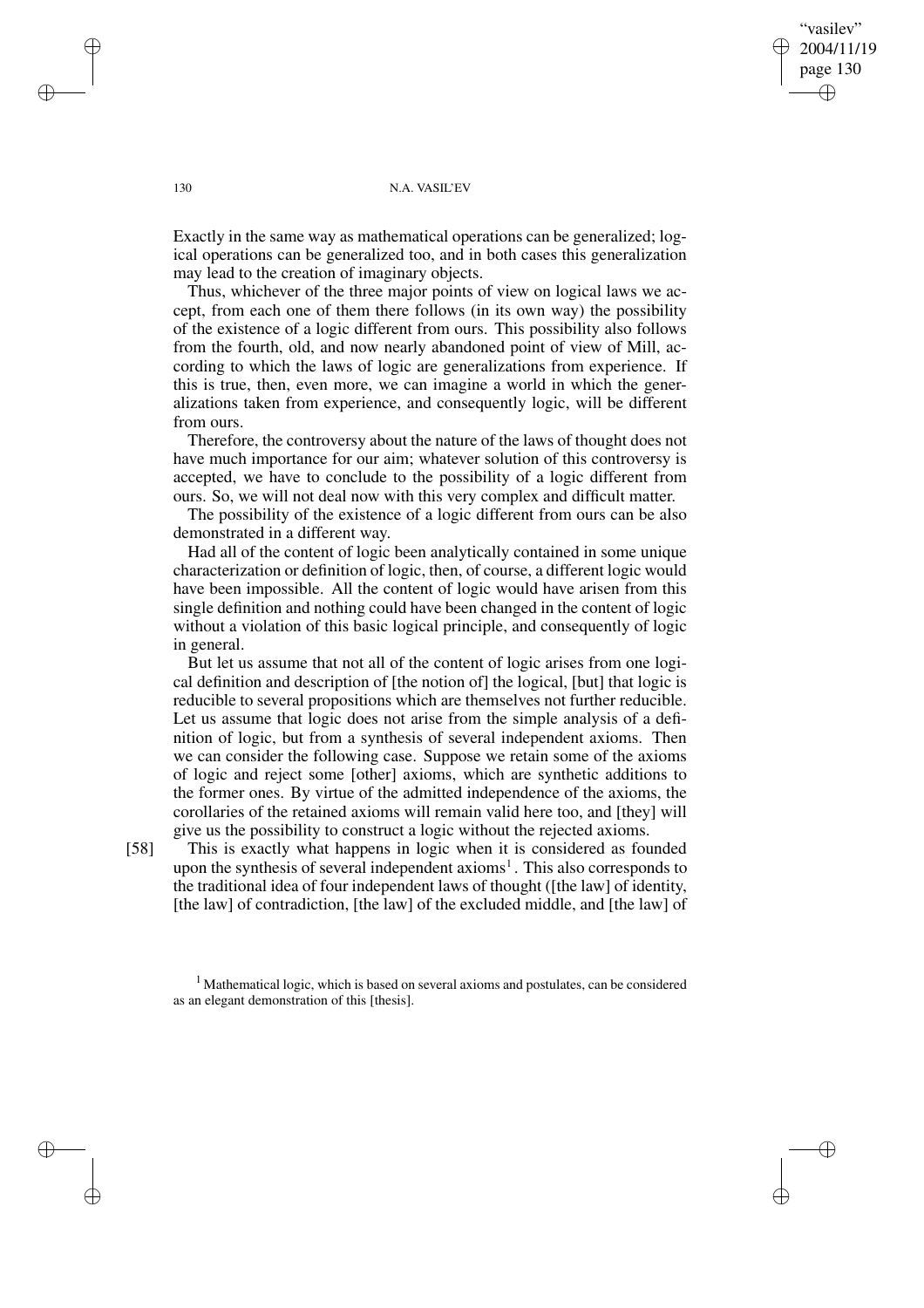sufficient reason). Therefore, since logic is a synthesis of several independent axioms, we are to conclude that the rejection of some axioms and the construction of a logic without them is quite conceivable.

Exactly in the same way, the construction of non-Euclidean geometry was possible only because the 5<sup>th</sup> postulate of Euclid is an axiom and not a theorem, the demonstration of which had not yet been found, as it was believed prior to Lobachevski. Non-Euclidean geometry is possible because the rejected axiom of parallels is not reducible to the other Euclidean axioms which are preserved in non-Euclidean geometry. In its turn, the construction of a system of imaginary geometry by Lobachevski served as a demonstration of the independence of the  $5<sup>th</sup>$  postulate and of the impossibility of its reduction to other axioms. It may be said, then, that the axiomatic character of the 5 th postulate is the *ratio essendi* of non-Euclidean geometry, and non-Euclidean geometry is the *ratio cognoscendi* of the axiomatic character of the 5<sup>th</sup> postulate.

These preliminary remarks are intended to show that a logic different from ours is conceivable, [and] to demolish the prejudice in favor of the unicity of our logic<sup>2</sup>. But our aim is more ambitious. It consists in showing the 'knowability' of this "alternative logic." We can admit that God's logic, for example, is completely different from ours, but at the same time we can be certain that this divine logic is completely beyond the grasp of the human mind. Our aim is to show that by means of reason it is possible, too, to construct a logic different from ours and to construct a system — or at least the foundation of a system — of imaginary logic.

Let us, now, turn to this task.

# II

✐

✐

✐

✐

[59] Imaginary logic is a logic without the law of contradiction. Therefore, before proceeding to the construction of an imaginary logic we have to formulate exactly the rejected axiom in order to avoid any misunderstandings. At the

<sup>2</sup> Benno Erdmann<sup>∗</sup> defends the possibility of a different logic and of different logical laws<sup>∗∗</sup>. Although my views differ from his in many ways, they differ even more from those of Husserl, who has criticized Erdmann's ideas in detail in his "Logical investigations." See Husserl E., Logical Investigations, St. Petersburg, 1909, Vol. 1 (in Russian translation).

<sup>∗</sup> Erdmann, Benno (1851–1921). German philosopher and logician esp. known for his work on Kant (cfr. Ziegenfuss, W. Philosophen-Lexikon, p. 292ff. Berlin 1949). (*R.V. – E.Z.*).

∗∗ See, Erdmann B. Logik. B., 1907. Bd. 1. S. 527sq.

"vasilev" 2004/11/19 page 131

✐

✐

✐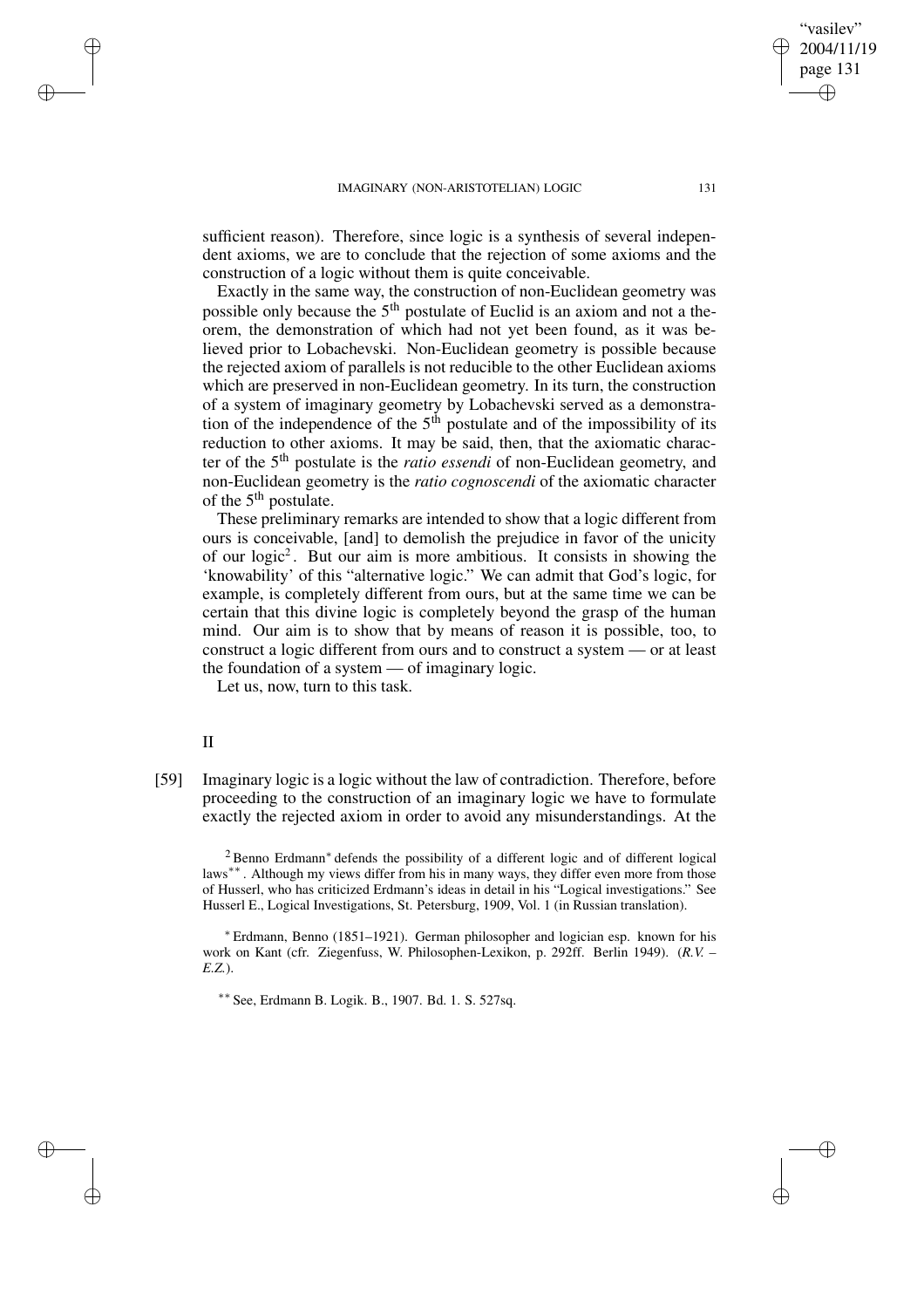"vasilev" 2004/11/19 page 132 ✐ ✐

✐

✐

## 132 N.A. VASIL'EV

same time, from an analysis of the law of contradiction the possibility of its rejection and of carrying out logical reasoning without it will transpire.

*The law of contradiction expresses the incompatibility between an assertion and [its] negation.* A cannot be non-A. No object contains a contradiction, [i.e.] allows us to at once make an affirmative and a negative proposition<sup>∗</sup> (about it).

But if we ask ourselves what in fact negation is, we can define it only in one way: *negation is that which is incompatible with affirmation*. We call 'red' the negation of 'blue' and say that a red object is not a blue one, because red is incompatible with blue. Where there is no incompatibility, we are not allowed to speak about negation.

*Thus, in the case of a simple difference we cannot speak about negation.* When we think about something that is not blue, we think about something red, white, orange, etc., which is all that which is incompatible with blue, but we do not think about something dry, and dry can in no way be called the negation of blue.

*Exactly in the same way, we cannot speak about negation in the case of the simple absence of a predicate.* What does it mean that a given object A does not have the predicate  $B$ ? I cannot convince myself of this in a direct way, since we have no sense of absence, i.e. [we have] no means to convince ourselves directly, via perception, of the absence of a predicate. I can only be convinced in a mediate way, by comparing my perception, or conception, of the object A with the predicate B. *But the simple absence of the predicate* B *in my perception or conception of the object* A *cannot serve as a logical ground for a negative proposition.* Suppose I have never noticed in a person any sign of moral nobleness. This would (by itself) not constitute a logical reason to call him ignoble. I can call him/her ignoble with sufficient reason only then if I know that some of his/her acts are incompatible with moral nobleness. Suppose, furthermore, that I don't see a certain object in a room, then this does not mean yet that it is not there. I can only say with sufficient

[60] reason that an object is not in the room if in every place in the room I have found objects that were different from the sought one. Here, the presence in the room of these other objects excludes the possibility of the presence in it of the object sought, since two things cannot occupy the same place. Moreover, the simple absence of a visual perception of the object sought is not yet a guarantee that it is not [there]. It can be there, but at the same time be absent from my visual perception or impression.

✐

✐

✐

<sup>∗</sup> Vasil'ev uses the word 'suzhdenie', which can be translated as 'judgment'. We have, however, chosen to translate it as 'proposition', which is the more modern terminology. We are aware of the more or less subtle differences in meaning that may exist here (cfr. Kline 1965, p. 318, who also uses 'proposition') (*R.V. – E.Z.*).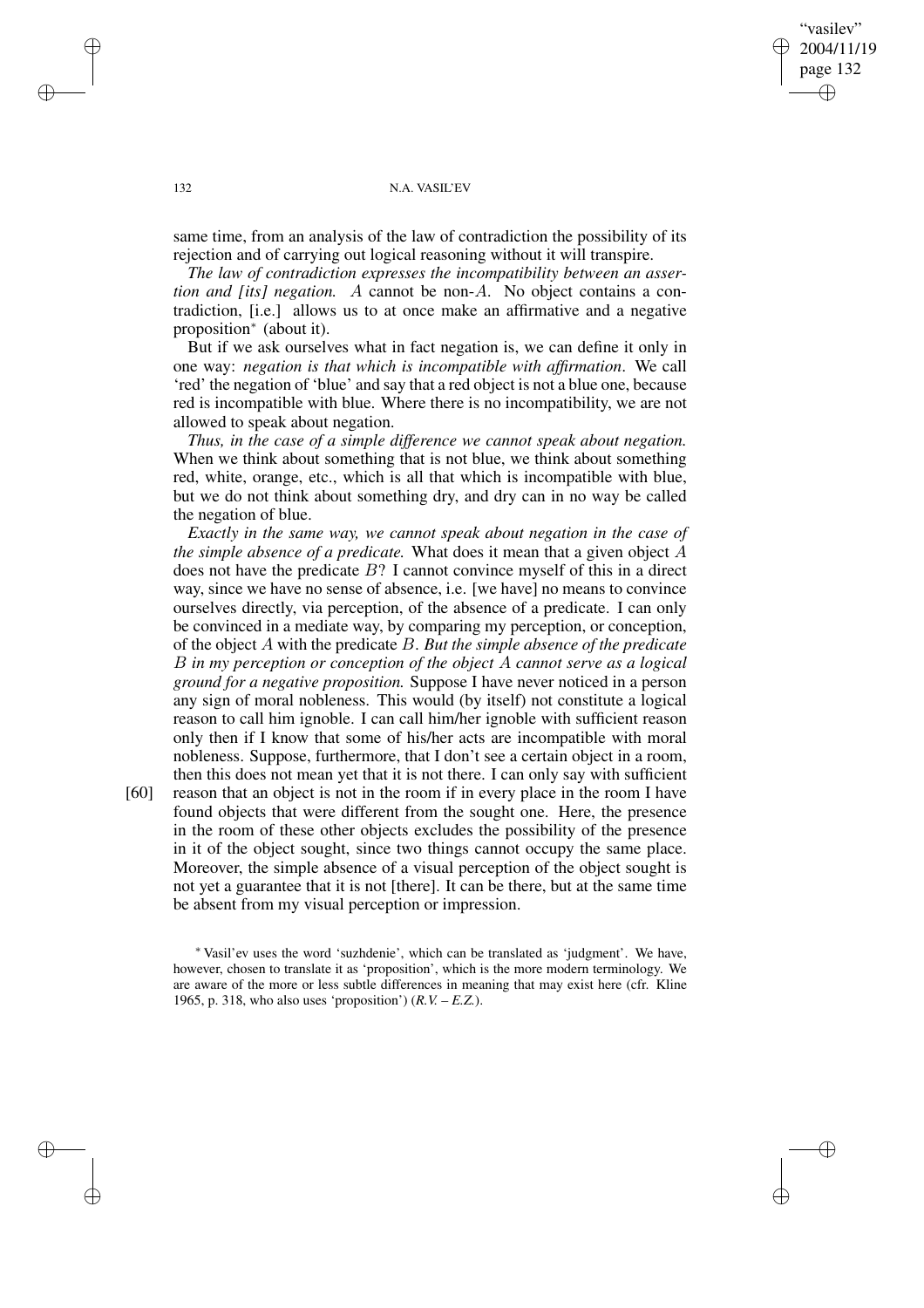✐

✐

✐

✐

About absence [in general] the following should be noticed. Expressions like — "a (certain) property is absent," "I don't see the property," "I don't hear a (certain) word," are extremely vague. It is impossible "not to see," "not to hear." The mind has no negative functions. "Not to see something" — means to see something different or, in other words, it means to hear, to think, to perceive something definite. The expressions "I don't see, I don't perceive a certain predicate," or "a certain predicate is absent" all mean that I observe something different and compare it with the given predicate. Having determined the difference between what I have seen and the given predicate, I then subsequently can say: "I don't see, I don't observe, the given predicate." But the simple difference between the real and the expected images of the object, as every simple difference, cannot constitute a reason for negation. Only if in the real image of the object there are properties which exclude the expected image, I can say that the expected image is, in fact, absent. If, e.g., I have no gustatory sensation of a glass with a colorless liquid, if I have no taste of 'water', I cannot affirm, that what is in the glass is not water; only when I taste it and get the gustatory sensation of vodka, which excludes the possibility of there being water in the glass, I can say: [that, which is] in the glass is not water. Thus, absence can serve as a reason for a negative proposition only when it can be reduced to incompatibility. *In general, it can, then, be said that the only logical basis for negation is incompatibility.*

*All negative propositions about objects and perceptions of our world are obtained as inferences derived from propositions about the incompatibility of two properties.* I cannot see in a direct way that a given object is not white. We have no negative perceptions, as e.g. the perception of [being]

[61] "not white." I can have only definite positive perceptions of e.g. red, blue, black, etc... When I assert that a certain object is not white, I have undoubtedly made an inference. I *saw* that a certain object was red, and I *have inferred* — knowing that red cannot be white — that the object was not white. Here we are dealing with an inference, namely with a syllogism of the first figure: what is red cannot be white (major premiss). This object is red (minor premiss). Therefore, this object is not white (conclusion). In general, in a similar way all negative propositions about objects, perceptions, or facts are obtained. *We can negate the property* P *in the object only when we affirm [the presence] in it [of] a property* N*, which excludes* P*.* Here again, we have a syllogism:

N excludes  $P$ , [that is, N] is incompatible with  $P$  (incompatibility clause)  $S$  is  $N$  (minor premiss)

 $S$  is not  $P$  (inferred negative proposition).

"vasilev" 2004/11/19 page 133

✐

✐

✐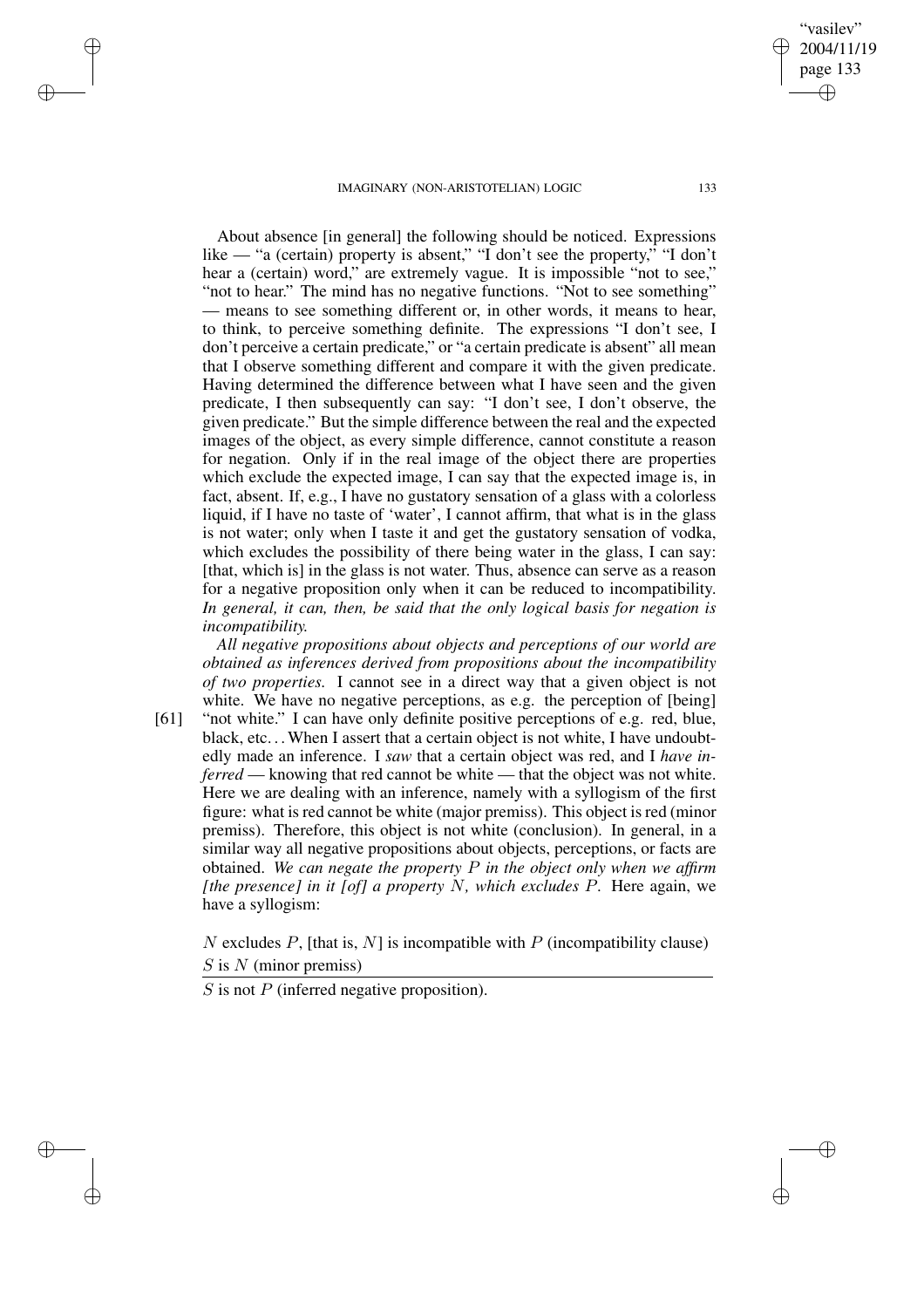"vasilev" 2004/11/19 page 134 ✐ ✐

✐

✐

134 N.A. VASIL'EV

As a rule, we do not notice that in negative propositions we are dealing with inferences. This is because such an inference is something we are very much used to perform and thus it is performed so quickly and automatically, that it is not even a conscious operation. The major premisses of the negation, e.g. propositions about incompatibility like 'red cannot be white', being absolutely obvious, drop out as unnecessary links in our psychological train of thoughts, so that we at once go from the perception of the red color of an object to the proposition: "it is not white." But with respect to logic, such an abridgement of the psychological process cannot serve as an argument against its syllogistic nature. Links that are psychologically unnecessary, may be necessary logically, e.g. for the soundness of thought,  $[(and)$  for  $]$  its conclusive character.

*Thus, in our logic negative propositions are of two kinds: firstly, major premisses of negation* (red is not white, the property N excludes the property P); *secondly, inferred negative propositions*, which are obtained from the former ones by means of a syllogism.

Let us, now, briefly review what has been said before<sup>3</sup>. The law of contradiction states the incompatibility between an affirmation and a negation, and negation is that which is incompatible with affirmation. *From that, it is clear that the law of contradiction is already implied in the definition of negation.* It is, then, not difficult to see, why the law of contradiction is never violated in our logic.

[62] Should the proposition A and its negation B ever coincide, we would by no means say that the law of contradiction is violated, but we would conclude that we incorrectly called  $B$  the negation of  $A$ , since negation is by definition that which cannot coincide with affirmation. The law of contradiction is as stable as the truth that the Earth rotates around its axis in twenty-four hours. Should its rotation be faster or slower, it would still be accomplished in twenty-four hours, since by 'twenty-four hours' we just mean the time of the rotation of the Earth around its axis.

But both the proposition about the rotation of the Earth around its axis in twenty-four hours and the law of contradiction are not simple tautologies. The former presupposes the rotation of the Earth around its axis, and the latter presupposes the existence of incompatible predicates. Without the existence of incompatible predicates, there would be no negation in our sense of the word and consequently no law of contradiction, which is only a corollary of the definition of negation, and of its main property which is that it is reducible to incompatibility.

<sup>3</sup> Unfortunately, the lack of space prevents us from giving a detailed account of the logic of negative propositions.

✐

✐

✐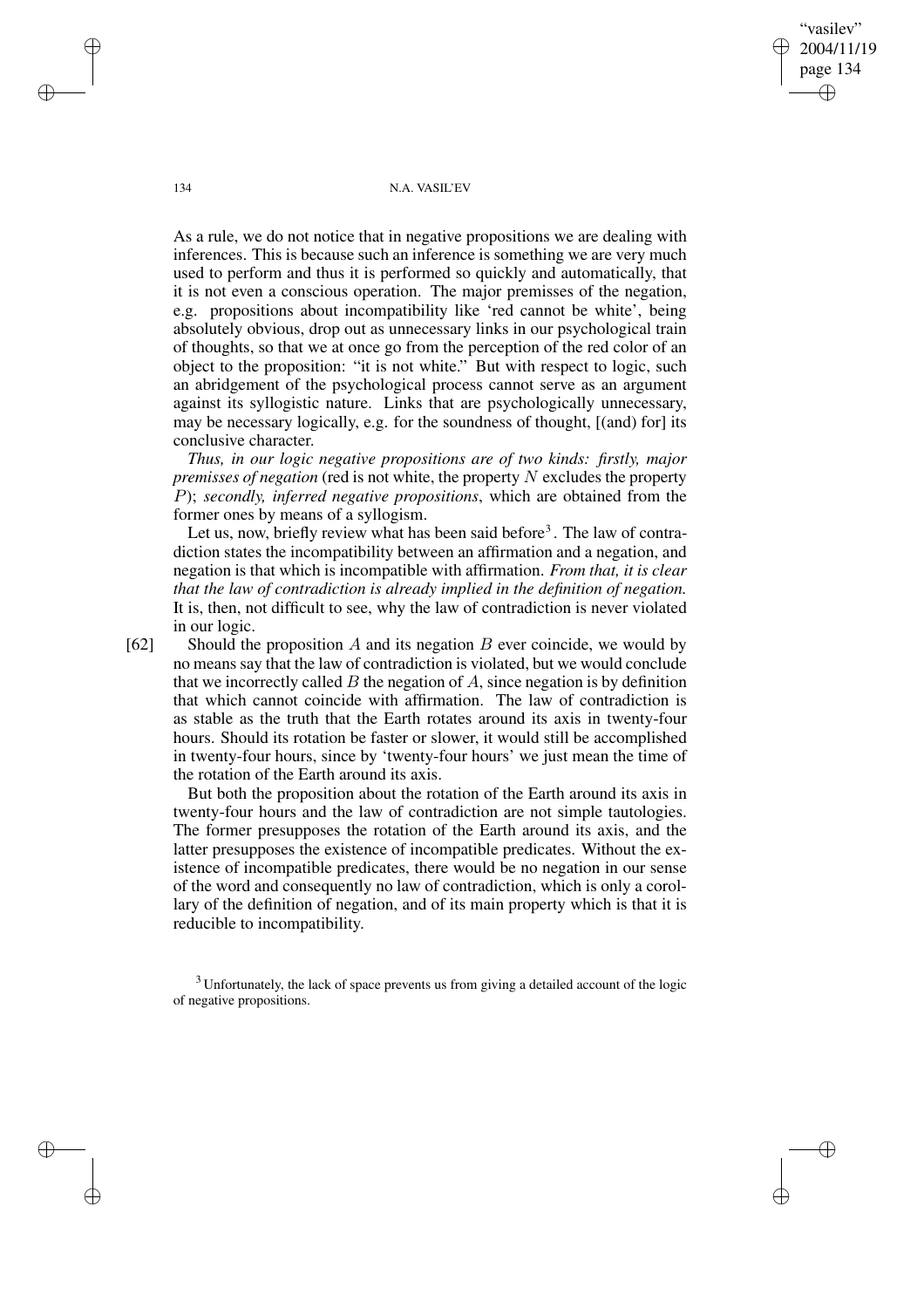*Since the law of contradiction is a consequence of the definition of negation, constructing a logic without the law of contradiction amounts to constructing a logic without our negation which is reducible to incompatibility.*

That is where imaginary logic originates. Its method consists in constructing a negation different from ours and in the generalization of the concept of a negative proposition. A negative proposition such as " $S$  is not  $P$ " has two aspects. The first is a formal one: a negative proposition states the falsehood of the affirmative one, of "S is  $P$ ." The second is a material one: a negative proposition is based upon the incompatibility of predicates; it is either a proposition of incompatibility or a consequence of such a proposition. One should accurately distinguish between these two aspects. The formal aspect manifests [the fact] that the truth of a negative proposition implies the recognition of the falsehood of the affirmative one, but it leaves open the question on what grounds we can ascertain the truth of negative propositions. The material aspect gives an answer to this question. Therefore, the formal aspect manifests the properties of negation; the material aspect manifests the grounds for negation. While preserving the formal aspect, we can change the material one and then obtain a different kind of negation.

✐

✐

✐

✐

[63] Only our affirmative propositions about objects and facts are immediate, that is, based on perception and sensation; the negative ones are always inferred.

*That is how matters stand in our world and in our logic. But let us imagine a different world where negative propositions would be just as immediate as affirmative propositions [are] for us, where experience itself would convince us without any inference that "*S *is not* P*".* Such propositions would remain negative, since they would retain the formal property of our negative propositions, which consists in stating the falsehood of the affirmative ones. But this negation would be different from ours, since it would be based on immediate perception, and not on propositions about incompatibility or inferences from them. It would have a different material aspect. In other words, in our world immediate perception provides us with only one kind of propositions — the affirmative ones — but we can image a logical world and a logic in which immediate perception generates two kinds of propositions: affirmative ones and negative ones.

*But then it is possible that in some object the grounds for both affirmative and negative propositions coincide. This is impossible in our Aristotelian logic, because of the link between negation and incompatibility, a link which is severed in imaginary logic.* Therefore, imaginary logic is a logic with a different kind of negation and without the law of contradiction. Later on, we will give a hypothetical interpretation of this different negation and show what properties the world has to possess in order for such a "different negation" to be possible in it. At that moment, the very concept of this different negation will become clear. But let us for a moment stick to the purely

"vasilev" 2004/11/19 page 135

✐

✐

✐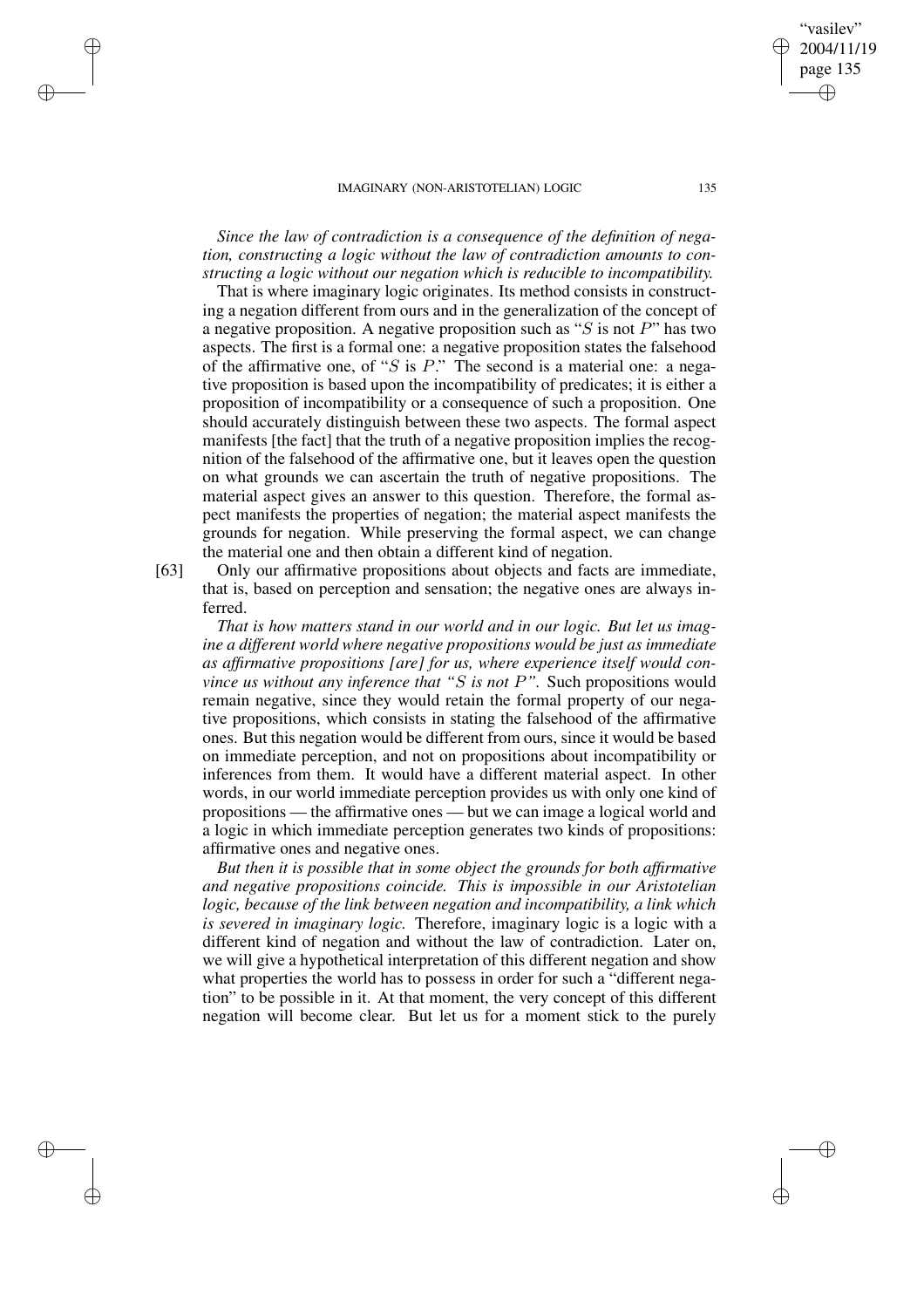"vasilev" 2004/11/19 page 136 ✐ ✐

✐

✐

## 136 N.A. VASIL'EV

logical domain without resorting to any additional hypotheses. In order to remain as general as possible, we will not further specify negation in imaginary logic and we will say that a negative proposition is a proposition which declares the affirmative one to be false but not, however, on the grounds of incompatibility. The introduction of such a negation is, in fact, equivalent to the rejection of the law of contradiction.

In order to avoid any misunderstanding, it is necessary to distinguish now between the rejected law of contradiction and another one which is (sometimes) confused with it and which cannot be rejected. We would like to call

[64] this law *the law of absolute difference between truth and falsehood*, which can be formulated as follows: "*One and the same proposition cannot be true and false simultaneously.*" It is impossible to reject this law, since anyone who would reject it, and therefore confuse truth and falsehood, would stop to reason logically at all. Therefore, this law remains valid in imaginary logic as well.

Usually, one does not distinguish between the law of contradiction and the law of absolute difference between truth and falsehood since one believes that they are just different formulations of the same law of contradiction. In fact, this is at the origin of a well-known controversy about the formulation of the law of contradiction.

There exist two major formulations of this law. One is that of Kant: "Nothing can have a predicate which contradicts it." ∗ It is this formulation of the law that we have in mind.

The other formulation is stated by Sigwart<sup>∗4</sup> in the following way: "The propositions, "A is B," and "A is not B," cannot both be true at the same time." Since for Sigwart a negative proposition " $\ddot{A}$  is not  $B$ " is an expression of the falsehood of the affirmative [proposition] " $A$  is  $B$ ", it is clear that in his formulation of the law of contradiction he does not allow the simultaneous acceptance of the proposition "A is  $B$ " in the affirmative statement "A is  $B$ ," and the denial of the proposition "A is  $B$ " in the negative statement "A is not  $B$ ,": in other words is, he is actually speaking about the law of absolute difference between truth and falsehood itself.

It is not difficult to see that the law of contradiction and the law of absolute difference between truth and falsehood are not two formulations of one and

∗ I. Kant, "Critique of Pure Reason," Petrograd, 1915, p. 124.

∗ Sigwart, Christoph von (1830–1904). German logician and a representative of psychologism (cfr. Eisler E., Philosophenlexikon p. 677ff., Berlin 1912, 1977<sup>2</sup> ) (*R.V. – E.Z.*).

<sup>4</sup> The former formulation is usually called anti-Leibnizean, the latter Aristotelian.

✐

✐

✐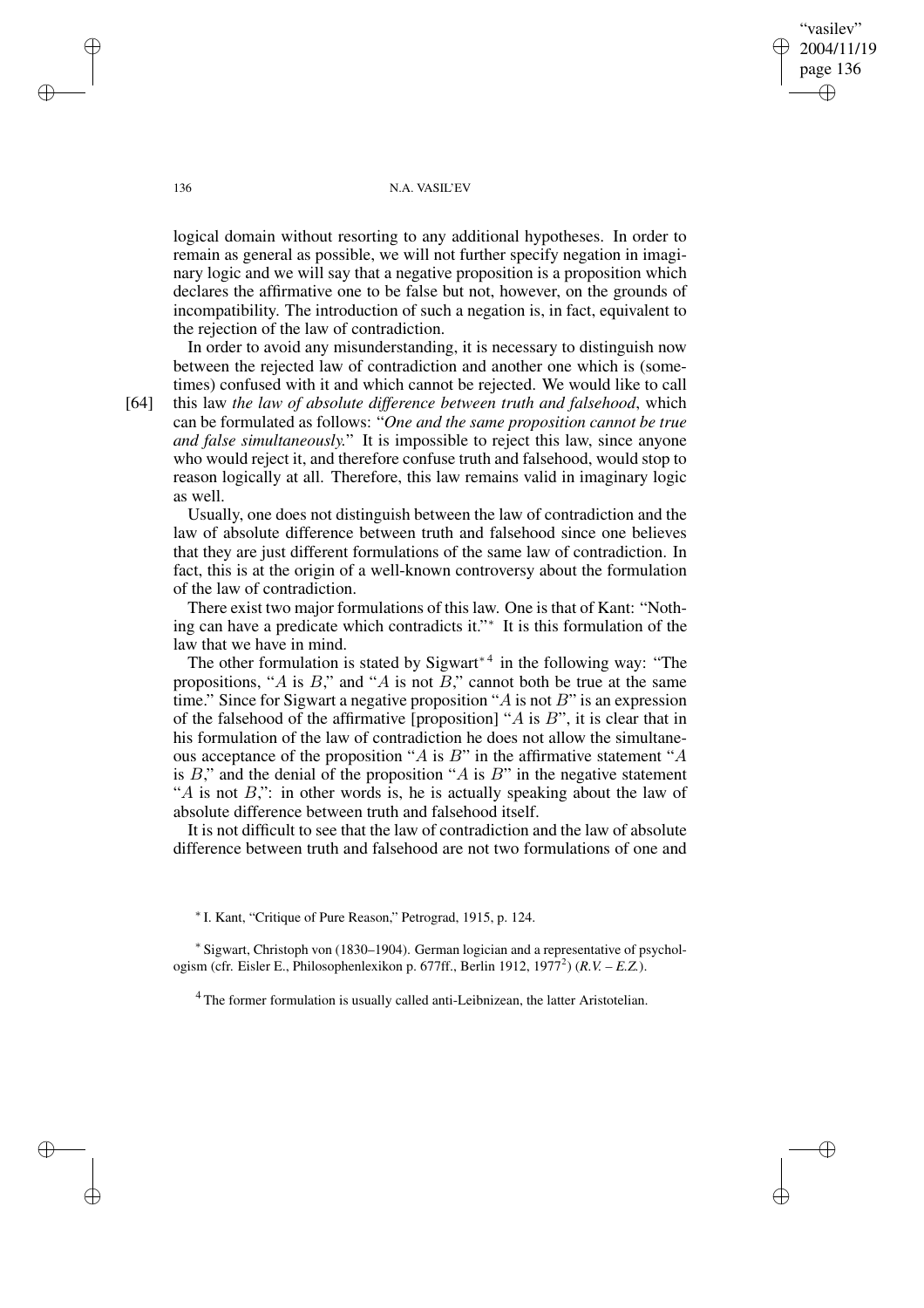IMAGINARY (NON-ARISTOTELIAN) LOGIC 137 the same law at all, but two completely different laws<sup>5</sup>. The law of absolute difference between truth and falsehood applies to the cognizing subject and

vasilev" 2004/11/19 page 137

✐

✐

✐

✐

✐

✐

✐

✐

forbids him/her to contradict him/herself; [it] indicates that a true proposition is always true, and a false one always false, and that therefore he/she cannot declare one and the same proposition now true, now false. This law [65] forbids self-contradiction; [it] imposes "self-consistency", the coherence of propositions of the cognizing subject. Therefore, it could be called the law of "non-self-contradiction".

Contrariwise, the law of contradiction applies to the world of objects, and implies that contradictions cannot be realized in them, i.e. that in no object can contradictory predicates be realized, [that] there cannot exist at the same time grounds for [both] affirmative and negative propositions [about them]. The [latter] law banishes contradictions from the world, as the former one banishes them from the subject. The law of contradiction has an objective value, whereas *the law of absolute difference between truth and falsehood [has] a subjective one* <sup>6</sup> . Therefore, it is clear, that one can —

<sup>5</sup> In Sigwart, there are some vague hints to this extent. "One requires no lengthy argument [to understand] that Kant speaks about something completely different from what was meant by the original law of contradiction". (*Sigwart Ch.*, Logic, SPb, 1908, V. 1, p. 163, in Russian translation). This difference is even more evident in Spir<sup>∗∗</sup>.

∗∗ Spir, Afrikan (1837–1890). Ukrainian neo-Kantian philosopher (cfr. Eisler, E. Philosophenlexikon p. 704, Berlin 1912, 1977<sup>2</sup> ) (*R.V. – E.Z.*).

<sup>6</sup> Indicating the ambiguity of the traditional law of contradiction to the extent that there are in fact not one but two laws will help us to shed light upon a problem which in Russia has recently attracted much attention. It is the problem of whether logical laws, and in particular the law of contradiction, preserve their validity in the intelligible world for example in the world of the Things-in-Themselves (Dinge-an-sich). It is known that Prof. Vvedenski and Lapshin (*on Vvedenski and Lapshin, see 'The Worlds of Logic and the Logic of Worlds' (*Logique et Analyse, *this issue) R.V. – E.Z.*). answer this problem negatively; in their view, the application of the law of contradiction to the intelligible world becomes highly problematic.

However, all depends on which of the two laws we mean. If we mean the law of contradiction, then, of course, this law loses its validity in the intelligible world since it derives its force from experience, from the experience of the ascertained existence of incompatible predicates and it is, in fact, unquestionable only in the world of experience. But the Thingin-Itself or God can be considered as the union of contradictory predicates, as a *coincidentia oppositorum*, a view which has been held more than once in the history of philosophy.

But the law of absolute difference between truth and falsehood, the law of non-selfcontradiction preserves its validity also in the case when we argue about the intelligible world. Within God, contradictory predicates may be realized, but there can be no self-contradictions in our affirmations about God. As soon as I say: "It is certain (right) that the law of contradiction is not applicable to God," I cannot say afterwards "It is necessary that the law of contradiction is not applicable to God." *(Indeed, since the modalized proposition starting* with "It is necessary that", if true, states that it cannot be not the case that the law of contra*diction is not applicable to God and the proposition starting with "it is certain (right) that"*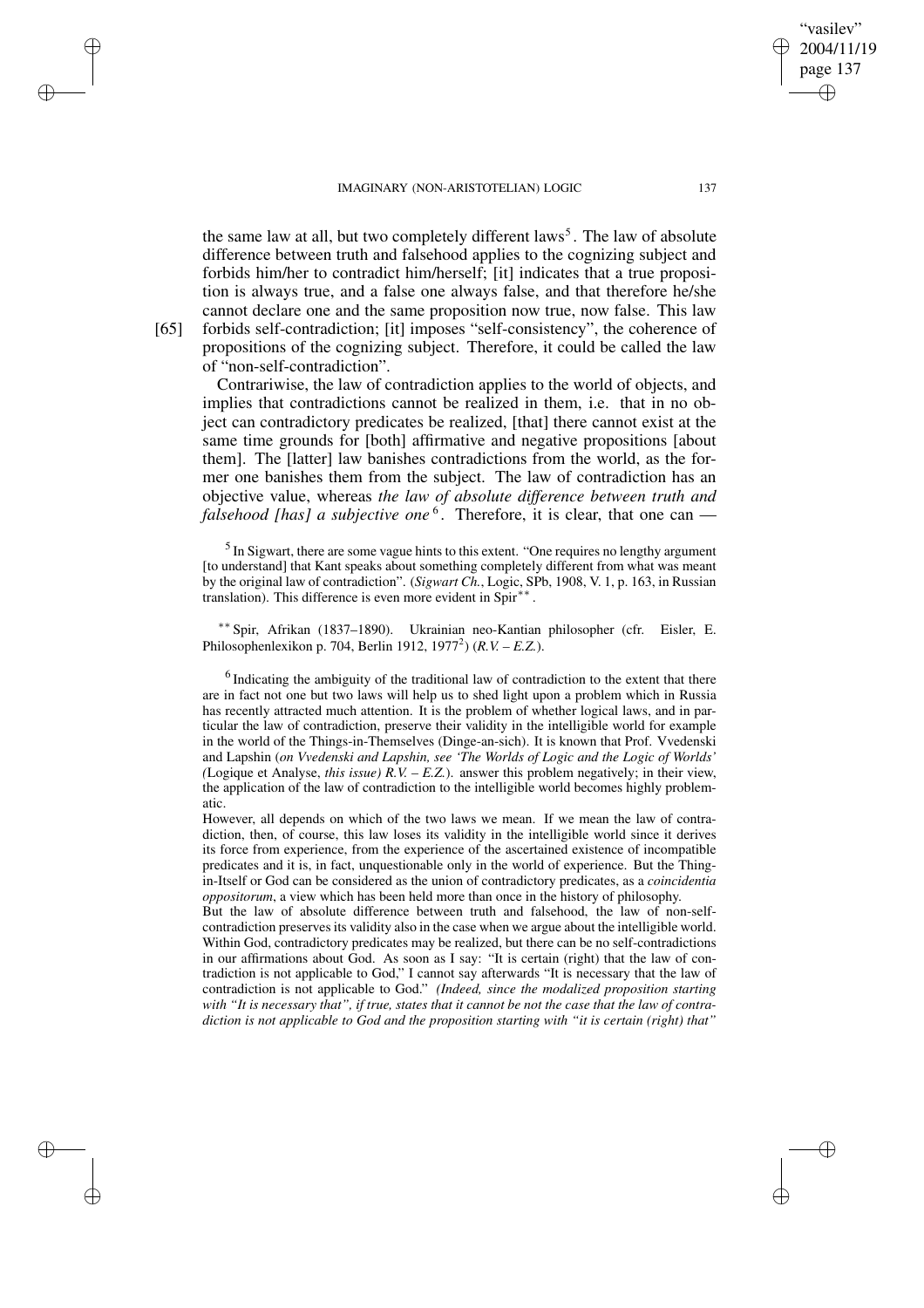"vasilev" 2004/11/19 page 138 ✐ ✐

✐

✐

## 138 N.A. VASIL'EV

without violating the law of absolute difference between truth and falsehood or the law of non-self-contradiction — violate or reject the law of contradiction. If I affirm, that this  $NN$  is at the same time both a human being and not-a-human-being, I do, of course, violate the law of contradiction, but if [66] I always affirm it and firmly hold it, without contradicting myself, I am not at all violating the law of absolute difference between truth and falsehood at all. Therefore, imaginary logic, which builds upon the negation of the law of contradiction, violates nowhere the law of absolute difference between truth and falsehood. It nowhere contradicts itself and is (thus) a system which is devoid of self-contradictions.

The law of absolute difference between truth and falsehood is not only not rejected in imaginary logic but, to the contrary, it is at its basis. We have seen that in imaginary logic negation is characterized by being justified factually or immediately, just like an affirmative proposition. Assume that fact  $a$  is the basis for the affirmative proposition " $S$  is  $A$ ," and fact  $b$  the basis for the negative proposition "S is not A." The relation between the facts  $a$  and  $b$ is not, as normally, the relation of incompatibility. Consequently, it is quite possible that the facts  $a$  and  $b$  can co-exist simultaneously. What will happen in this case? By virtue of the fact a, the affirmative proposition "S is  $A$ " is true; by virtue of the fact  $b$ , it is false. On the other hand, by virtue of the fact a, the negative proposition "S is not A" is false, while by virtue of the fact  $b$ , it is true. Thus, in this case, both propositions — the affirmative and negative one — turn out to be at the same time true and false. But that is not allowed by the law of absolute difference between truth and falsehood. Therefore, there should exist in the case of the simultaneous existence of the facts a and b a third (kind of) proposition, which will be true here. *We will call this third kind of proposition — which reveals the presence of a contradiction in the object* S*, [that is,] a coincidence within it [i.e. within this object] of the grounds for both an affirmative and a negative proposition — a proposition of contradiction, or, better, an indifferent proposition, and we will denote [it] as follows: "*S *is* A *and is not* A *[simultaneously]".* In the case of imaginary logic, in which a negation is introduced [which is]

*states that the law of contradiction does not apply to God, there is an inconsistency. If the* latter proposition is true then it is also true that God falls outside of the scope of the law of *contradiction. Consequently one cannot affirm anything with necessity about God, since if the law of contradiction does not hold in the case of God there is nothing impossible in this case. Put simply: if the law of contradiction does not hold in the case of God, nothing is logically impossible with God and therefore nothing can be affirmed with (logical) necessity about God. R.V. – E.Z.)*

A bad philosopher would be he who would justify the self-contradictions in his/her metaphysics by referring to the fact that it deals with the intelligible world. A person should be consistent in his/her affirmations both about the empirical world and about the intelligible world.

✐

✐

✐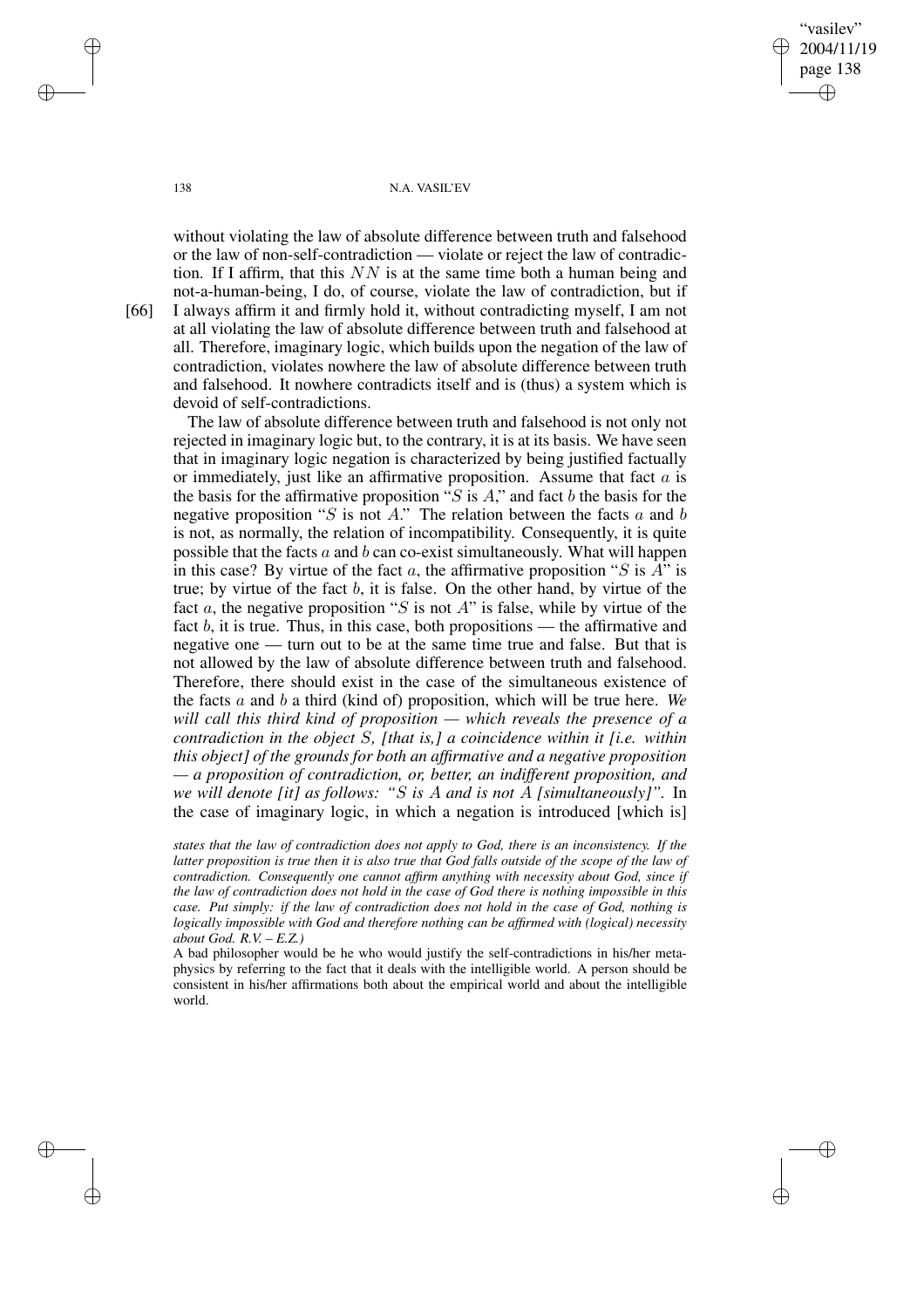page 139 ✐

✐

"vasilev" 2004/11/19

✐

✐

different from ours, all propositions are divided according to quality not into two forms as usually, [that is,] affirmative and negative ones, but into three: affirmative "S is A," negative "S is not A" and the indifferent proposition "S is A and is not A [simultaneously]." Just as either the affirmative or the negative proposition is true, so in imaginary logic, in each given case one of the three forms is true: either the affirmative one or the negative one, or the indifferent one. *This is the most important peculiarity of imaginary logic.*

✐

✐

✐

✐

[67] *It introduces a threefold division of propositions according to their quality and a new kind of proposition, viz. an indifferent one, alongside with the affirmative and the negative ones.*

From this also other peculiarities follow. Normally, an affirmative proposition is false in the case of the negative proposition being true. However, in imaginary logic, an affirmative proposition is false in the case in which the (corresponding) negative and indifferent propositions are true. *Negative propositions in imaginary logic turn out to be only of one of the two forms declaring affirmative propositions false.* In general, each of these forms affirmative, negative, or indifferent — is false, when one of the two remaining is true.

Let us dwell at some length on this major point of imaginary logic, [that is, on] the possibility of indifferent propositions, i.e. of propositions [which are] not submitted to the law of contradiction. We have up to now given a purely logical demonstration of such a possibility by generalizing the notion of a negative proposition and by introducing a negation different from ours. But the same point can be demonstrated epistemologically, by elucidating the nature of the law of contradiction and its epistemological value.

The law of contradiction is a law which is empirical and real. [It is] empirical, because it addresses the fact of the existence in our world of incompatible predicates, something which can be ascertained only through experience. If there had been no incompatible predicates, then "our" negation would not exist, and thus, the law of contradiction would not be true. "A is not non-A" is true only because in our world there exist predicates that are incompatible with  $A$ , and we call these predicates non- $A$ . The law of contradiction is an abbreviated formula which in itself comprises infinitely many facts, such as e.g., that red is incompatible with blue, white, black, etc., silence with noise, rest with motion, etc. But all these particular incompatibilities can be asserted only from experience.

The law of contradiction is a real law, because it applies not to thoughts, but to reality. It applies not to propositions, but to objects. It states that in reality, no contradiction can exist, that contradictory properties cannot be present within objects. A red object cannot be blue, a circle cannot be square; such propositions, which follow from the law of contradiction, are propositions about red objects, circles. . . All of them are propositions characterizing these objects.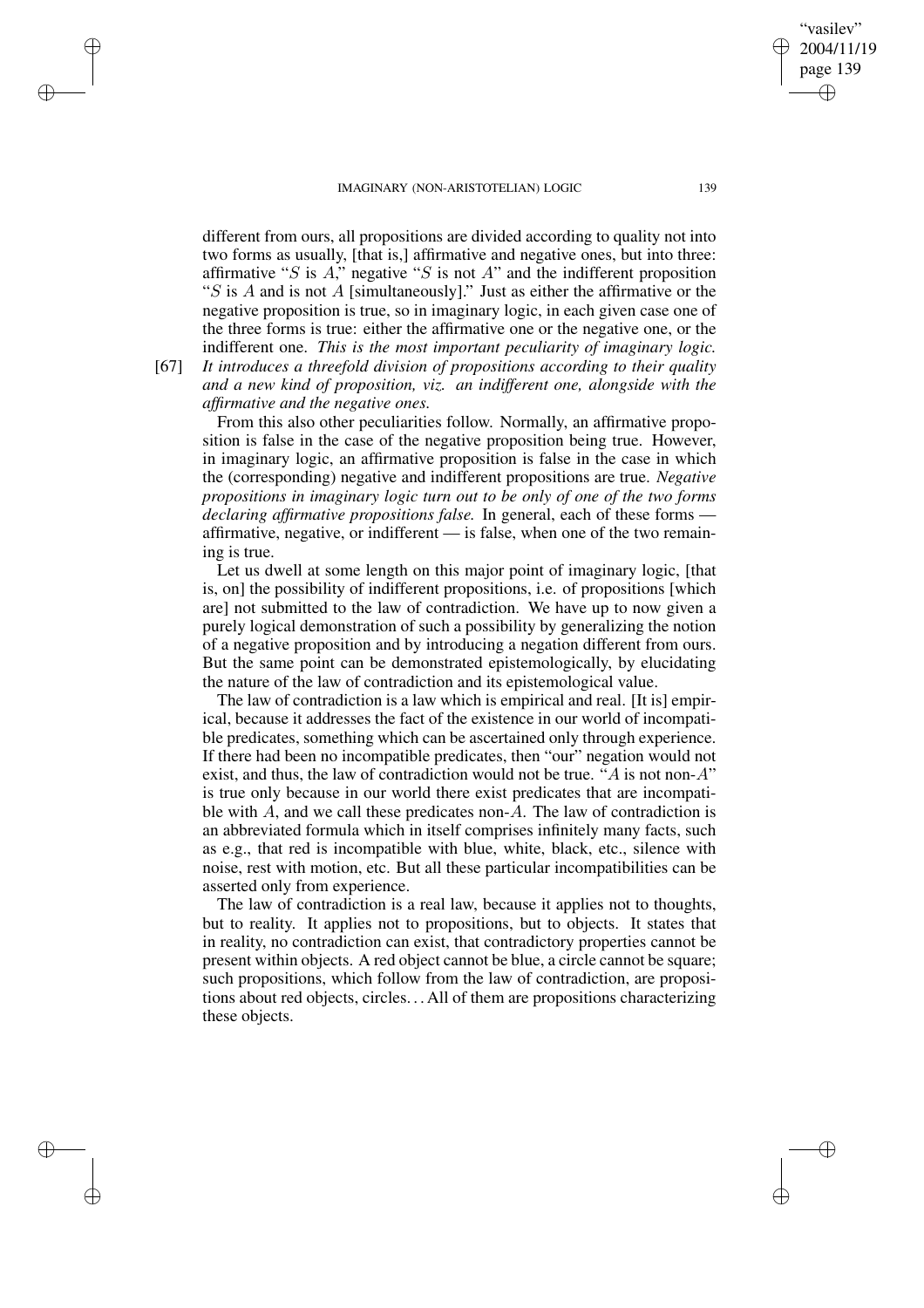"vasilev" 2004/11/19 page 140 ✐ ✐

✐

✐

140 N.A. VASIL'EV

[68] *Contrariwise, the formal laws of thought apply to thought only, and not to reality; they apply to propositions, and not to objects.* They are laws about propositions and about propositions only. In contrast to the empirical changeability of things, the law of identity, e.g., establishes the logical constancy of concepts, i.e. of parts of propositions. It is a law about propositions and [it] tells absolutely nothing about objects. Exactly in the same way the law of absolute difference between truth and falsehood and the law of sufficient reason tell us about propositions only, and not about objects. Consequently, one should strictly distinguish between them and those real laws (about objects) they can easily be confused with. A formal law of propositions — e.g. the law of sufficient reason, "every proposition has to be justified" — should be distinguished from the "real" law of causality which says that "every phenomenon must have a cause." A formal law such as "propositions should not contradict each other" should be distinguished from a real law such as "there is no contradiction within objects." *Thus, the real law of contradiction stands to the formal law of absolute difference between truth and falsehood just as the real law of causality stands to the formal law of sufficient reason.* We have seen that one can deny the law of contradiction without denying the law of absolute difference between truth and falsehood. Exactly in the same way, the denial of the law of causality does not imply the denial of the law of sufficient reason. Indeterminism is the negation of the universal validity of the law of causality, but it too should be justified and demonstrated according to the law of sufficient reason.

Since the law of contradiction is an empirical and real law, we can reason without it as well, and then we will get an imaginary logic. *In fact, on empirical grounds I can arbitrarily build whatever imaginary objects and imaginary disciplines.* I can create centaurs, sirens, griffins and imaginary zoology. I can create utopias, an imaginary sociology, or an imaginary history — Uchronie —, as did Renouvier<sup>∗</sup> <sup>7</sup> . Empirical and real laws are about reality, but their opposite is always conceivable.

[69] In corroboration of our analysis of the law of contradiction, we can refer to Prof. Vvedenski. This author teaches that the law of contradiction is a natural law of our representation, since a contradiction cannot be conceived of. Thinking itself is not subject to this law, however, because we are able to think a contradiction. Thus we are able to think of, though not able to imagine, a round square or God's Trinity. Thinking is subject to this law as a

<sup>∗</sup>Renouvier, Charles (1818–1903). French (neo)-Kantian philosopher (cfr. Eisler, E. Philosophenlexikon p. 591ff., Berlin 1912, 1977<sup>2</sup> ) (*R.V. – E.Z.*).

<sup>7</sup> On the other hand, our imagination has created these imaginary objects precisely by violating the law of contradiction, and by the unison of incompatible predicates within one object, for example, "human being" and "horse".

✐

✐

✐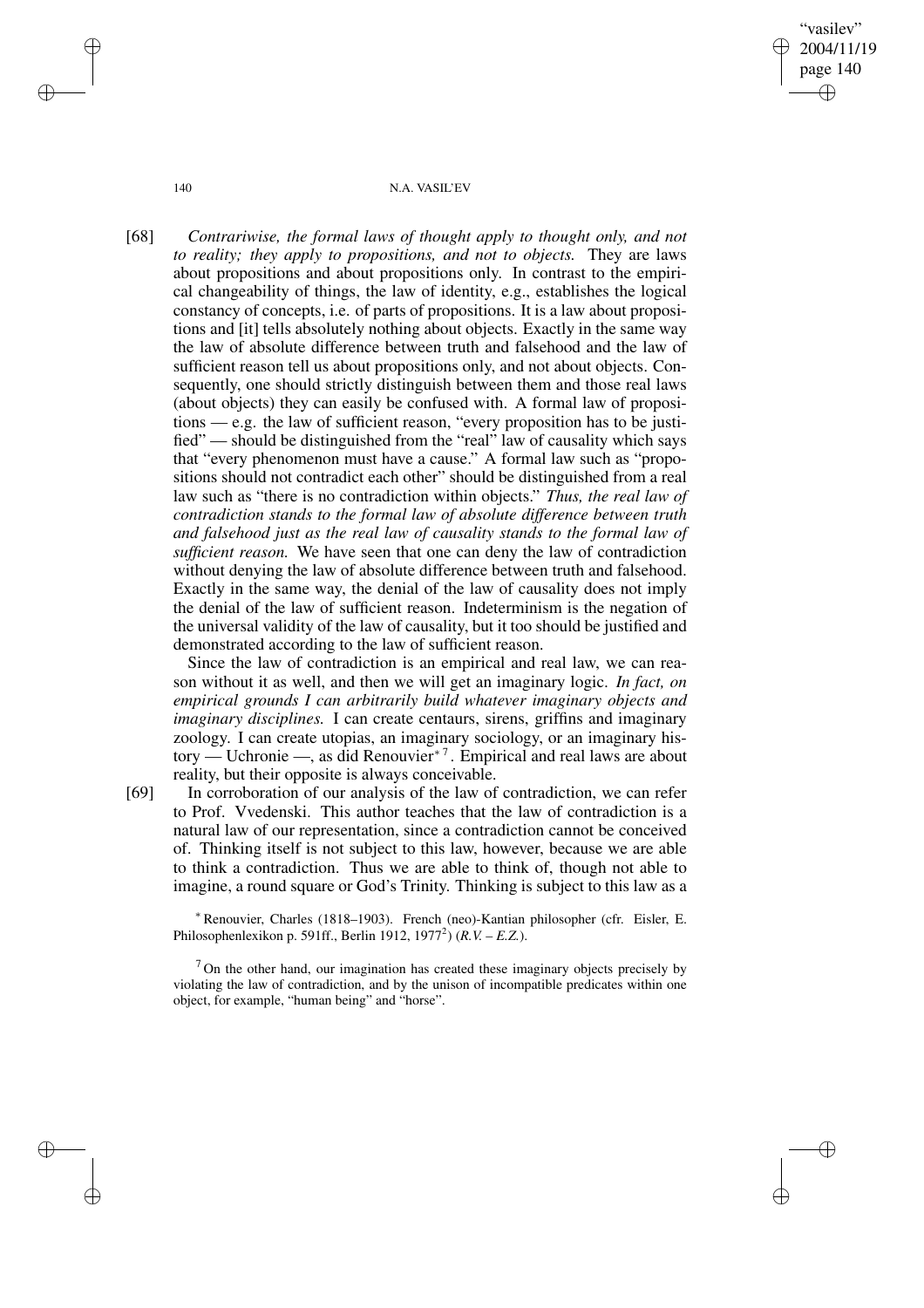norm when we aim at adjusting our thoughts to our representation for which the law of contradiction is a natural law.

From Prof. Vvedenski's theory, which seems to us to be correct, the idea of an imaginary logic must follow as an unavoidable corollary. It also follows from this that if we do not adjust our thoughts to our representations, but instead think of an imaginary world, a world of different representations, we can think without the law of contradiction, and think a contradiction. Every real thought is always manifested in a proposition. Therefore, to think a contradiction actually means to form a special kind of proposition of contradiction, viz. an indifferent one, alongside with the affirmative and negative ones.

# III

✐

✐

Now we only have to show that with this new form of propositions — the indifferent ones — we can operate logically, that they can enter as a constituent part in logical inferences; we have to show that in the case of the rejection of the law of contradiction, there remain logical rules and logical laws; then, our task — to show the possibility of an imaginary logic — will be completed. As soon as there are propositions and inferences that are subject to strict rules, and where there is a difference between truth and falsehood we have to speak about a logic, even if these rules are not similar to ours.

Thus, let us show that in the case in which there is no law of contradiction, there remains the possibility of logical inference and [that] logical rules can be constructed.

We will assume that all remains just as it was in our world and in our logic: the knowing subject and a known reality (remain). An internal and an external world (also remain). Sensory experience which gives rise to facts, and knowledge of facts which is obtained through concepts and rules. Finally, we have to think of a language or some kind of symbolization procedure for the logical operations. Further, we have to consider a knowing subject endowed

✐

✐

[70] with the same discursive structure of mind as ours. We accept all major logical categories: facts, propositions and inferences. Furthermore, we have to think of the logical laws of identity, the absolute difference between truth and falsehood, and of sufficient reason as preserved. Only one thing has changed: negative propositions will not be based upon incompatibility.

"vasilev" 2004/11/19 page 141

✐

✐

✐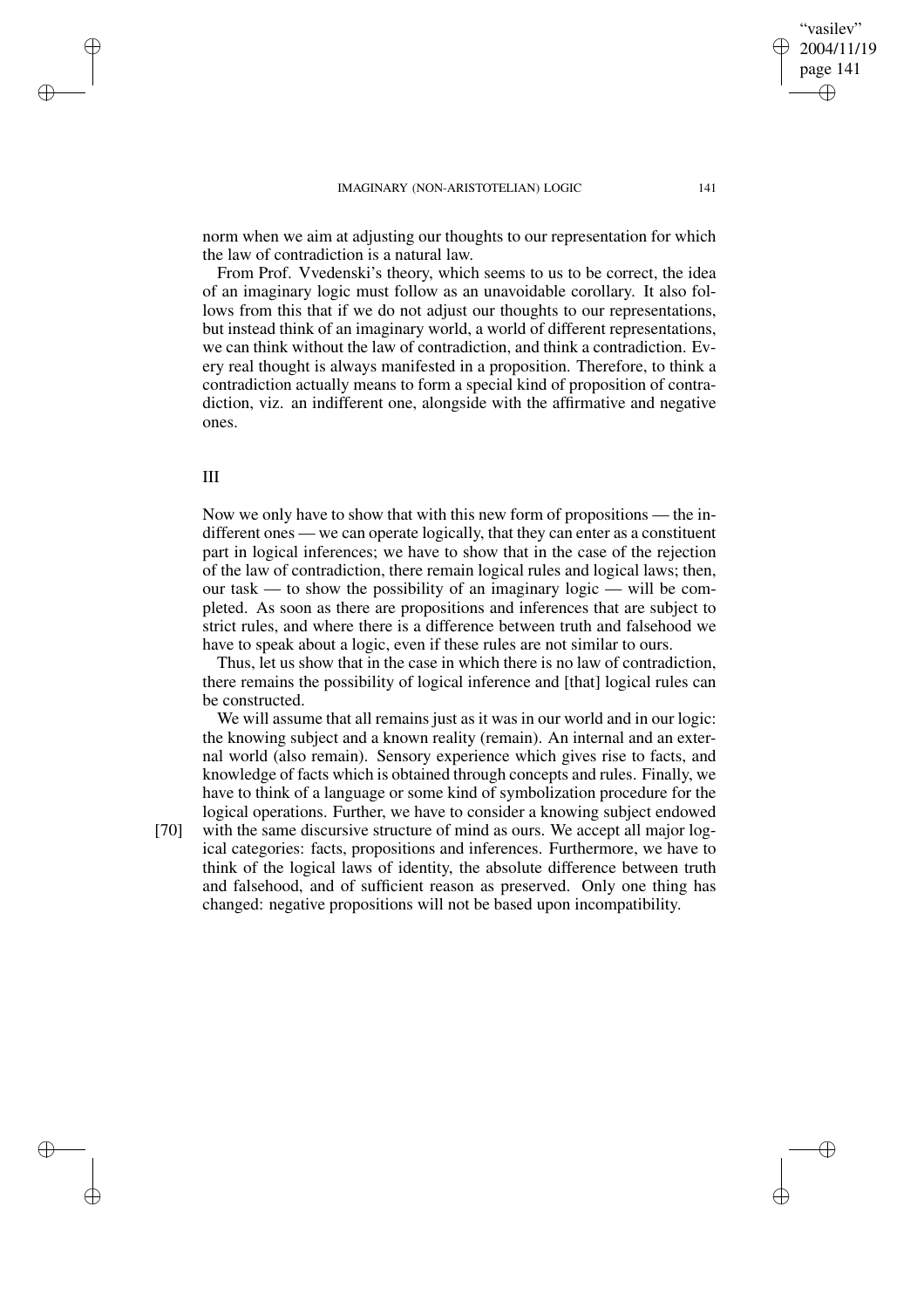"vasilev" 2004/11/19 page 142 ✐ ✐

✐

✐

#### 142 N.A. VASIL'EV

## *On the Proposition*

"There can be no doubt that all our understanding begins with experience, when it processes the raw material of the sense-impressions,"\* these words, that open "The Critique of Pure Reason"∗∗ can serve as the opening words for our imaginary logic. In it too, understanding builds propositions out of sense impressions; at the outset, [these are] propositions about an individual S. The predicates of these propositions are [constituted by] those sense impressions, that are transmitted to the mind by a given S. *They constitute the singular propositions, and they are the starting point for imaginary logic, just as for our logic. But in imaginary logic, these propositions — as all propositions in general — can be of three kinds. They can be affirmative, negative, or indifferent* (if in a given individual S the grounds for both an affirmative and a negative proposition coincide, i.e. if  $S$  at the same time is and is not  $P$ ).

Consequently reason constructs the concept of  $S$ , the class  $S$ , and passes on to propositions about the concept  $[S]$ , [and] about the class  $S$ . The process of cognition is then complete, and the knowing [subject] knows that either 1) all individuals S possess the predicate P, and he/she constructs [thus] a universal affirmative proposition, or 2) he/she knows that all  $S$  are not  $P$ , and constructs a universal negative proposition, or, finally, 3) he/she knows that all individuals  $S$  at the same time are and are not  $P$ , and constructs a universal indifferent proposition. These are the three kinds of so-called universal propositions and if a proposition in imaginary logic is universal, it will be of one of these three kinds.

It may happen, however, that not all S possess some given predicate; here, we are dealing with *accidental propositions* which can be of four kinds. Accidental propositions of the first kind occur when some  $S$  are  $P$ , and the others are not P. Accidental propositions of the second kind occur when [71] some S are P, and the others are and are not P at the same time. Accidental

✐

✐

∗ In his citation, Vasil'ev fused into one, in an essentially abridged form (using a wrong translation?), the first two phrases from Kant's Critique of Pure Reason, which in German read as follows:

"Daß alle unsere *Erkenntnis* mit der Erfahrung anfange, daran ist gar kein Zweifel; denn wodurch sollte das Erkenntnisvermögen sonst zur Ausübung erweckt werden, geschähe es nicht durch Gegenstände, die unsere Sinne rühren und teils von selbst Vorstellungen bewirken, teils unsere *Verstandestätigkeit* in Bewegung bringen, diese zu vergleichen, sie zu verknüpfen oder zu trennen, und so den rohen Stoff sinnlicher Eindrücke zu einer Erkenntnis der Gegenstände zu verarbeiten, die Erfahrung heißt?" Thus, Kant uses in the first proposition Erkenntnis ("knowledge") and in the second one — Verstandestätigkeit ("understanding")  $(R, V, -E, Z)$ 

∗∗ Kant, I., Critique of Pure Reason, Spb <sup>1902</sup> (in Russian), p. 26.

✐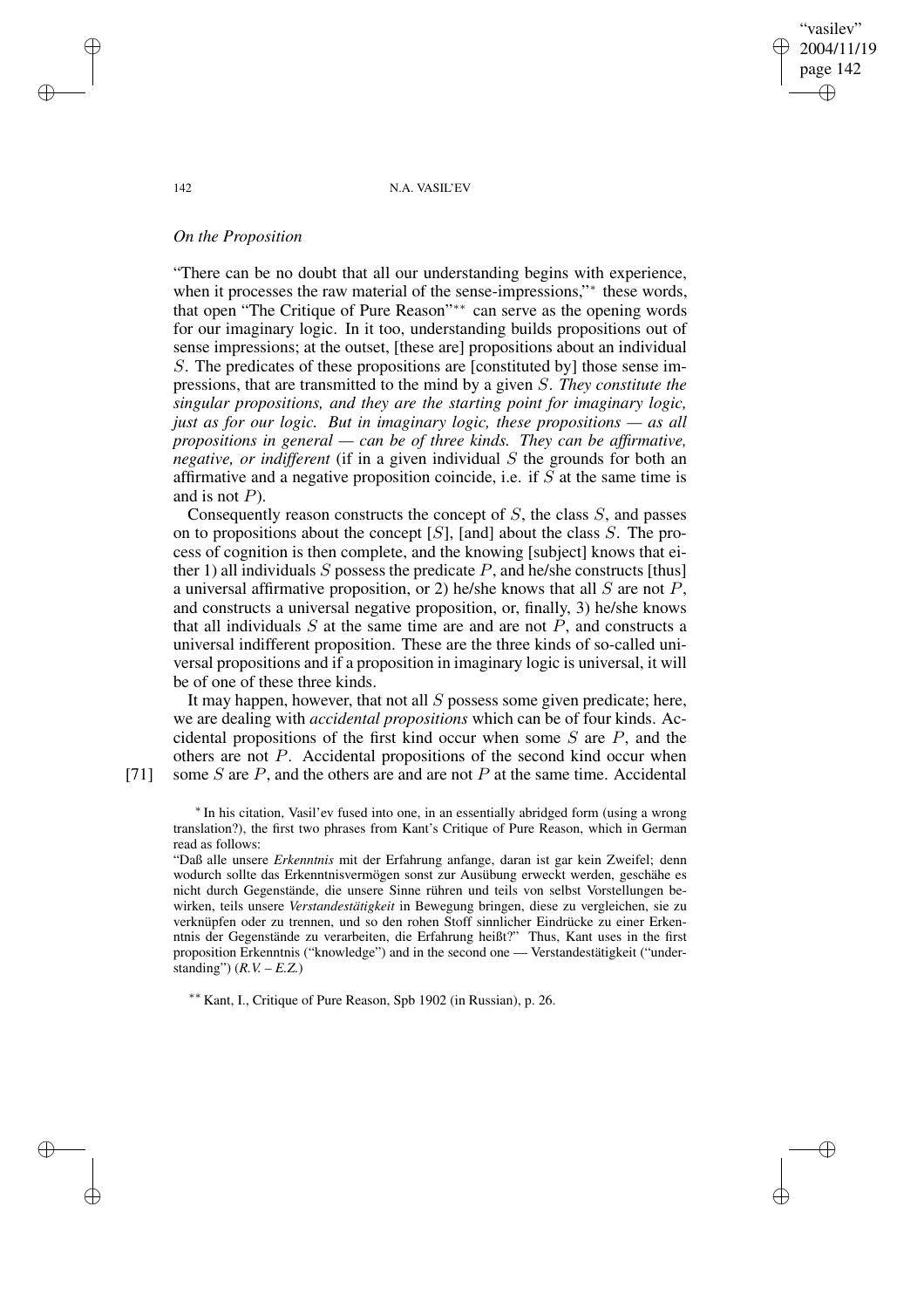propositions of the third kind occur when some  $S$  are not  $P$ , and the others are and are not  $P$  at the same time. Finally, there is a last case of accidental propositions of the fourth kind [which occurs] when some  $S$  are  $P$ , some are not P, and all the rest [of S], are P and are not P at the same time. *When we consider a class* S *in relation to a predicate* P*, all possible cases are, in fact, limited to these 7 ones: the 3 general and the 4 accidental ones.*

In addition to these forms of propositions, certain 'preliminary' or exclusive forms should be noticed as well.

In our (Aristotelian) logic, stating the falsehood of an affirmative proposition is equivalent to a negative proposition, and stating the falsehood of a negative proposition is equivalent to an affirmative one. The situation is different in imaginary logic. There, stating the falsehood of an affirmative proposition excludes an affirmative proposition, but leaves open the question as to which of the two (other) propositions — the negative or the indifferent (one)  $\frac{1}{1}$  is true. Just in the same way, stating the falsehood of a negative proposition excludes a negative [proposition], but leaves a vacillation between the affirmative and the indifferent propositions. Quite the same happens in the case of the falsehood of an indifferent proposition. All of this can be summed up in the following table.

# *[Mutually] exclusive forms:*

1) The form of exclusion of an affirmative proposition = the falsehood of the affirmative proposition = vacillation between a negative and an indifferent proposition

2) The form of exclusion of a negative proposition = the falsehood of the negative proposition = vacillation between an affirmative and an indifferent proposition

3) The form of exclusion of an indifferent proposition = the falsehood of the indifferent proposition = vacillation between an affirmative and a negative proposition

We will call these [mutually] exclusive forms preliminary [ones], since they represent the beginning of the process of cognition, viz. a vacillation between two possibilities, one of which should be chosen in order to bring that process to an end. Therefore, these forms represent some analogy to the indefinite propositions of our logic which are of the form "Some, maybe all,  $S$  are  $P$ ." This form also excludes, i.e. declares as false, the universal negative proposition "All  $S$  are not  $P$ ," but leaves a vacillation between [72] the universal proposition "All [S] are  $P$ " and the particular [proposition] —

✐

✐

✐

✐

"vasilev" 2004/11/19 page 143

✐

✐

✐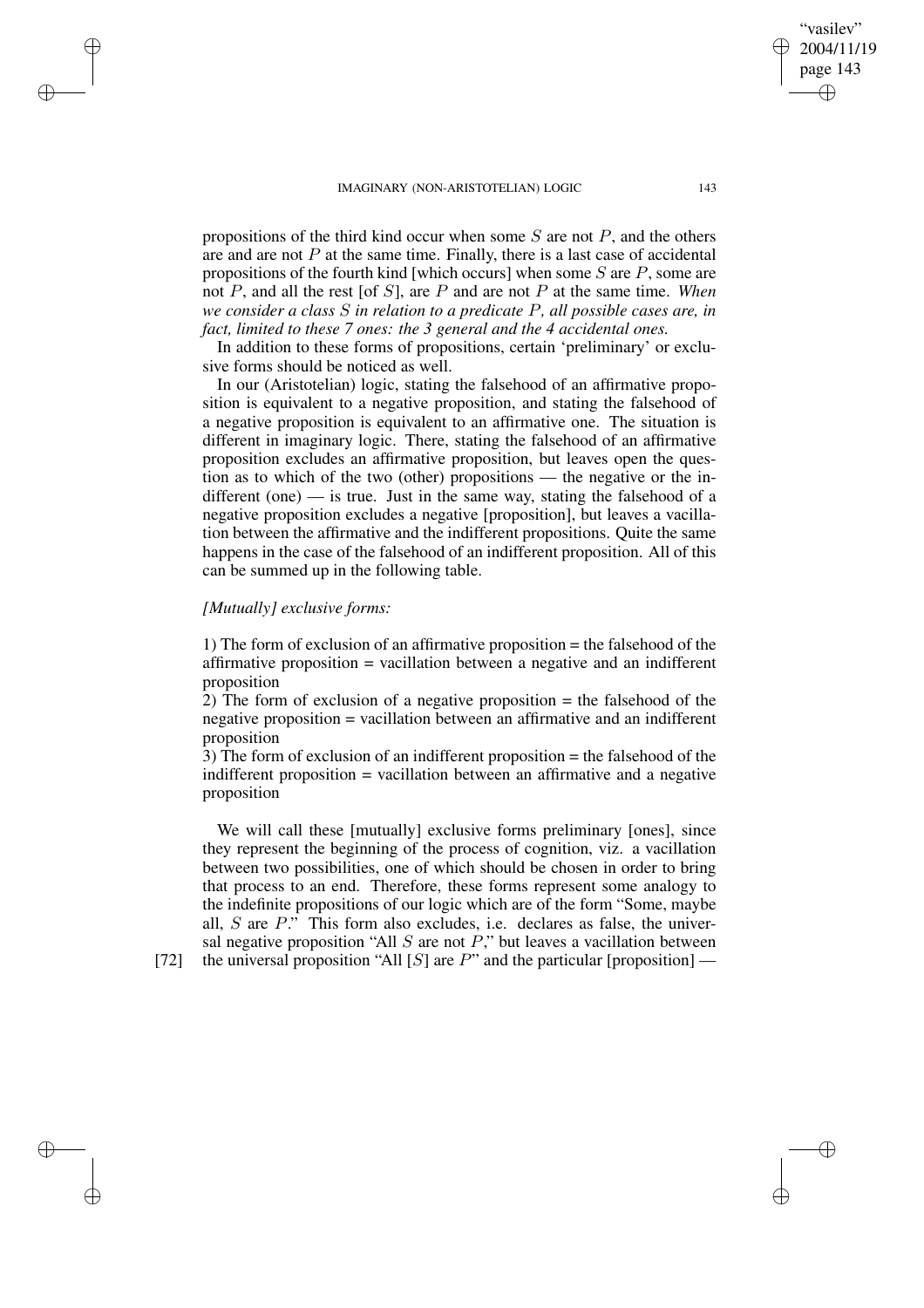vasilev" 2004/11/19 page 144 ✐ ✐

✐

✐

## 144 N.A. VASIL'EV

"Only some  $S$  are  $P$ ."<sup>8</sup> These [mutually] exclusive forms play an important role in imaginary logic, in particular in the doctrine of *conversion* of propositions; but I cannot dwell on them because of lack of time.

Thus, in imaginary logic, the doctrine of the proposition can — in general — be represented in the following way:

According to quality, propositions are divided into three kinds: affirmative, negative and indifferent ones.

According to quantity, they are divided into singular [propositions] and propositions about classes or concepts, which can be either universal or accidental, [the latter] corresponding to our particular [propositions].

In addition to that, there are [mutually] exclusive forms, analogous to our indefinite propositions.

*Thus, in the division of propositions according to quality, a new class [consisting] of indifferent propositions is added, but in the division of propositions according to quantity, the same classes as in Aristotelian logic remain.*

## *On the Syllogism*

Let us pass to the doctrine of the syllogism in our logic and, for the sake of brevity, let us primarily deal with the first figure. *The principle of the syllogism of the first figure does not depend upon the law of contradiction.* Indeed, it should be clear by now that the law of contradiction expresses a relation between affirmative and negative propositions, whereas in the first figure only purely affirmative moods are possible. Such is, for example, the case for the main mood of the first figure — Barbara.

Negation does not enter in Barbara and consequently the law expressing the relation between affirmation and negation has no influence here. However, this is only a preliminary remark; when in a logic without the law of contradiction the possibility of inference according to the first figure is shown, its very independence from the law of contradiction will also become clear.

[73] Indeed, we have seen, that in a logic without the law of contradiction there can be universal propositions, and, incidentally, also universal indifferent [propositions]. *If, in the first figure, we take a universal indifferent proposition as the major premiss and an affirmative proposition as the minor premiss, we have an inference according to the first figure.* The following syllogism, then, results:

<sup>8</sup> For more details on this, see my paper "On particular Propositions, the Triangle of Oppositions, and the Law of Excluded Fourth" (Uchionye zapiski Kazanskogo universiteta (Scientific Notes from the University of Kazan), 1910, October).

✐

✐

✐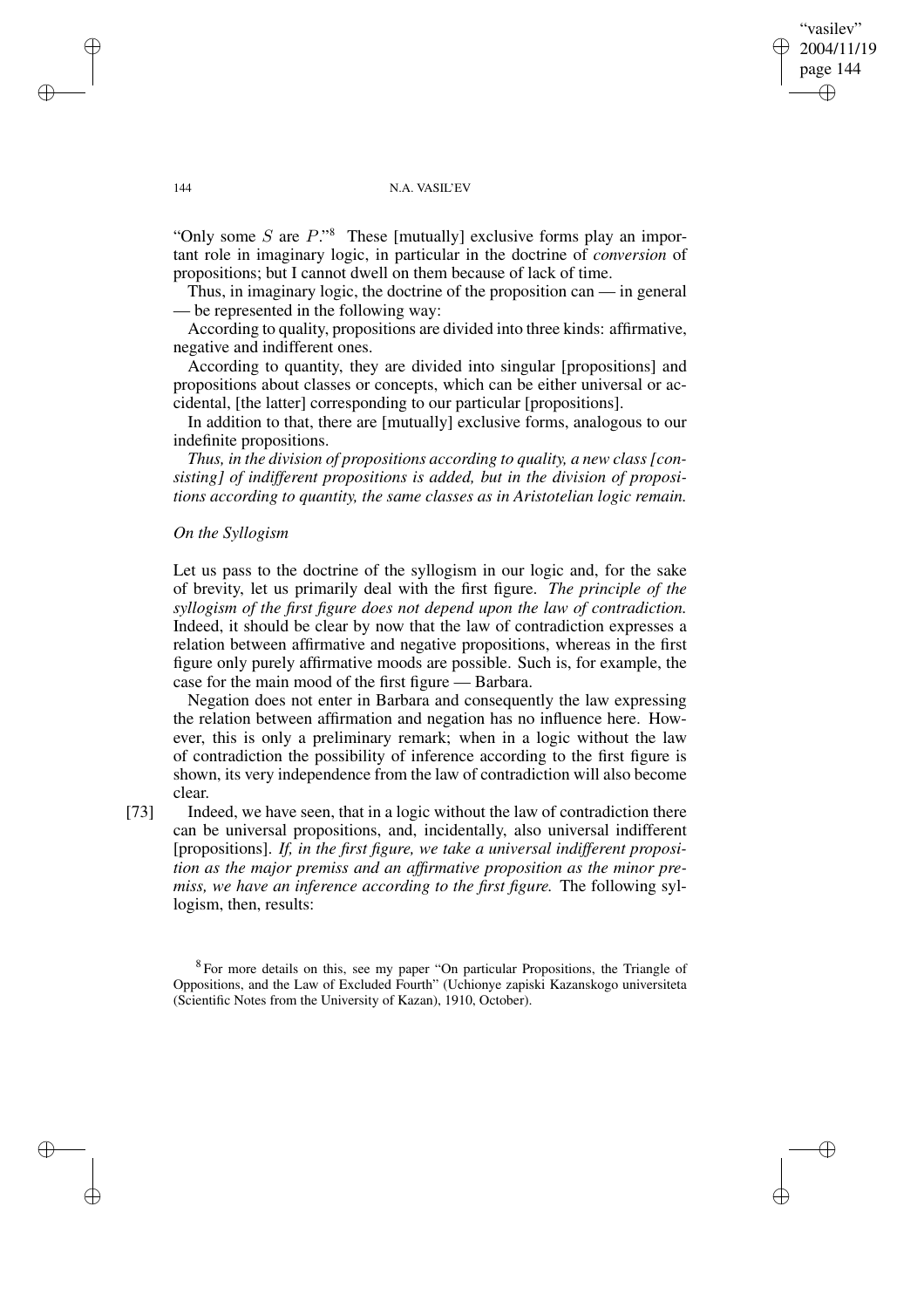All  $M$  are and are not  $P$  simultaneously.  $S$  is  $M$ .

Therefore,  $S$  is and is not  $P$  simultaneously.

This indifferent conclusion is just as inescapable as are the conclusions i.e. affirmative and negative ones — according to the first figure. What is the sense of the minor premiss " $S$  is  $M$ ?" Its sense consists in that all propositions, that are true with respect to  $M$ , are true with respect to  $S$ . When we consider the proposition "Caesar is a human being," we think that all that is true with respect to human beings is also true with respect to Caesar. All human beings are mortal, (therefore) Caesar is also mortal. In our (Aristotelian) logic only affirmative and negative propositions can be true with respect to  $M$ , and therefore conclusions with respect to  $S$  can be only affirmative or negative. In a logic without the law of contradiction, the indifferent proposition " $M$  is and is not  $P$  simultaneously" can be true with respect to  $M$ , and since  $S$  is  $M$ , we are compelled to infer [that] " $S$  is and is not  $P$  simultaneously." If there is a contradiction in the concept  $M$ , and  $S$  is subsumed under this concept, then  $S$  is to possess this contradiction as well. If a contradiction is intrinsic to the whole class  $M$  then it goes without saying that it will be also intrinsic to any S which belongs to this class.

The logical lawfulness of the indifferent mode of the first figure and of an indifferent conclusion can be demonstrated by a reductio ad absurdum. Let us consider the following syllogism:

All  $M$  are and are not  $P$  simultaneously.

All S are M.

Conclusion. All  $S$  are and are not  $P$  simultaneously.

It can be shown that, if we refuse to draw this conclusion, we are forced to contradict ourselves, that is, to violate the law of absolute difference between truth and falsehood. And that is why we are forced to draw this conclusion. Let us try to reject the conclusion "All  $S$  are and are not  $P$  simultane-

✐

✐

✐

✐

ously," [that is,] let us consider it false. Then we will have to deduce two [74] further propositions: 1) some, but maybe all,  $S$  are  $P$  and 2) some, but maybe all,  $S$  are not  $P$ . Indeed, in any given case, either the affirmative, the negative, or the indifferent proposition is true, and since we have denied the indifferent proposition, we will have to vacillate between the affirmative and negative ones. By taking these sentences as the major premisses and the minor premiss of the given syllogism as the minor [premiss], we obtain two syllogisms of the third figure with middle term  $S$ :

"vasilev" 2004/11/19 page 145

✐

✐

✐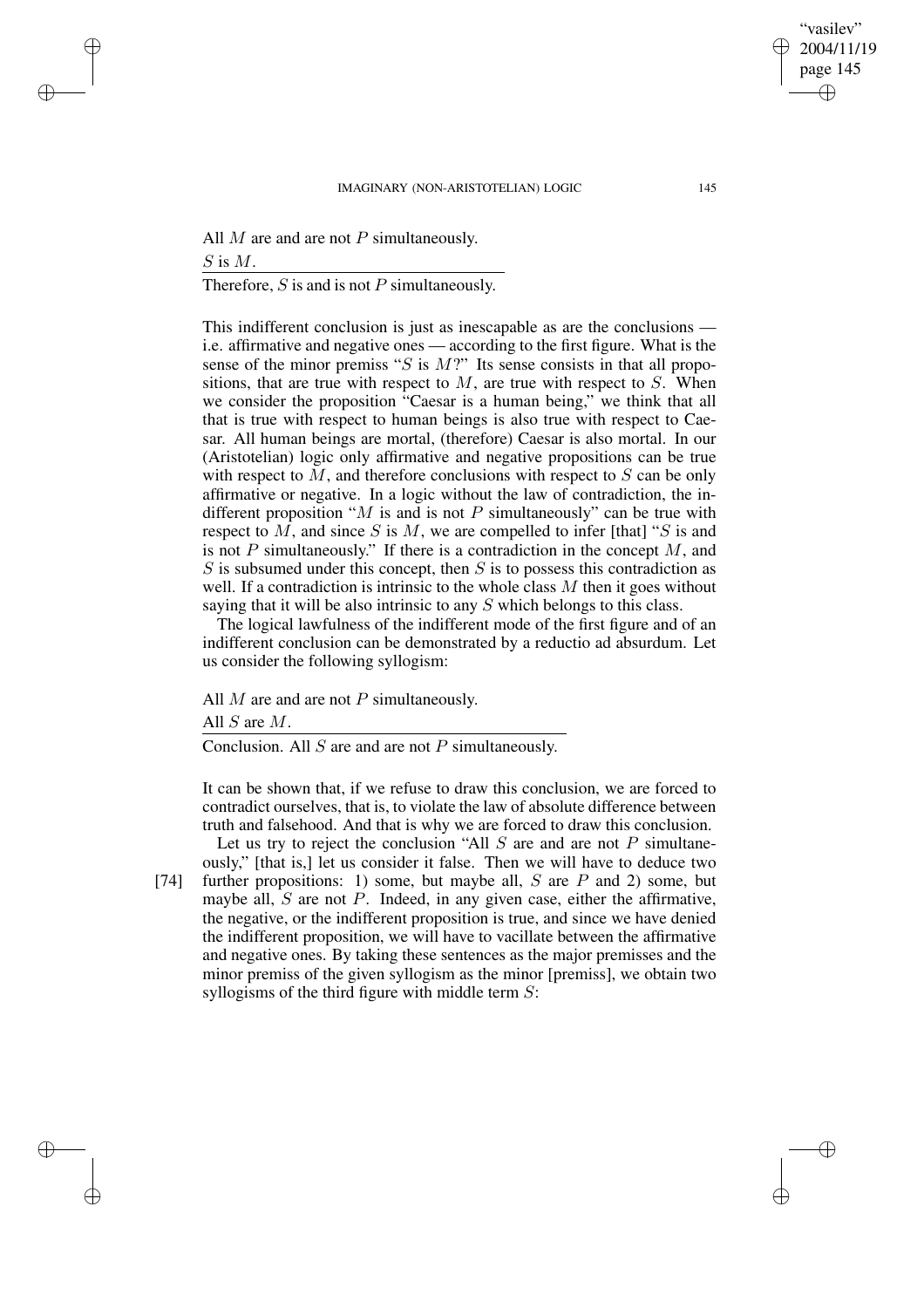"vasilev" 2004/11/19 page 146 ✐ ✐

✐

✐

146 N.A. VASIL'EV

Disamis (for the affirmative case) Some, but maybe all, S are P. All S are M. Conclusion: Some M are P.

Bocardo (for the negative case) Some, but maybe all, S are not P. All S are not M. Conclusion: Some M are not P.

But these conclusions ascribe respectively an affirmative and a negative predicate to some M. Then, the major premiss of the given syllogism is false, whereas it [the major premiss] ascribes an indifferent predicate to all M. Therefore, we are to draw an indifferent conclusion in this syllogism, since otherwise we are contradicting ourselves.

In the case of an indifferent minor premiss, we don't obtain any inference at all, in the same way as we don't obtain one in our (Aristotelian) logic if the minor premiss is negative in the first figure. Quite in the same way, no inference can be drawn if we take a singular, accidental, or exclusive form as a major premiss; the major premiss must always be general. *Thus, in imaginary logic the general formal rule of the first figure is preserved: the major premiss should be general, and the minor [premiss] affirmative. But the number of moods of the figure has changed: to the four moods of our logic (two affirmative and two negative ones) two more, indifferent [moods] are added*, viz. Mindalin — the universal indifferent [mood] — and Kindirinp — the particular indifferent [mood].

Universal indifferent [mood]

All  $M$  are and are not  $P$  simultaneously. All S are M. All *S* are and are not *P*.

Particular indifferent [mood]

All  $M$  are and are not  $P$  simultaneously. Some S are M.

Some *S* are and are not *P*.

✐

✐

✐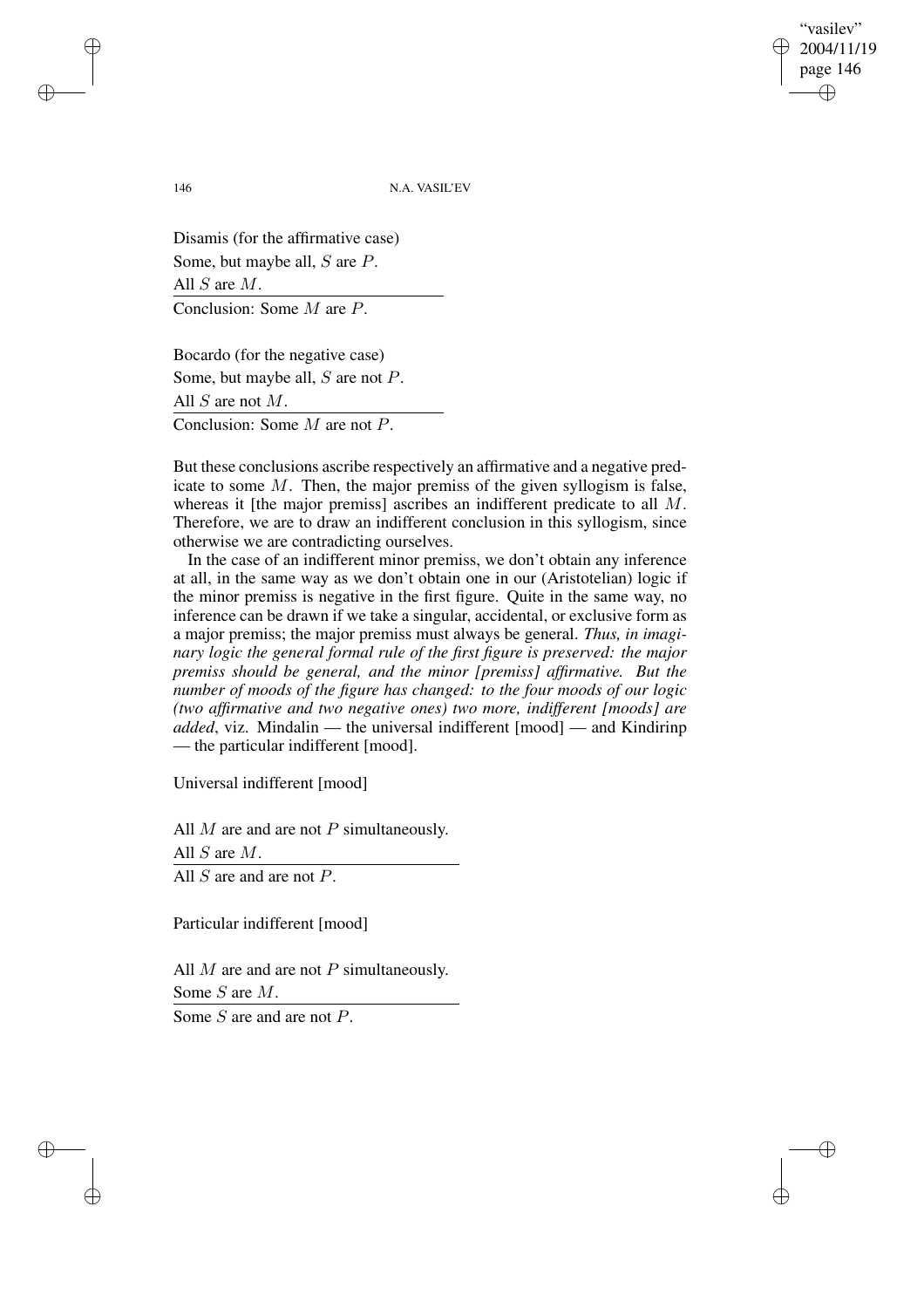[75] Thus, in imaginary logic the first figure has six moods. Other moods are impossible. Sorting out the impossible moods in imaginary logic is done by means of methods which are analogous to ours (i.e. methods in Aristotelian logic R.V. – E.Z.), but only more complicated.

Attention should be drawn to a symmetry that exists in the first figure: By replacing the affirmative quality of the proposition by the negative [quality] in the major premiss of the affirmative moods Barbara and Darii, we get the negative moods Celarent and Ferio; by replacing it by the indifferent [quality], we get the indifferent moods Mindalin and Kindirinp.

*The 2 nd figure [of the syllogism].* Something curious turns up when we consider the second figure. In imaginary logic, no new moods are added there, while the old ones — Cesare, Camestres, Festino, Baroco — do not result in an unambiguous conclusion. *The only thing that can be inferred in imaginary logic in the*  $2^{nd}$  *figure is that the conclusion cannot be affirmative.* Since besides affirmative [propositions] negative and indifferent ones are possible in imaginary logic, [the question of] which conclusion — a negative or an indifferent one — can be drawn in the  $2<sup>nd</sup>$  figure, remains open. The formal rule governing the  $2<sup>nd</sup>$  figure of imaginary logic runs as follows: 1) the major and the minor premisses should be of a different quality (affirmative and negative, affirmative and indifferent, or negative and indifferent) and 2) the major premiss should be universal.

The conclusion will always be [represented by] an exclusive form, namely a form which excludes affirmative propositions.

The proofs of all these properties of the  $2<sup>nd</sup>$  figure are very complicated and require an exposition of many particular theorems of imaginary logic. Therefore, I will omit them here.

*The 3 rd figure.* In the third figure there remain 6 moods of our (Aristotelian) logic and 3 new indifferent ones are added. Here too, the same symmetry shows up that we noticed in the  $1<sup>st</sup>$  figure. If, in the affirmative moods of our 3<sup>rd</sup> figure the quality of the major premiss changes from affirmative to negative, then we accordingly get from the affirmative moods — Darapti, Disamis, Datisi — the corresponding negative moods Felapton, Bocardo, Ferison. If the quality of the major premiss is changed to indifferent, we accordingly get indifferent moods:

[76] 1) (from Darapti)

✐

✐

✐

✐

All  $M$  are  $P$  and are not  $P$  simultaneously.

All  $M$  are  $S$ .

Conclusion. Some  $S$  are and are not  $P$  simultaneously.

"vasilev" 2004/11/19 page 147

✐

✐

✐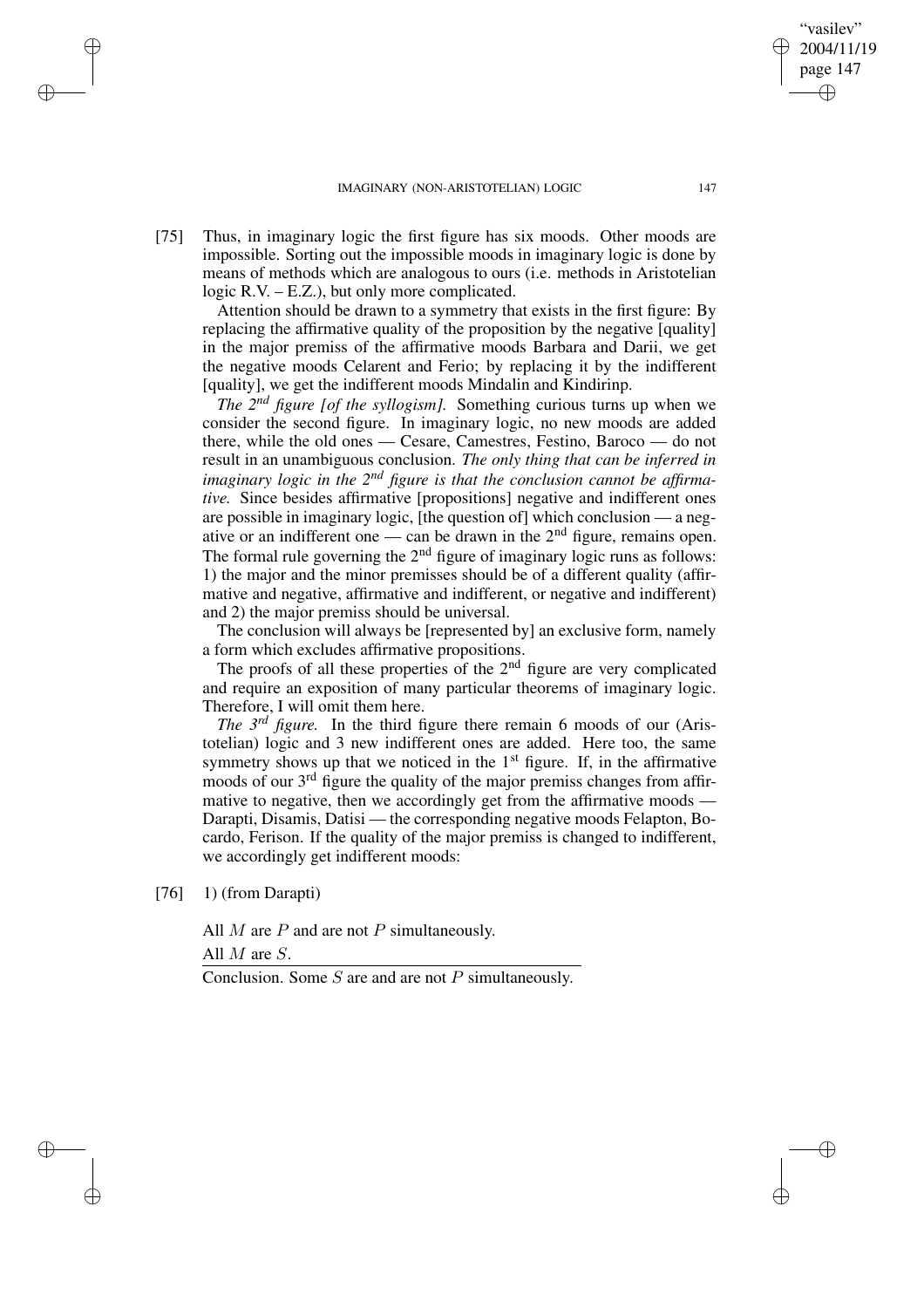"vasilev" 2004/11/19 page 148 ✐ ✐

✐

✐

148 N.A. VASIL'EV

2) (from Disamis)

Some  $M$  are and are not  $P$  simultaneously.

All M are S.

Conclusion. Some  $S$  are and are not  $P$  simultaneously.

3) (from Datisi)

All  $M$  are and are not  $P$  simultaneously. Some M are S.

Conclusion. Some  $S$  are and are not  $P$  simultaneously.

*Thus, in the 3 rd figure of imaginary logic, there will be 6 of our (Aristotelian) moods and 3 new indifferent [ones], all together 9 [moods]. But here too, the formal rule governing the 3 rd figure remains valid: the minor premiss should be affirmative.*

This difference in fortunes between the first and the third figures on the one hand, and the second [figure] on the other hand seem to us to be an additional argument for the correctness of prof. Karinski's theory<sup>∗</sup> , who sharply distinguishes inferences according to the first and the third figures from inferences according to the second [figure].

*A generalization of the idea of imaginary logic.* The idea of imaginary logic can be extended even more. Our imaginary logic has affirmative, negative, and indifferent propositions. However, the question may emerge whether a logic with a greater number of qualitative differences between the propositions than these three is conceivable? That is indeed quite conceivable. As Spinoza conceived of God with an infinite number of attributes, of which only two — thinking and extension — are accessible to us, so we can imagine logical systems with an arbitrary number of qualitative differences between the propositions, of which only two — the affirmative and the negative ones — are accessible to us.

*We can imagine a logical system with* n *kinds of qualitative differences between the propositions, and we shall call such a system a logical system of order* n*, or an* n*-dimensional [logical system].* Accordingly, our "terrestrial" logic will be a system of the 2<sup>nd</sup> order, or a two-dimensional [system], while imaginary logic without the law of contradiction will be a system of the 3<sup>rd</sup> order, or a three-dimensional [system].

<sup>∗</sup> Karinski, Michael (1840–1917). Russian logician and epistemologist (cfr. Lossky, N.O., History of Russian Philosophy, London 1952, pp. 145–149 and Zenkovsky, V.V., A History of Russian Philosophy, London 1953, vol. 2, pp. 584–585) (*R.V. – E.Z.*).

✐

✐

✐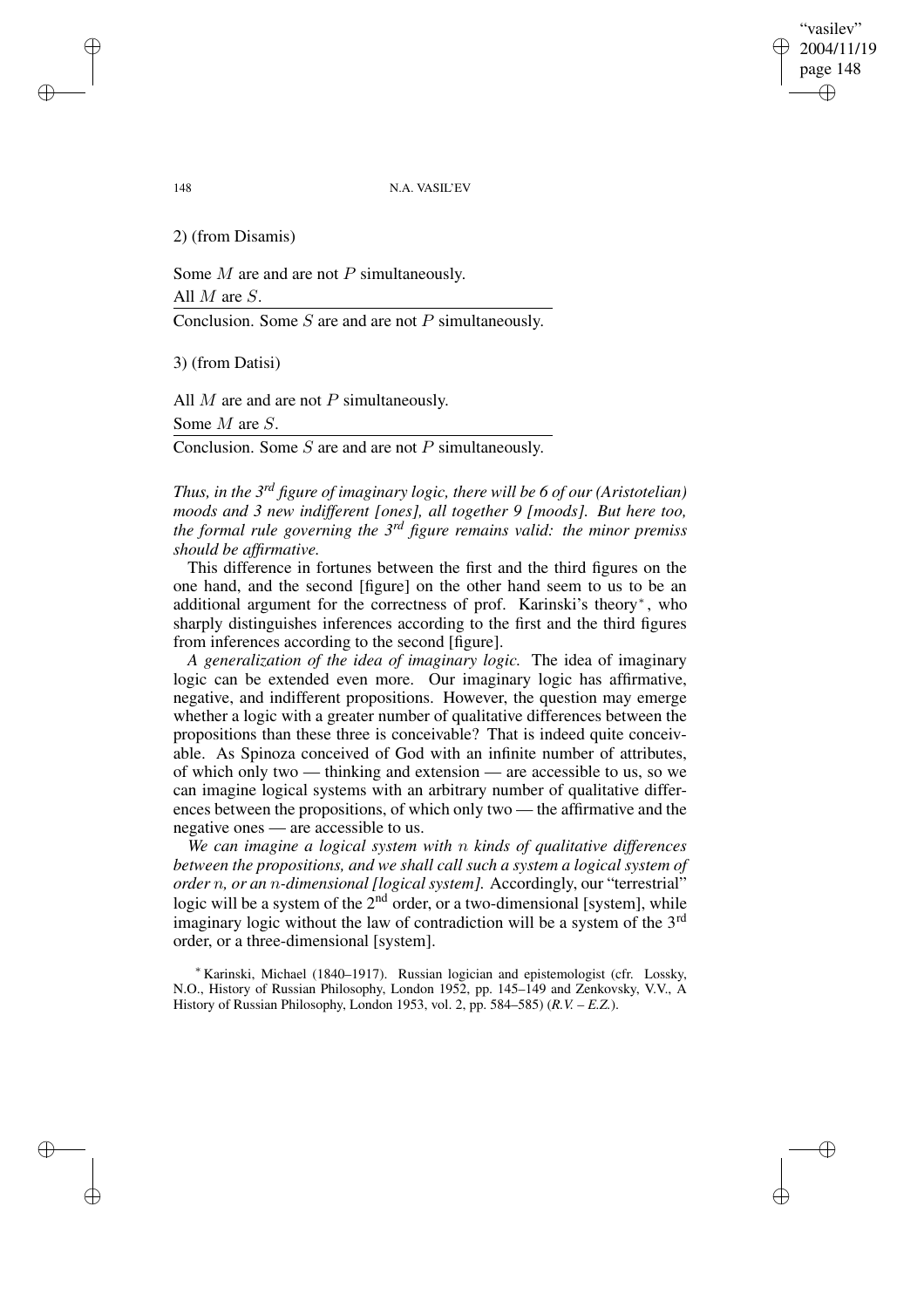2004/11/19 page 149 ✐ ✐

✐

✐

"vasilev"

Analogously, plane geometry is a two-dimensional geometry, and the geometry of space is a three-dimensional geometry. But we can imagine, [77] though we cannot represent, a space of four or more, for example  $n$ , dimensions, and a geometry of  $4...n$  dimensions. Thus, we can imagine a logic of n dimensions, or of the order  $n$ , though we are unable to clearly represent it. But we can not only imagine such a logic; we are even able to generalize some formulae for a logic of  $n$  dimensions. Since we imagine our space as three-dimensional, we must firstly imagine these 3 dimensions and secondly that there is no fourth dimension. Conversely, a being [living] on a plane would imagine two dimensions and he would think that there is no third one. In general, in order to imagine a space of  $n$  dimensions, we have to imagine *n* dimensions, and, secondly, that there is no  $(n+1)$ -th dimension.

In the same way, in a logical system of the order  $n$ , or an *n*-dimensional [system], we must first imagine all these  $n$  forms of qualitative differences between the propositions and, secondly, that there exists no  $(n+1)$ -th form. Without this latter condition, we could be certain that there exist  $n$  forms of propositions, but we could never be certain that there exist only  $n$  forms of them. In order to be certain of this we will posit *the special law of the excluded (*n*+1)-th form: a logical system with* n *qualitatively different kinds of propositions presupposes that the*  $(n+1)$ -th *form is impossible.* This is a pure law of thought, applicable to all logical systems.

Therefore, the laws of excluded third, fourth, etc. that exist in different logical systems will be particular cases of the law of the excluded  $(n+1)$ -th form. Thus, in our imaginary logic without the law of contradiction, there must (also) exist the special law of excluded fourth, which states that there is no 4<sup>th</sup> kind of propositions besides the affirmative, the negative, and the indifferent ones. We have earlier made use of this law of the excluded  $4<sup>th</sup>$ , for example, in our proof by contradiction of the general indifferent mood in the  $1<sup>st</sup>$  figure.

Let us, now, dwell at some length on the relation between the law of excluded middle and the law of contradiction. This relation can be established by means of the method of imaginary logic, and this will be an example of its usefulness in solving problems in our Aristotelian logic. The law of

✐

✐

✐

✐

[78] contradiction precludes us from constructing a third form of propositions, in fact, a specific third form of propositions containing the combination of an affirmation and a negation (i.e. contradictions). The law of excluded middle has a broader scope, it forbids any third form of propositions, independently of its origin, and consequently also of contradictions. *Thus, the law of contradiction is a particular instance of, and a corollary of, the law of excluded middle*, and not the other way around, as many have thought.

Here we must interrupt our exposition of imaginary logic. Of course, imaginary logic is not limited to what has been presented. Its subject matter includes the subject matter of our (Aristotelian) logic, and chapters and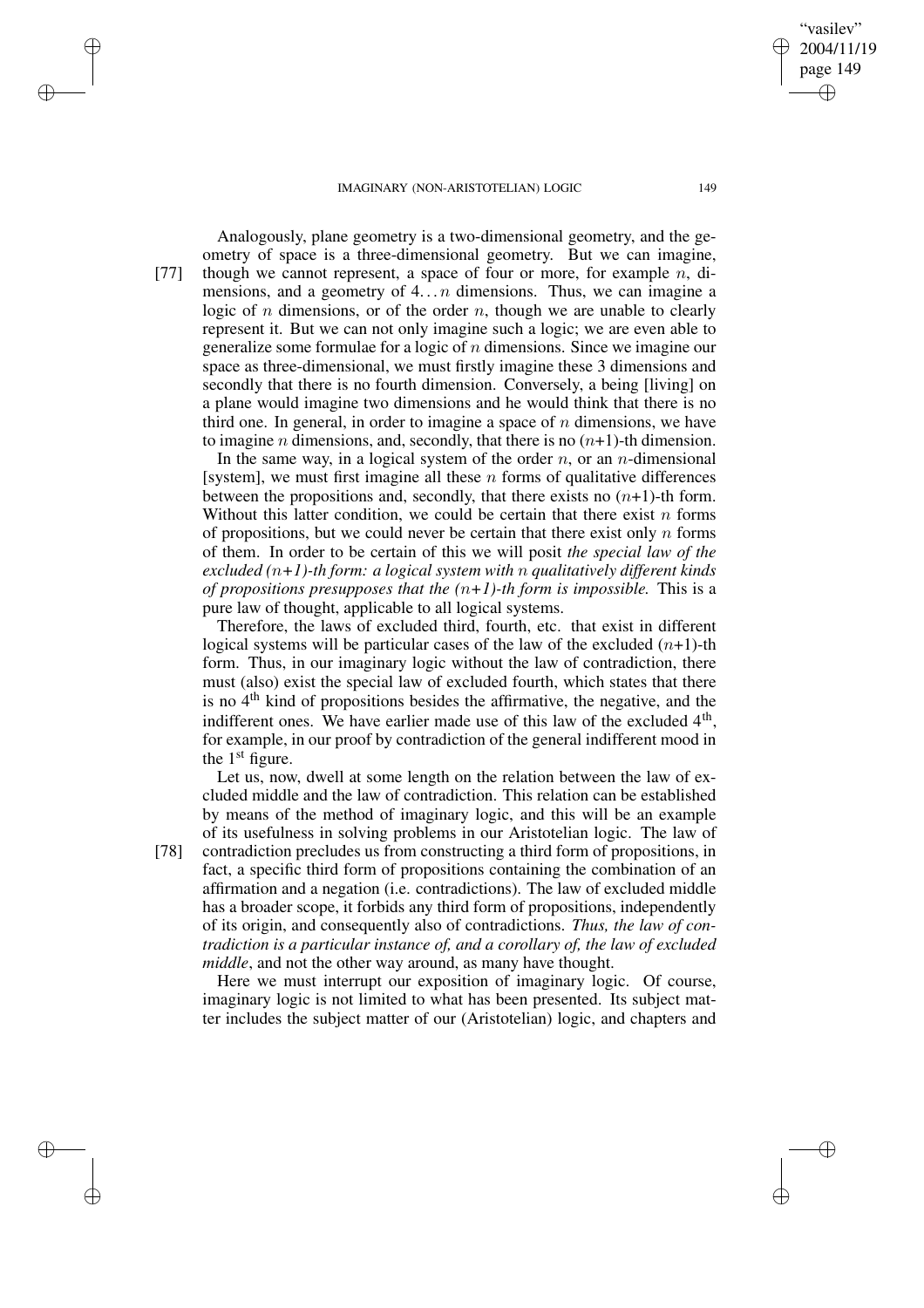"vasilev" 2004/11/19 page 150 ✐ ✐

✐

✐

150 N.A. VASIL'EV

parts of our logic will, therefore, be found there too. It is possible to present imaginary logic in the form of a system of logical rules, which is just as complete and closed as our [system is]. But we shall not bother the reader with that any longer. Our present aim does not consist at all in constructing a system of imaginary logic — that is quite a different task — but in showing the very principles, upon which it is built. For this purpose the little of the subject matter of imaginary logic we have presented is probably enough. Even that little shows that imaginary logic preserves the necessary character of inferences and the rigour of the logical rules.

IV

Let us, now, go into some analogies between non-Aristotelian logic and non-Euclidean geometry. I will not touch here upon the history of imaginary or non-Euclidean geometry. The only thing I want to say here is that the famous mathematician Gauss had already fostered the idea of a non-Euclidean geometry. It was, however, proposed independently by Lobachevski in Russia and Bolyai in Hungary. Lobachevski rejected the 5<sup>th</sup> postulate of Euclid about the necessary intersection of two straight lines. When intersected by a third [straight line] the sum of the interior angles is less than two right [angles]. The vicissitudes of this thesis are highly instructive. From Euclid to Lobachevski numerous sharp-minded mathematicians have tried in vain to prove it. Very different proofs were proposed, but each was based on a new thesis, which in turn had no proof. This means that they were not proof of the postulate, but rather substitutions with new equivalent postulates. In the

[79] first half of the 19<sup>th</sup> century, Lobachevski and Bolyai independently decided to examine what would happen if one rejects this postulate, if one infers geometrical propositions after substituting a different postulate for the  $5<sup>th</sup>$  one<sup>9</sup>. It was discovered that a rigorous demonstrative geometry, which nowhere gets into any self-contradiction, is possible without the  $5<sup>th</sup>$  postulate too; but this geometry is partly similar to ours, partly dissimilar. In our geometry, through a point outside a straight [line], one can draw only one straight line, which will not intersect with the first one; in Lobachevski's geometry infinitely many such lines can be drawn. In our geometry, the sum of the angles of a triangle is equal to two right [angles]; in Lobachevski's geometry it is always less than two right [angles], and the smaller the triangle the closer [the sum of the angles] is to two right [angles]. In our geometry there are similar triangles, there are none in Lobachevski's geometry. But both geometries

<sup>9</sup> Later on, other imaginary systems of geometry have been constructed. So, for example, Riemann's system of geometry.

✐

✐

✐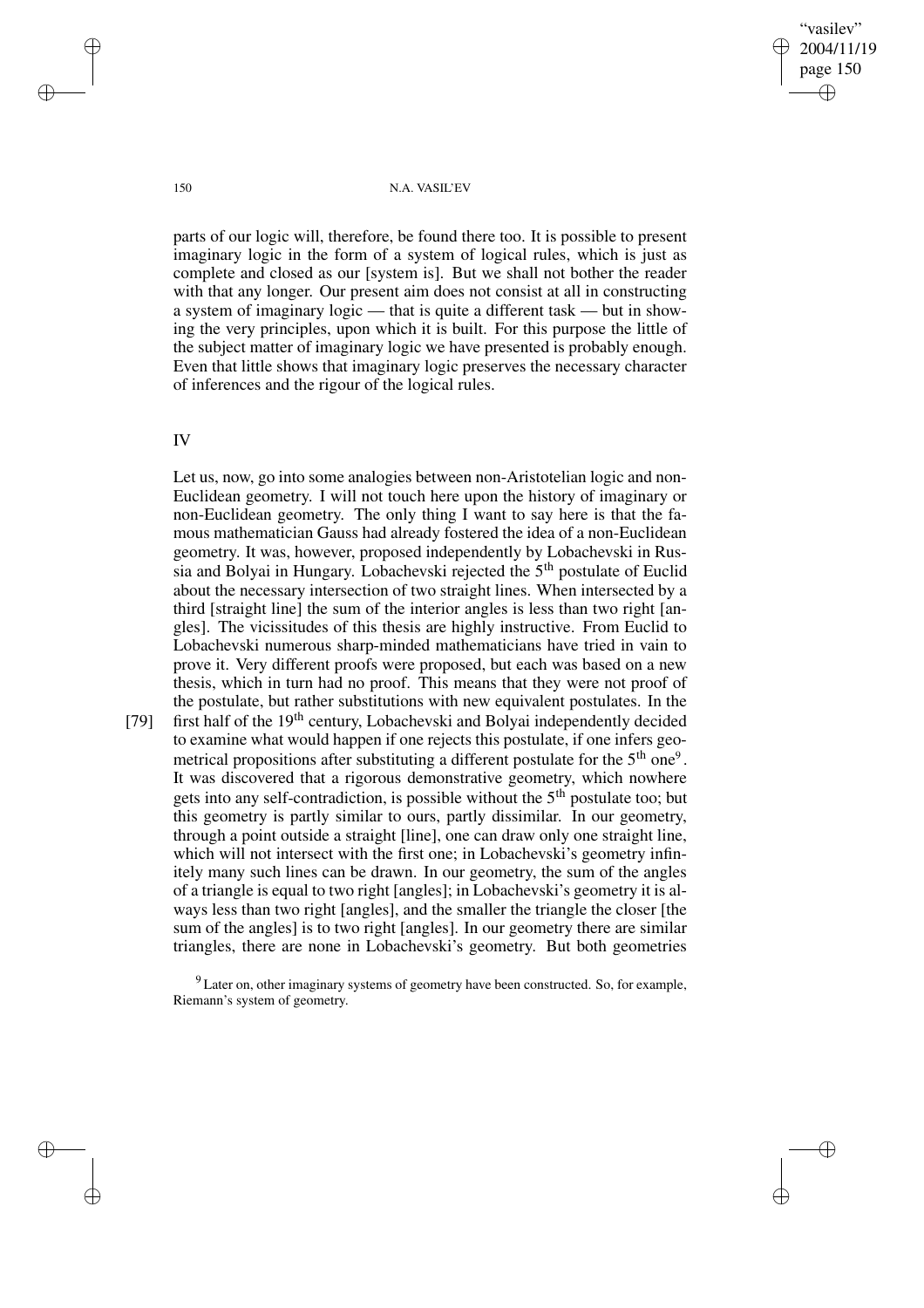✐

✐

✐

✐

have some propositions in common. They are precisely those propositions of our geometry that can be proven without the use of the 5<sup>th</sup> postulate.

It is not difficult to see that the relation of non-Aristotelian logic to imaginary logic is completely identical to the relation of non-Euclidean geometry to our geometry. Both non-Euclidean geometry and non-Aristotelian logic arise as a consequence of the rejection of an axiom; both are closed and consistent systems, though they constantly contradict our common sense and our immediate intuition. Therefore, as the former is called geometry the latter, by the same token, may be called logic. Non-Euclidean geometry and non-Aristotelian logic are in part similar to, and in part different from, our geometry and our logic. We can determine the part that is common to both Euclidean and Lobachevski's geometry; it comprises just those propositions of our geometry that do not depend upon the 5<sup>th</sup> postulate. In the same way, one can determine all propositions that are common to both logics, real and imaginary; this set consists of all those propositions of our 'real' (Aristotelian) logic that do not depend on the law of contradiction. The propositions that are common to both logics must be distinguished from the propositions of our real logic that make it different from imaginary [logic].

[80] Moreover, the greater complexity of non-Euclidean geometry as compared to Euclidean geometry and non-Aristotelian logic as compared to our Aristotelian logic has not escaped, I believe, the attentive reader. Therefore, we can, in general, say that the systems of geometrical and logical propositions that we use are the simplest ones possible. This could turn out to be very important for epistemology. There are here a number of interesting problems that we are unable to go into now.

Further, also the content of non-Aristotelian logic bears a certain analogy to the content of non-Euclidean geometry. Our geometry distinguishes two kinds of relations between two straight lines on a plane: either two [straight] lines intersect, or they do not intersect, that is, they are parallel. In Lobachevski's geometry, there are three kinds of such relations. We shall retain the terms used by Lobachevski in his "New principles of geometry."<sup>10</sup> Either two [straight] lines on a plane are convergent, if they intersect, or they are divergent, if they do not intersect, or they are, finally, parallel, and thus constitute a boundary which separates convergent [straight] lines from divergent [ones].<sup>∗</sup> There are two [straight] lines that are parallel to any given

<sup>10</sup> Lobachevski N.I., Complete Works on Geometry, Kazan, 1883, Vol. 1, p. 301.

<sup>∗</sup> Lobachevski had to construct his own technical terms: "svodnye" and "razvodnye," which can be translated into English only approximately. Formally, both are passive terms (but not such 'strong' passives as "svedionnye" and "razvedionnye"); however, their meaning is active. In modern expositions of Lobachevski's geometry the terms "skhodiaschtchiesia" and "raskhodiaschtchiesia" are used with an active meaning, which can be translated in English as "convergent" and "divergent". (*R.V. – E.Z.*)

vasilev" 2004/11/19 page 151

✐

✐

✐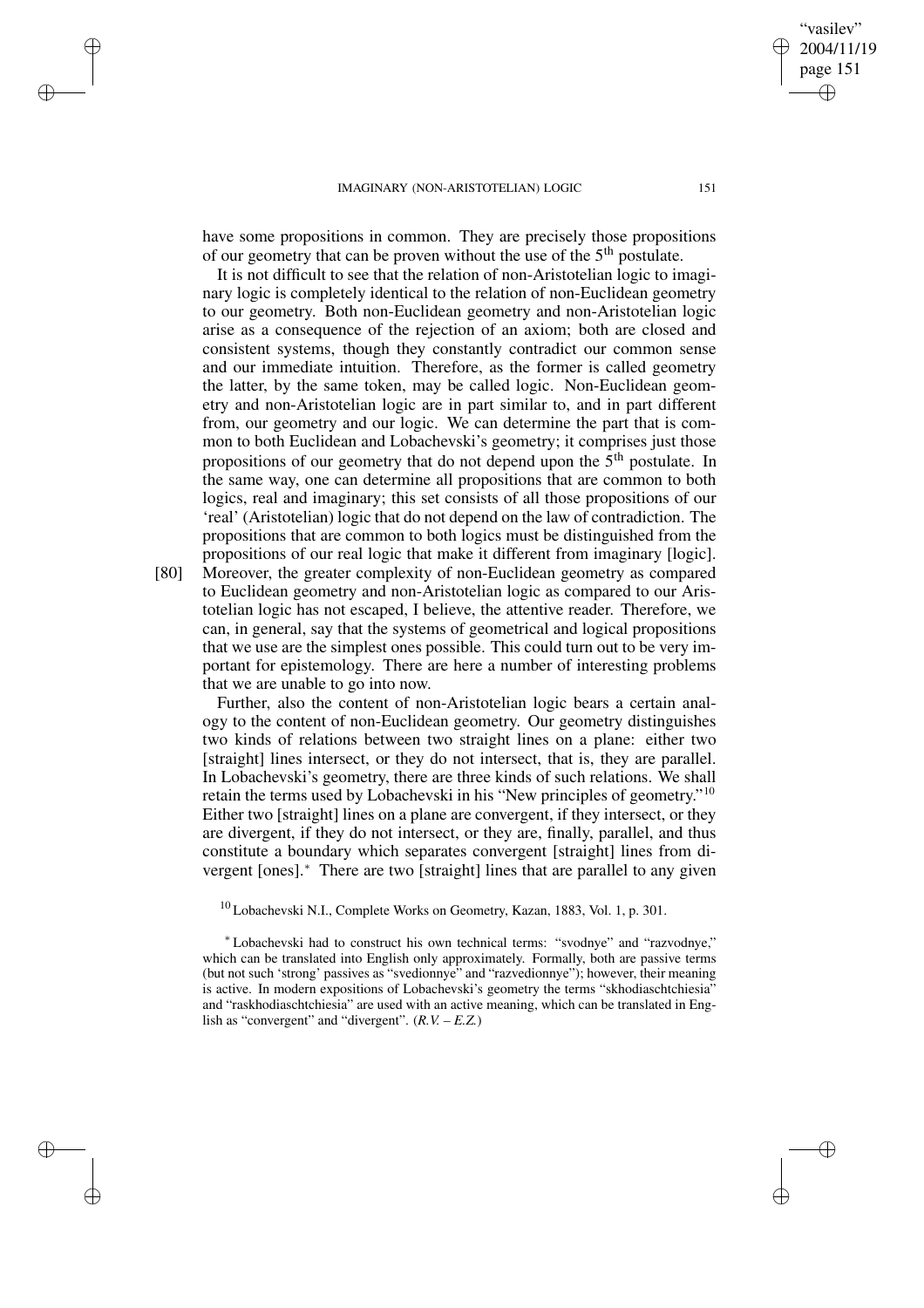"vasilev" 2004/11/19 page 152 ✐ ✐

✐

✐

152 N.A. VASIL'EV

straight [line]. N.I. Lobachevski says: "Two lines parallel to a given [straight line] divide a plane into four parts: convergent lines are situated in the opposite [parts of the plane], the divergent [lines] in the two other [parts of it]." 11 Divergent and parallel lines constitute the class of non-convergent, or nonmeeting, lines, because they do not intersect with a given straight [line]. In other words, Lobachevski's geometry discriminates between divergent and parallel lines within the class of non-convergent lines; that is impossible in Euclidean geometry, in which, instead, [only] one class of parallel lines exists. If we now turn to logic, we can see that in Aristotelian logic two kinds of subject-predicate relations are possible, affirmative and negative. In imaginary logic, that relation is threefold: affirmative, negative, and indifferent. In imaginary logic the class of negative propositions, that is, the class of the propositions that assert the falsehood of affirmative propositions, fall apart into negative and indifferent ones.

[81] The formal analogy between the content of non-Euclidean geometry and non-Aristotelian logic can be summarized as follows: *the dichotomy characteristic to both our logic and our geometry turns into the trichotomy of the imaginary disciplines [of logic and geometry].* But the analogy between non-Euclidean geometry and non-Aristotelian logic is not limited to that.

We can give a "real" interpretation of non-Euclidean geometry; [we] can find certain structures in Euclidean space whose geometry is non-Euclidean. Thus, the geometry of the sphere, [that is,] on a surface of constant curvature — [which is called] spherical geometry — represents the "real" interpretation of Riemann's geometry. The "real" interpretation of Lobachevski's geometry can be [represented by] a geometry on a surface of constant negative curvature (a so-called pseudo-sphere) as was shown by the Italian mathematician Beltrami<sup>12</sup>. In the same way, in our world structures can be found whose logic is analogous to imaginary [logic]. More specifically, we here mean concepts. When we begin to construct a logic of concepts, we will see that it is different from the logic of things. *The law of excluded middle is applicable only to sense impressions and perceptions, to things and facts only.* A lamp is on or is not on; there is no third possibility. If we consider a thing, a fact, a sense impression or a perception, etc., as the subject of a proposition, any predicate will give rise either to a negative or an affirmative proposition about this subject. *Contrariwise, the law of the excluded middle is not applicable to concepts; however, the law of excluded fourth is applicable there.* Indeed, if we consider a concept as the subject of a proposition, any predicate is related to it either as: 1) a certain predicate is necessary

 $11$  Ibid.

 $\rightarrow$ 

✐

 $12$  This is a special saddle surface, models of which can be manufactured and representations of which usually feature in books on non-Euclidean geometry.

 $\rightarrow$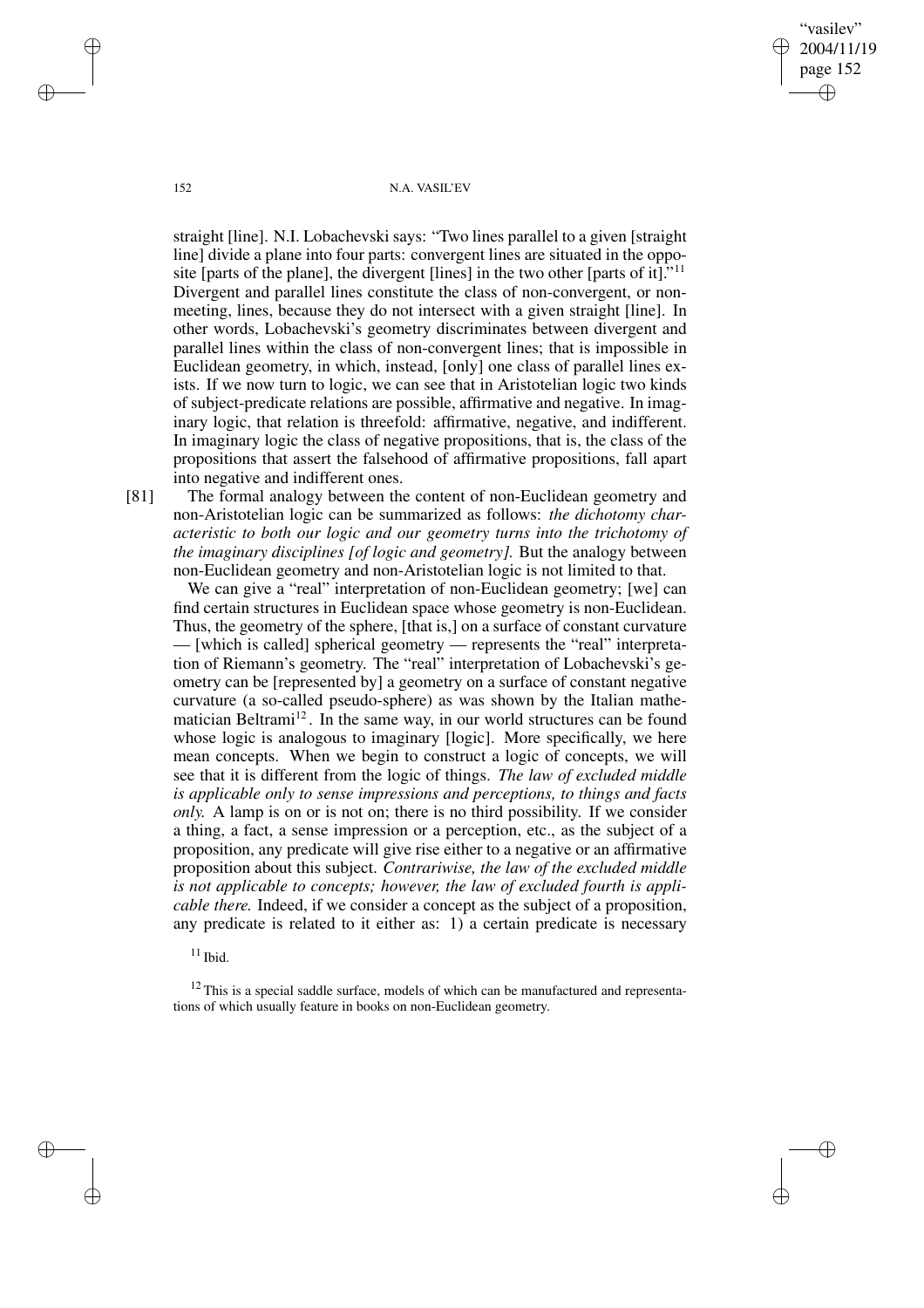w.r.t. the concept (e.g., for a triangle — to be closed), and we represent this by means of an affirmative proposition about the concept (a universal affirmative proposition of classical logic), or as: 2) a certain predicate is impossible w.r.t. this concept (e.g., for a triangle — to be virtuous), and we represent this by means of a negative proposition about the concept (a universal negative proposition of classical logic), or as: 3) a certain predicate is

compatible with a given concept (e.g., for a triangle — to be equilateral). We [82] represent this third case by means of a special accidental proposition about concepts. 'A concept S is compatible with a predicate  $P$ ', or, 'S may be  $P$ '. 'Triangles may be equilateral'. This proposition has its own copula distinct from that of an affirmative and a negative one. Besides these three propositions, no fourth is, indeed, possible. And in each specific case one of them will be true. This is the law of excluded fourth. Thus, in relation to things and perceptions, one of two propositions is true: either the affirmative or the negative one. In relation to concepts, one of three propositions is true: the affirmative, the negative, or the accidental one. The law of excluded fourth, which is a law of imaginary logic, is at the same time also a law of our terrestrial logic of concepts. To an indifferent proposition in imaginary logic, there corresponds an accidental proposition about a concept: " $\ddot{S}$  may be  $\ddot{P}$ ." The latter proposition can be considered as a specific synthesis of an affirmation and a negation. Indeed, an accidental proposition such as "S may be  $P$ " or "triangles may be equilateral", is equivalent to the form: "Some  $\ddot{S}$  are P, [and] some S are not  $\vec{P}$ ." "Some triangles are equilateral, [and] some are not."

*Therefore, it can be said that the logic of concepts bears a resemblance to imaginary logic*<sup>13</sup> .

 $13$  This was developed at some length in my paper "On Particular Propositions, the Triangle of the Oppositions, and the Law of Excluded Fourth". For the sake of clarity, I will give [here] its main conclusions. I. Propositions can be subdivided into propositions about concepts (rules) and propositions about facts. Each of these [two] kinds of propositions has its own formal logic. Thus, the triangle of oppositions and the law of excluded fourth are valid for propositions about concepts. The square of oppositions and the law of excluded middle [are valid] for propositions about facts. II. So-called universal, particular, and singular propositions, are all ambiguous forms, depending upon whether they are propositions about concepts or about facts. Singular propositions may be 1) Propositions about facts: if so, their subject matter is perceptions and their copula implies a certain temporal situatedness. 2) Propositions about rules: then their subject matter is individual concepts. Particular propositions can be: 1) Propositions about facts — indefinite numerical propositions, such as 'several particular S are  $P'$ , 2) Propositions about rules such as 'some (but not all) S are  $P'$ , which is a universal proposition and can be represented either in a disjunctive form (each  $S$  is P or is not P), or an accidental one (S may be P), 3) Indefinite propositions such as 'some, but maybe all,  $S$  are  $P'$ , which represent a psychological, rather than a logical, form of transition from a proposition about facts to a proposition about a rule. Universal propositions [83] too, can be propositions about facts or propositions about rules. The proposition "All of my friends abandoned me in my hour of need" does not represent any rule; [it] is a proposition

 $\rightarrow$ 

✐

 $\rightarrow$ 

✐

"vasilev" 2004/11/19 page 153

✐

✐

✐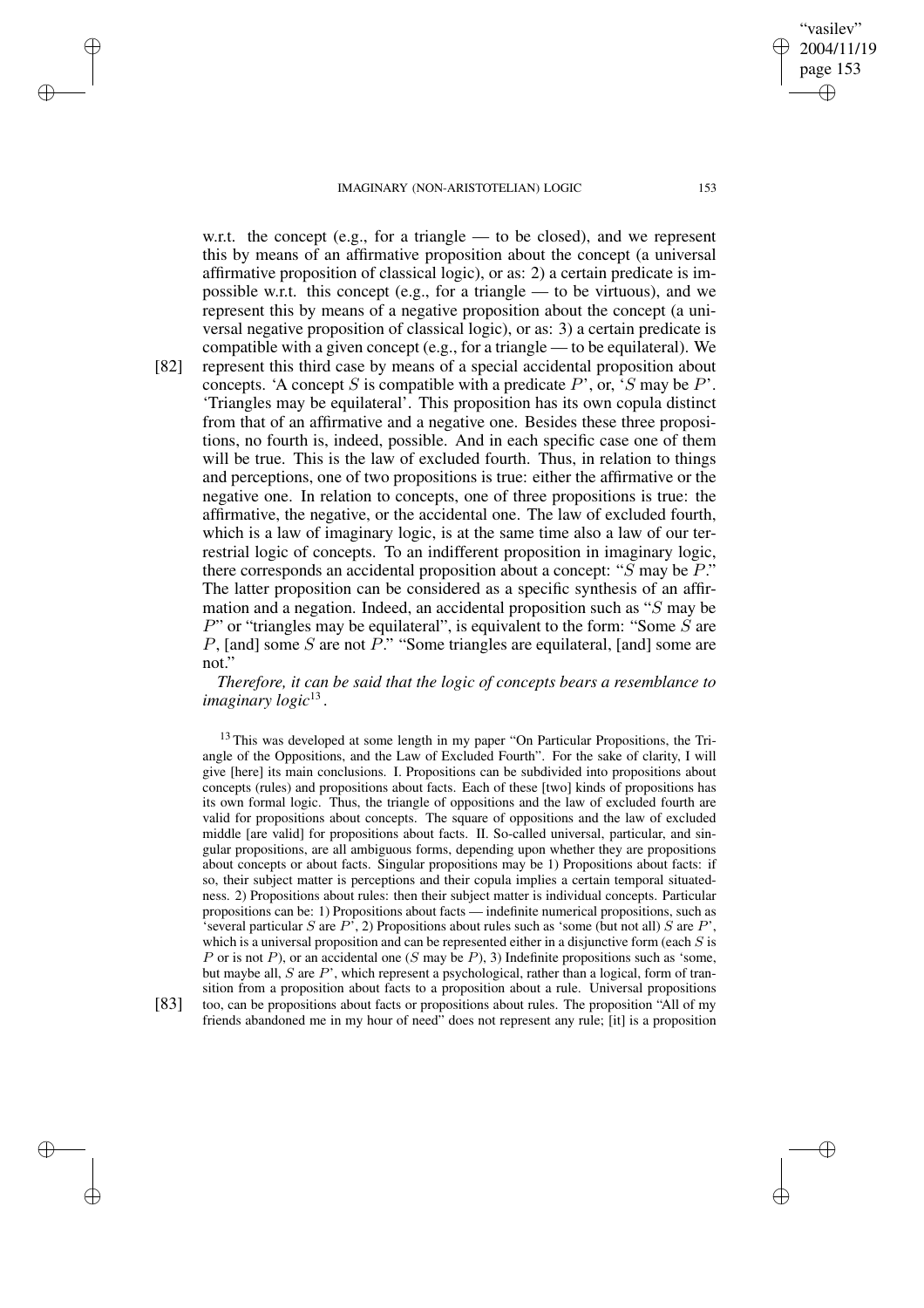"vasilev" 2004/11/19 page 154 ✐ ✐

✐

✐

## 154 N.A. VASIL'EV

about the group of my friends and it is, then, a proposition about a fact. The proposition "All friends abandon one in one's hour of need" is a proposition about the class of friends and, as such, expresses a rule. III. As a matter of fact, there are no particular propositions. Indefinite numerical propositions are propositions about a group, about the whole of a given group. Accidental propositions are propositions about concepts, about the whole of a given class; they are incontestably universal propositions. Indefinite propositions are not propositions at all, but only the expression of a vacillation between two hypotheses. All three species of the so-called "particular proposition" turn out not to be particular propositions at all. Propositions about concepts and facts, propositions about individual objects, or about a group or a class are propositions about the whole of the concept and the whole of the fact; about the whole of the object, about the whole of the group, or about the whole of the class. There is no category of particular propositions. The subject is always distributed.

In the Journal of the Ministry of Education, 1911, March, C.A. Smirnov has published a review of my paper (apparently also published as a separate pamphlet, under the title, "N.A. Vasil'ev and His Law of Excluded Fourth"), which I would like to briefly comment upon (See Smirnov C.A., Review of the Paper by N.A. Vasil'ev: "On Particular Propositions, the Triangle of Oppositions, and the Law of Excluded Fourth": Journal of the Ministry of Education (New Series, March, Part 32. p. 144–154)). In my paper, I have strictly distinguished between propositions about facts and propositions about concepts or rules. Propositions about facts always, *implicitly* or *explicitly*, imply a certain moment in time and a certain location in space, such as e.g. the proposition "I broke the lamp." Rules or propositions about concepts imply neither a certain moment in time, nor a certain location in space; they remain valid anytime and anywhere. The proposition "All human beings are mortal" is equivalent to the proposition "All human beings are, always and everywhere, mortal." Propositions about facts express something existent, a fact, something '*was ist*'. Propositions about concepts express something significant, a rule, a law, something 'was gilt'. Conversely, propositions about facts cannot express laws or anything significant (i.e., in the sense of 'general' as with laws, *R.V. – E.Z.*). They are not valid outside the reality they designate. In turn, propositions about concepts cannot express existence, since they express laws, i.e. a connection between two existing things, and not existence itself. Every existing thing is always in a definite time and place, whereas propositions about concepts [are] timeless and spaceless and thus their objects can be timeless and spaceless laws or rules only. Consequently, propositions about facts should be sharply distinguished from propositions about concepts. As to accidental propositions such as "S may be  $P$ " (e.g. "The lamp may be broken"), it is clear that these propositions should be qualified as rules, since they are not bound up with a definite moment in time and space: they speak about any lamp, about the class of lamps or about the concept of a lamp.

[84] This is so evidently true that even C.A. Smirnov agrees. In fact, he writes on page 152: "Indeed, where many rules have the form of analytical propositions and are, therefore, propositions about concepts as such, as, for example, any geometrical or, in general, mathematical theorems are, other [rules] have the form of disjunctive (or accidental) propositions, and do not stand out for such a definiteness and logical perfection at all." Also, on p. 153: "many rules still remain, however, on the level of disjunctive or accidental propositions." This means that for C.A. Smirnov too, accidental propositions express rules. How could this be consistent with his statement on p. 150 (Cfr. also p. 151): "First of all and principally, it is impossible to agree with the author's relegating accidental propositions to propositions about concepts, and not to propositions about facts." I would be interested to know from C.A. Smirnov what an accidental proposition, then, is: is it a proposition about facts or is it a rule? If an accidental proposition is a proposition about facts, then it implies a certain moment in time; if it is a rule, then it does not imply such a moment. By criticizing me, C.A. Smirnov contradicts himself; thus, in one passage [he] relegates accidental propositions to propositions about facts,

 $\rightarrow$ 

 $\rightarrow$ 

✐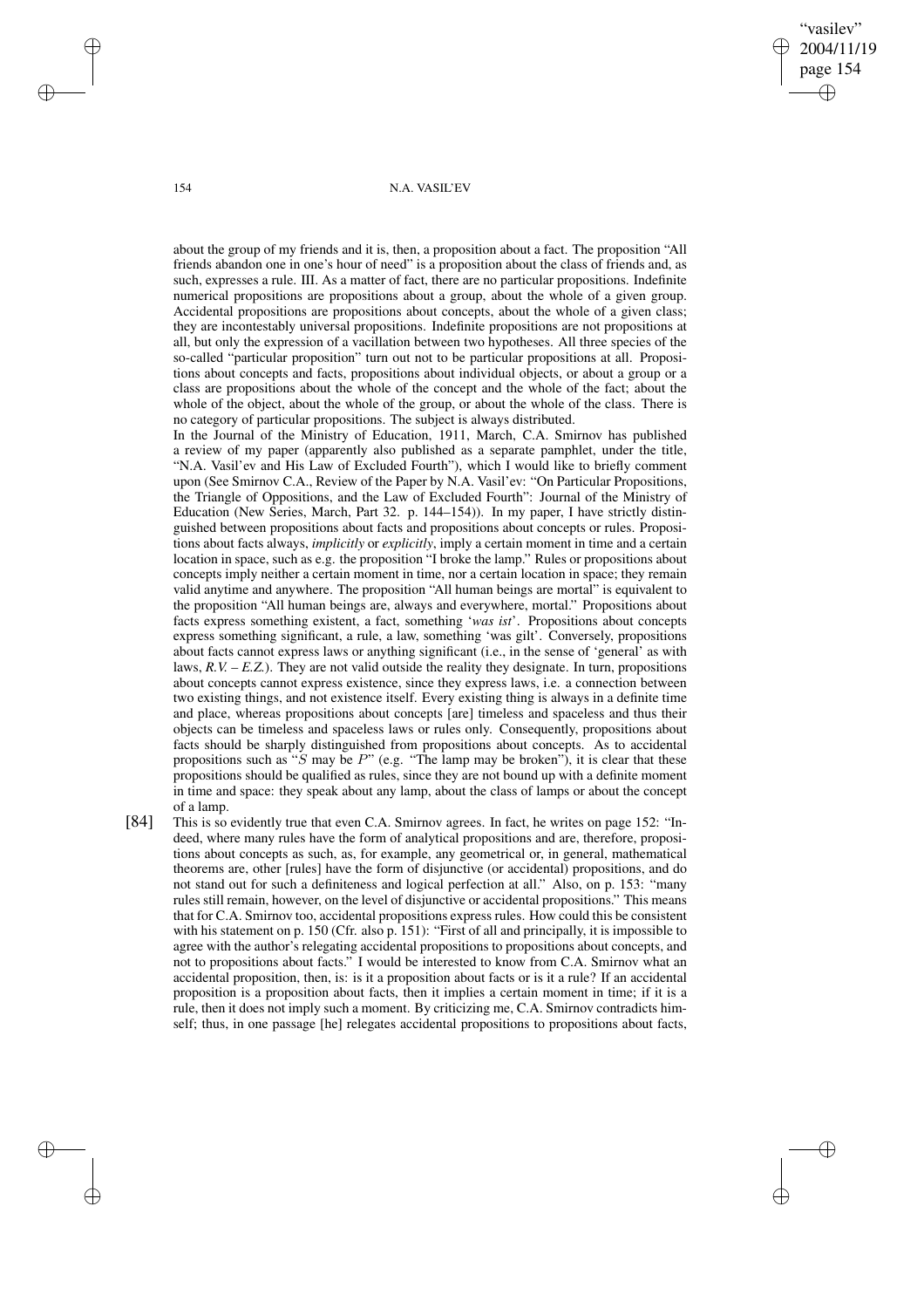Lobachevski's geometry finds its real interpretation in the geometry of the pseudo-sphere, imaginary logic in the logic of the concept. But geometry is not limited to that. It tries do determine the conditions under which (any) imaginary geometry could become a real geometry of space. It can [85] be shown that such a condition is provided simply by the physical structure of our universe. The famous French physicist, mathematician, and philosopher Poincaré has excellently demonstrated the dependence of our geometry on the physical organization of our world (La science et l'hypothèse, p. 84– 87)<sup>∗</sup> . First, he proves that if there would be space (in the world) and a

whereas in another [he relegates them] to rules; but is clear that they cannot be both at the same time.

In general, the conjunction of contradictory propositions constitutes, as it seems, a favorite logical method of C.A. Smirnov. Thus, on p. 149 he accuses me of identifying propositions about concepts with rules, whereas on p. 154 he accuses me of vagueness in the distinction between propositions about concepts and propositions about rules. Had that been the case, I would have been guilty of a contradiction; but as I am not, and C.A. Smirnov does not accuse me of contradiction, then, apparently, he thinks in earnest that it is possible to both identify and vaguely discern at the same time.

Let me now go into another aspect of C.A. Smirnov's critical activities that has surprised me in a very unpleasant way. C.A. Smirnov reproaches me that I allegedly turn language into a criterion for logic. On p. 151 he writes: "The author thinks, absolutely without reason, that "logic should always beware of being less rigorous than language.", p. 22."

The quotation from my paper is incorrect, since the word "always" was inserted, which is absent in my paper. In the case in question, this mistake is all the more regrettable, because it completely distorts the meaning of the quotation. Without the arbitrarily inserted word "always", the whole phrase which the passage in question is taken from, reads as follows: "To the rigour of distinctions in language there corresponds a real distinction in thinking, and logic should beware of being less rigorous than language." What I really mean is the following: only those distinctions in language are important for logic, to which there correspond real distinctions in thinking; but since there exists such a relation between language and logic, it provides an additional argument for recognizing such a distinction in logic. This relation resembles the relation between philosophy and common sense; not all the truths of common sense remain valid in philosophy; but if a thesis is endorsed by both philosophy and by common sense, we can refer to that agreement as an *additional* argument in its favor and state that philosophy should beware of being less rigorous than common sense! But by inserting the word "always," C.A. Smirnov has imparted to my thought a sense which is contrary to that which it had. Therefore, all of C.A. Smirnov's subsequent arguments are a fight not with me, but with his own constructions. C.A. Smirnov writes: "At first sight the new logical theory of N.A. Vasil'ev seems to be very neat but, unfortunately, it suffers from basic shortcomings and collapses completely once these are removed" (p. 150). Was C.A. Smirnov not in too much a hurry to bury my theory? At least, the reviews of my paper in Rech, October 11, 1910 and in Logos, n2, express quite a different view. As to the review by C.A. Smirnov, after all that has been said above I leave it to the reader to decide whether his [own] arguments do not suffer from "basic shortcomings" and whether, instead of my theory, his [own] criticism does not "collapse."

<sup>∗</sup> Cfr. Poincaré A., Science and Hypothesis. Moscow 1904.

vasilev" 2004/11/19 page 155

✐

✐

✐

✐

 $\rightarrow$ 

 $\rightarrow$ 

✐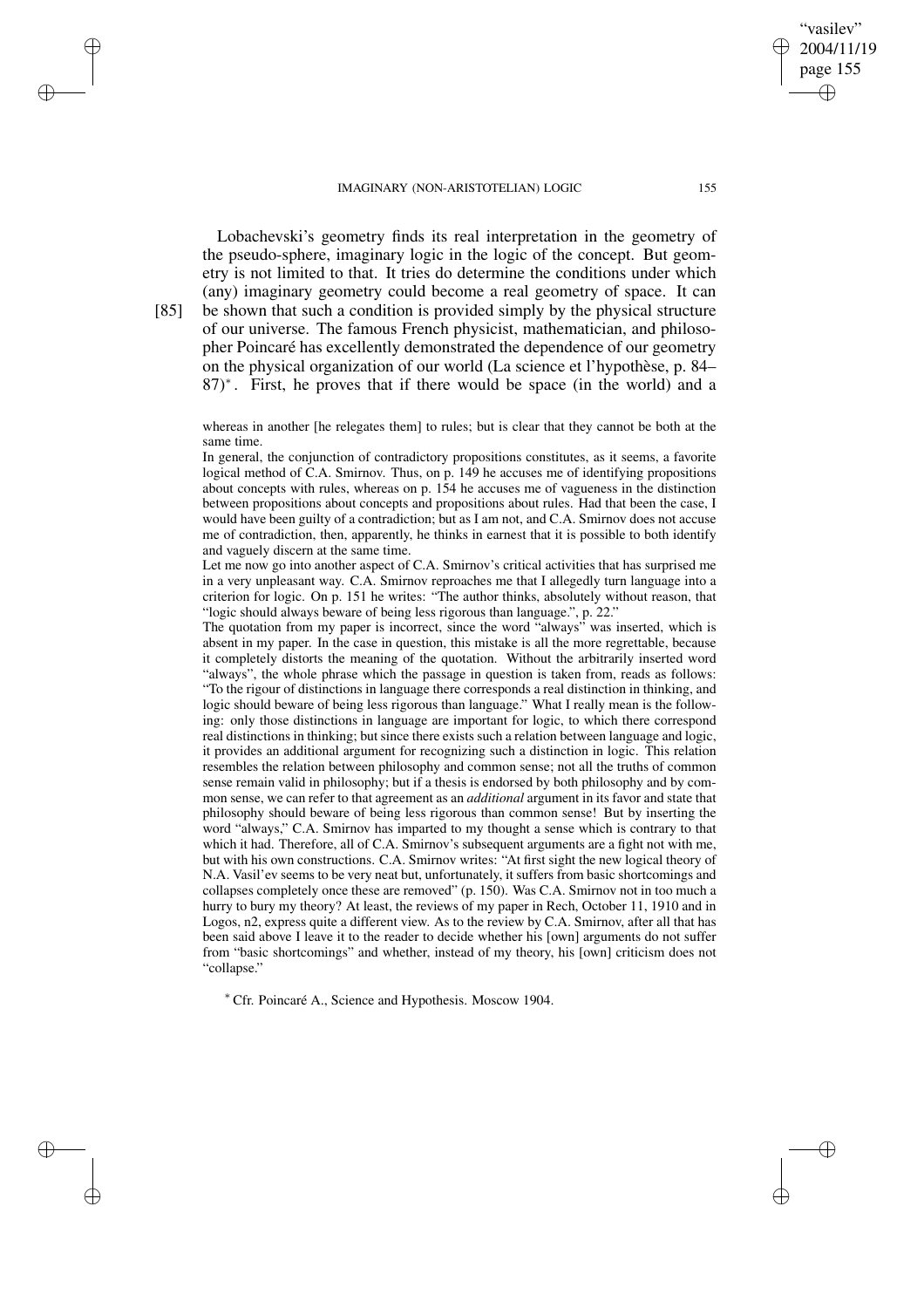"vasilev" 2004/11/19 page 156 ✐ ✐

✐

✐

## 156 N.A. VASIL'EV

geometer, gifted with a mind such as Euclid's, but no solid bodies, there would be no geometry. Subsequently, Poincaré conceives of the world as a sphere with a temperature which uniformly decreases from the center to the surface, and (assuming, also, the law of the expansion of solids under the influence of heat) he shows that in such a world geometry would necessarily be non-Euclidean.

In the same way *it can be shown that, assuming a certain structure of our world or our faculty of sense-perception, logic should necessarily be non-Aristotelian.*

Our world and our faculty of sense-perception are uniformly positive. Also sense-perceptions provoked by negative causes are positive: silence, darkness, rest — no less than sound, motion, light. Silence, rest, darkness, are, in themselves, just like the sense-perceptions of sound, motion, and light; they have their own meaning and nothing in them implies their negative nature. Darkness is the specific perception of darkness, and not the perception of the absence of light. Darkness becomes the negation of light only secondarily, through their incompatibility. In our world, two positive perceptions become each other's negations when there is a relation of incompatibility between them. Therefore, negativity is something external to perceptions.

[86] It is something which is added to them if one considers them in relation to other perceptions, but which is not inherent to these perceptions considered separately. Red in itself is a certain perception, and it has nothing negative; but if we oppose it to white, we can consider it as non-white. To sum up, negation, or the negative character, is not a property of any perception, but it is a relation that reveals itself in the process of comparative thinking. In themselves, all perceptions are positive.

But we could imagine a world with negative perceptions, with pure 'non-A's' that would have as their sole meanings to be the negations of A's. In this case, negation would be part of the nature of the perception of 'non-A'; it would not be a relation, which is added by comparative thinking. We could, then, think of pure perceptions of "non-white," just "non-white" and nothing more, which we do not have at present, since "non-white" means for us red, blue, etc. Such a negation would be an absolute negation, in contrast to our negation, which is a relation and which therefore we could call relative [negation]. This difference between absolute and relative negation is strictly logical, and it can be found in the work of several logicians, for example in Bolzano<sup>14</sup>. If one assumes [the existence] of negative perceptions in a world, the purely logical concept of an absolute negation would become true as a reality in that world.

<sup>14</sup> *Bolzano B.B.* Wissenschaftslehre. Sulzbach, 1837. Bd. 1. §89.

 $\rightarrow$ 

 $\rightarrow$ 

✐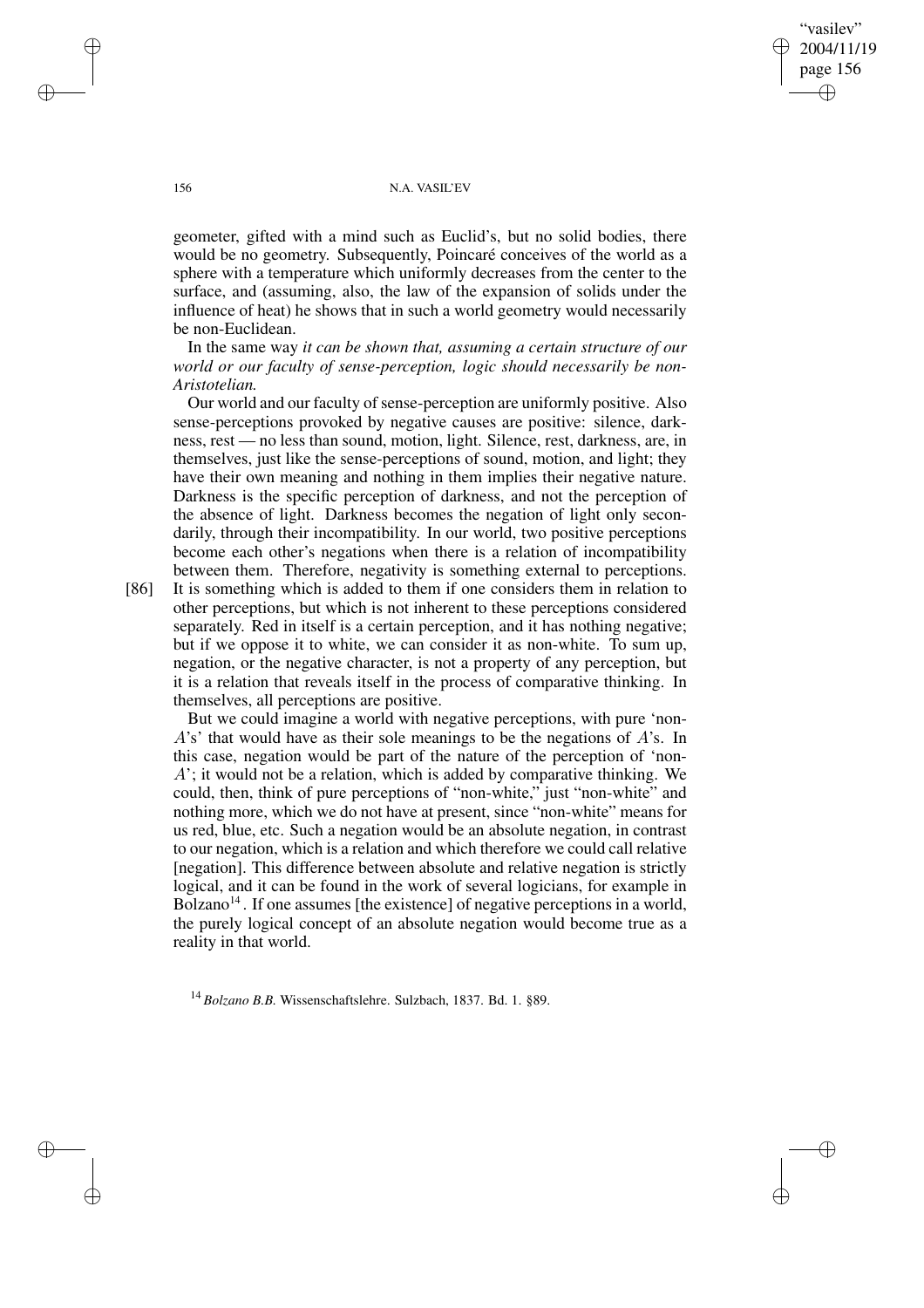Thus, we could assume there to be in a world [the existence of] two kinds of perceptions, perceptions of type  $A$ , and perceptions of type non- $A$ . When we have a perception A of a subject S, we can construct the proposition " $S$ is  $A$ ." When we have a perception of non- $A$ , we can construct the proposition "S is not A". Here, as in the case of imaginary logic in general, negative propositions are directly based on perceptions. Now, let us think of an object  $S$  simultaneously causing in us positive perceptions  $A$  and negative perceptions non-A. That is quite conceivable, since in a world with nega- [87] tive perceptions negation originates independently from the incompatibility with positive perception, and can, consequently be in conjunction with it. Since, some object S simultaneously causes the perceptions  $A$  and non- $A$ , we would be able to construct the indifferent proposition " $S$  is A and not A simultaneously." Thus, in the case of the existence of negative perceptions in a world, the logic of that world would be non-Aristotelian.

But other interpretations of imaginary logic could be given as well. Consider the following. Suppose an affirmative proposition designates the similarity of two phenomena. The affirmative propositions of our logic can be interpreted in that sense, too. The proposition "the rose is red," signifying the inclusion of the rose in the class of red objects, also expresses the rose's similarity to red objects. Let us assume, then, that negative proposition do not express an incompatibility, as with us, but a difference, an absolute difference or an absolute dissimilarity. Then, clearly, propositions are possible that simultaneously express similarity and dissimilarity between two phenomena, i.e., indifferent propositions. In our world too, two similar objects are at the same time also different.

However, (in our world) we have elaborated a logic of the presence and absence of predicates, i.e. a two dimensional logic. The logic described above, however, is a logic of similarity, difference and the conjunction of similarity and difference, i.e. a three-dimensional logic or an imaginary logic.

Furthermore, still another interpretation can be given of imaginary logic.

In our logic, by affirming that  $S$  is  $P$ , we affirm the whole of the meaning (intension) of the concept  $P$ , and also each of the properties of  $P$  separately. The syllogism Barbara (a property of a property of a thing is a property of the thing itself) is based upon this. But, by denying that  $S$  is  $P$ , by declaring this proposition to be false, we deny the totality of the properties of  $P$ , taken collectively, whereas we deny only some of the individual properties of P. Thus, by denying that Columbus was the first European who reached the shores of America, we are not denying that he was a European and that he reached the shores of America. In the proposition "Dogs are not human

 $\rightarrow$ 

 $\rightarrow$ 

✐

✐

"vasilev" 2004/11/19 page 157

✐

✐

✐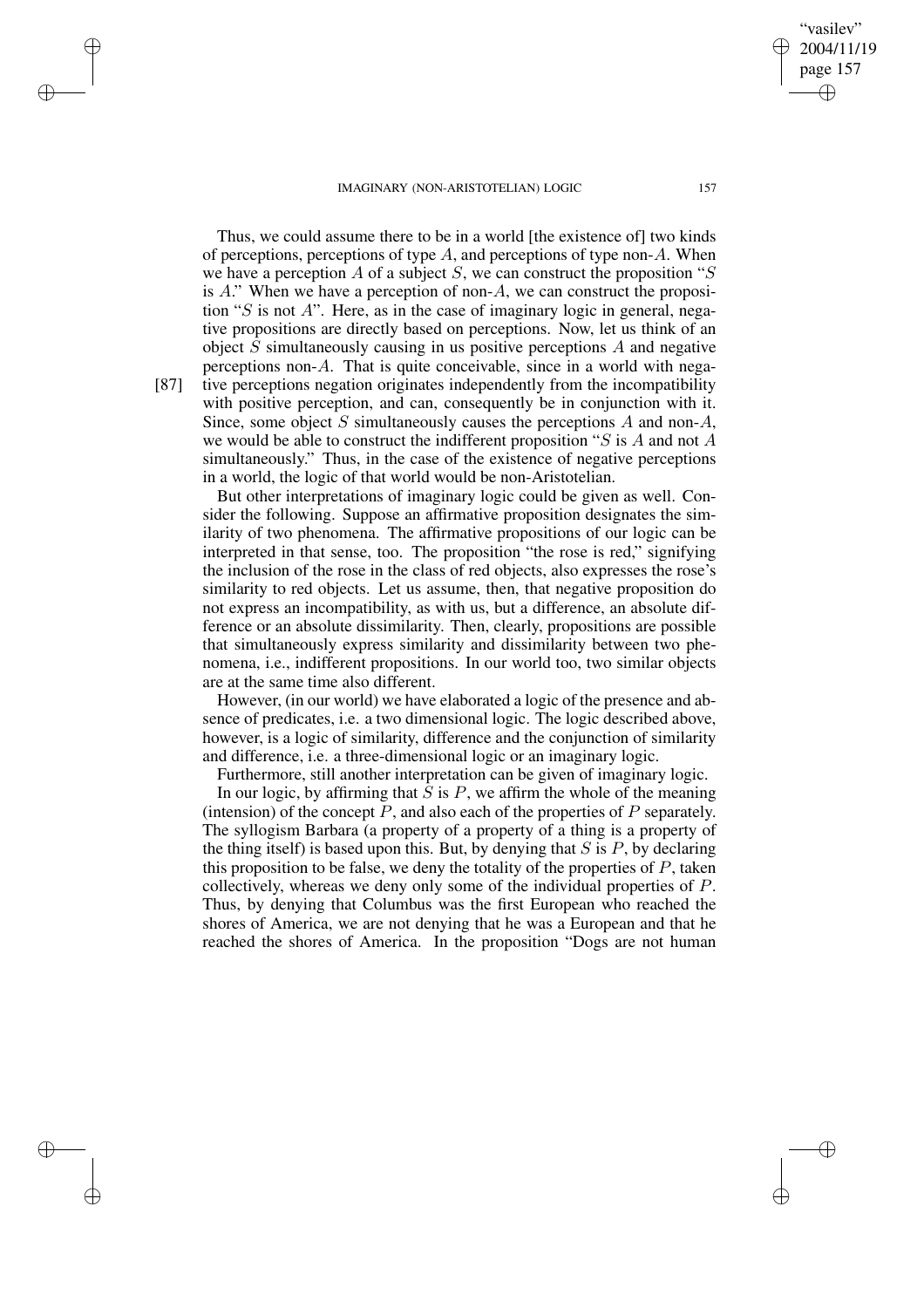"vasilev" 2004/11/19 page 158 ✐ ✐

✐

✐

## 158 N.A. VASIL'EV

beings," not the whole of the meaning of the concept "dog"<sup>∗</sup> is negated; for example, it is not negated that dogs are mammals $^{15}$ .

But one could conceive of the concept of absolute falsehood and the concept of an absolute negation. One could imagine a 'non-A' that would have none of the properties of A. If the concept A has the properties  $p, q, r, s, \ldots$ 

[88] then the concept 'non-A' would have the properties non-p, non-q, non-s, etc. Let us, furthermore, assume that our (regular) negation, which negates not all the properties of A but only some of them, is also preserved.

Then again, in each specific case there would be three possibilities: 1) the proposition 'S is A' would be true or false and, if false, it could be either 2) absolutely false, so that S would have none of the properties of  $A$ , or 3) simply false, so that only some of the properties of A would be negated.

In general, we can either 1) affirm all the properties of  $A$ , or 2) negate all the properties of A, or 3) affirm some of the properties and negate some others [of the properties of  $A$ ]. The first case results in an affirmative proposition, the second case is the absolute negation and the third case results in a proposition with our [regular] negation. In all, there are, then, three subdivisions of the propositions according to their quality.

The class of negative propositions, viz. propositions declaring affirmative propositions false, is subdivided into 2 subclasses: propositions of absolute falsehood and propositions of simple falsehood.

It should be noted that in both of the aforementioned interpretations we get an imaginary logic, which is however somewhat different from the one the main features of which we have sketched in this paper. Thus it is, for example, not difficult to see, that within the latter interpretation the 1<sup>st</sup> figure of the syllogism with an absolute negation as a minor premiss<sup>16</sup> is possible (valid). I have given these interpretations in order to show how the meanings of the known logical operations could be modified in different ways and

∗ In the original text, the predicate "human being" is mistakenly used here. (*R.V. – E.Z.*)

<sup>15</sup> In order to negate a predicate of a subject, it suffices to negate at least one of the properties of the predicate of the subject.

<sup>16</sup> If the concept A has the properties p, q, r, s, ..., then, as we have seen, its absolute negation non-A should have the properties non-p, non-q, non-r. From this, it is clear, that we can construct the following syllogism:

| A is $P$        | major premiss |
|-----------------|---------------|
| $S$ is non- $A$ | minor premiss |
| $S$ is non- $P$ | conclusion.   |

Here, the formula "S is non-A" should be read as "A is absolutely negated with respect to S."

 $\rightarrow$ 

 $\rightarrow$ 

✐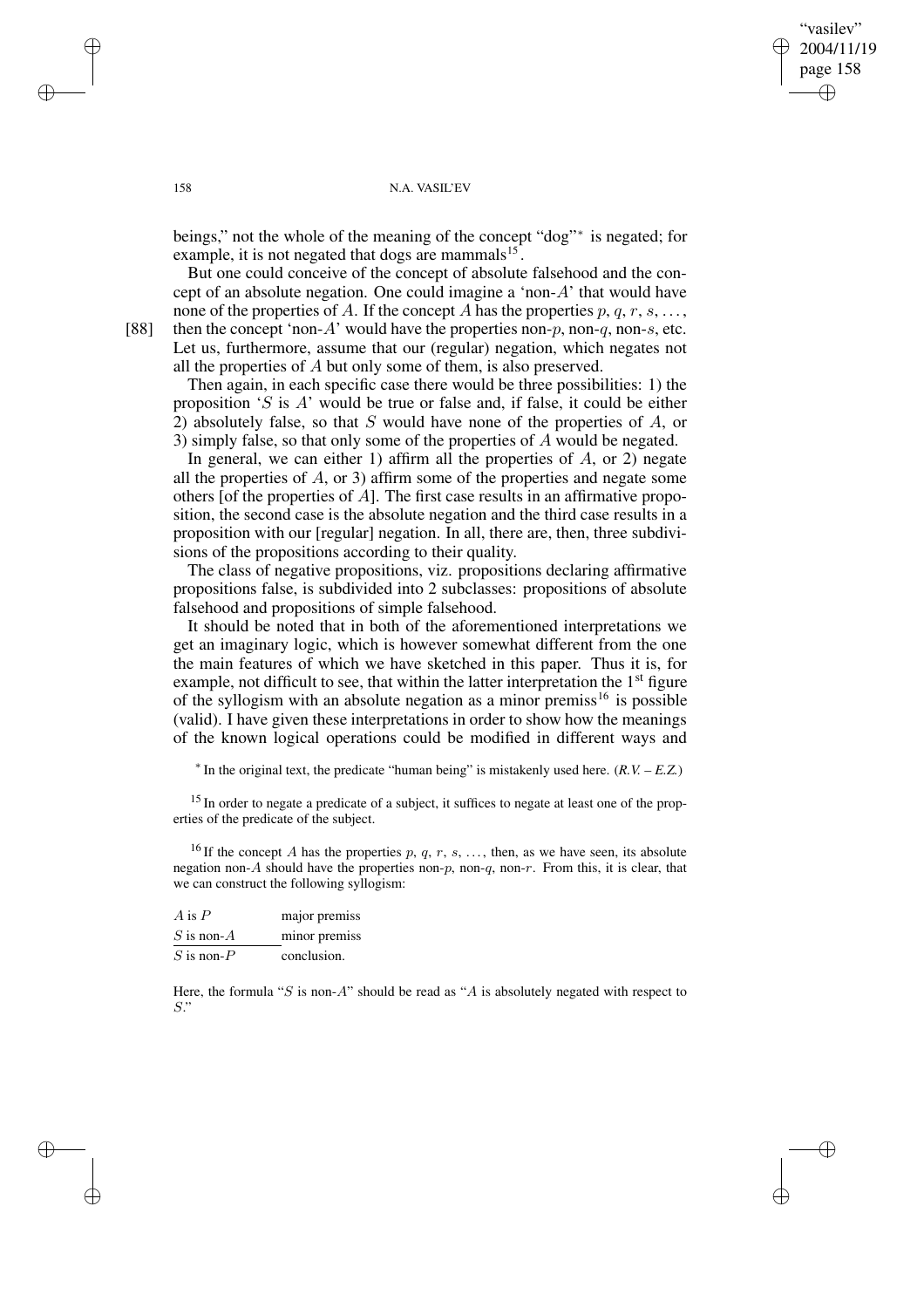how in this way very substantial modifications of logical operations could be obtained.

In conclusion, I will try to reply in advance to some misunderstandings and objections that arise naturally.

[89] One might object here in the following way: "You refer to the possibility of imaginary geometry. But imaginary geometry is created by logic. What is your imaginary logic created by?" My reply to that is: *by logic*. In logic, there are principles and operations that are common to all logics in general, (principles and operations) transcending particular logics and transcending both imaginary and 'real' logic. It is material and not formal laws of thought that differentiate the one 'logic' into particular logics subordinated to it, and lead to differences between these logics. It is by dealing with a different material, with a different subject matter of knowledge — e.g. incompatibility in one case and absolute negation in other cases — that creative thought constructs different logics. This is essentially the same as what a zoologist or a botanist does when, by dealing with different empirical material, he constructs different scientific disciplines by means of the same logical apparatus. *Logic in the form in which we are used to apply it, is full of empirical elements; it is logic under the conditions of experience; it is adapted to the empirical.* Basic properties of our world affect our logic.

But one should not think that everything is empirical in our logic, that everything (in it) belongs to the world and to experience and that nothing (in it) belongs to reason and thought. First of all, the very form[s] of the propositions and the inferential process are functions of our reason, since in nature there are objects and perceptions, as you like, but there are no propositions and inferences. Therefore, the forms themselves of the propositions and inferences, which constitute the very essence of the logical, are beyond experience and are not derived from experience and reality. Furthermore, in nature there is neither truth nor falsehood. Only human beings distinguish between truth and falsehood. Therefore, there have to be (other) propositions that arise from the form of the propositions and inferences themselves and that do not have any empirical basis. *I would propose to call these extra-empirical logical propositions, and I would call a logic without any empirical elements metalogic.* The name "metalogic" is better suited for this discipline, as it indicates a formal analogy to metaphysics. Metaphysics is the knowledge of being regardless of the conditions of experience. Metalogic is the knowledge of thought regardless of the conditions of experience. Metaphysics is the science of pure being. It constitutes an abstraction from the world of phenomena, and it is the knowledge of that which is common to all empirical things. Metalogic is a discipline of pure thought. It is an abstraction from everything in thought that is empirical. There may be many

✐

✐

✐

✐

[90] worlds, but the essence of being is one. Such is the basic premiss of metaphysics. There may be Many logics, but they all have something in common

"vasilev" 2004/11/19 page 159

✐

✐

✐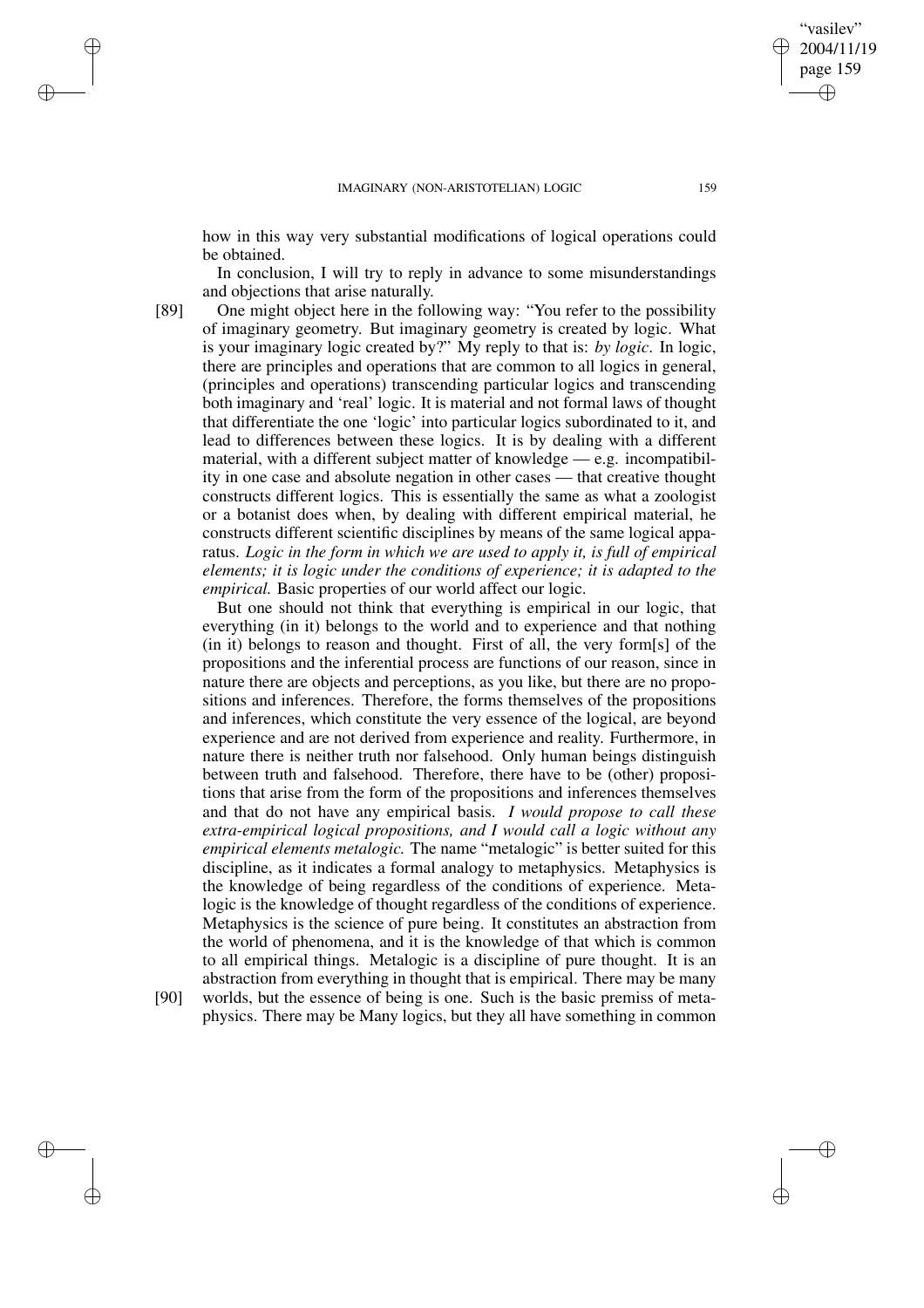"vasilev" 2004/11/19 page 160 ✐ ✐

✐

✐

## 160 N.A. VASIL'EV

which is only One, viz. metalogic. Metalogic, then, is the discipline of the formal aspect of thought regardless of its content.

Therefore, the only formal logic is metalogic. Our so-called formal logic is, in fact, not formal, since it does not completely abstract from the content of thought. For example, the law of contradiction is a material principle. Therefore, we should carefully distinguish between metalogic and empirical logic.

One could also define these two disciplines as follows: Metalogic is the science of propositions and inferences in general. Empirical logic is the science of those kinds of propositions and inferences that correspond to our world. It is constructed in accordance with the main properties of our world. Therefore, in metalogic we get to know nothing besides thought. In empirical logic we get to know the main properties of our world as well. Empirical logic is a combination of the metalogical and the experiential, of the rational and the empirical. Therefore, empirical logic lies at the foundation of any 'terrestrial' reasoning, since scientists or representatives of any specific science will make mistakes if they are reasoning contrary to the main properties of our world. So, scientists have to reason and, in fact, do reason according to both the principles of metalogic and empirical logic. But philosophers can, and in certain cases have to, reason according to the principles of metalogic only. Metalogic in itself constitutes a certain logical minimum; it is that, which is contained in all possible logics, real and imaginary ones. It is that, which makes logic be logic. Empirical logic (but also any of the imaginary logics) is richer in content; it is more concrete, more definite; it contains all of the metalogical and something specific to empirical logic only. Therefore, a person who is reasoning in accordance with empirical logic (or any imaginary logic), is also reasoning in accordance with metalogic, but not at all vice versa.

We have a means to separate the propositions of metalogic from the specific propositions of empirical logic. This means is the method of the construction of imaginary logic. All those propositions that can be rejected and be replaced by other propositions while at the same time the whole remains 'logic' (be it an imaginary one) belong to empirical logic only. All those propositions that cannot be rejected without destroying the very possibility of logical reasoning belong to metalogic. Thus, for example, the law of con-

[91] tradiction is a law of empirical logic, the law of absolute difference between truth and falsehood is a law of metalogic. The same metalogic underlies both imaginary and empirical logic, and this explains the possibility of the construction of an imaginary logic. Metalogic is analogous to those most general propositions of geometry that are common to all geometries: Euclidean and imaginary ones; it corresponds to what Bolyai called absolute geometry. Lack of space does not allow us to draw at any length on the methods and content of metalogic and its difference from our empirical (terrestrial) logic.

✐

✐

✐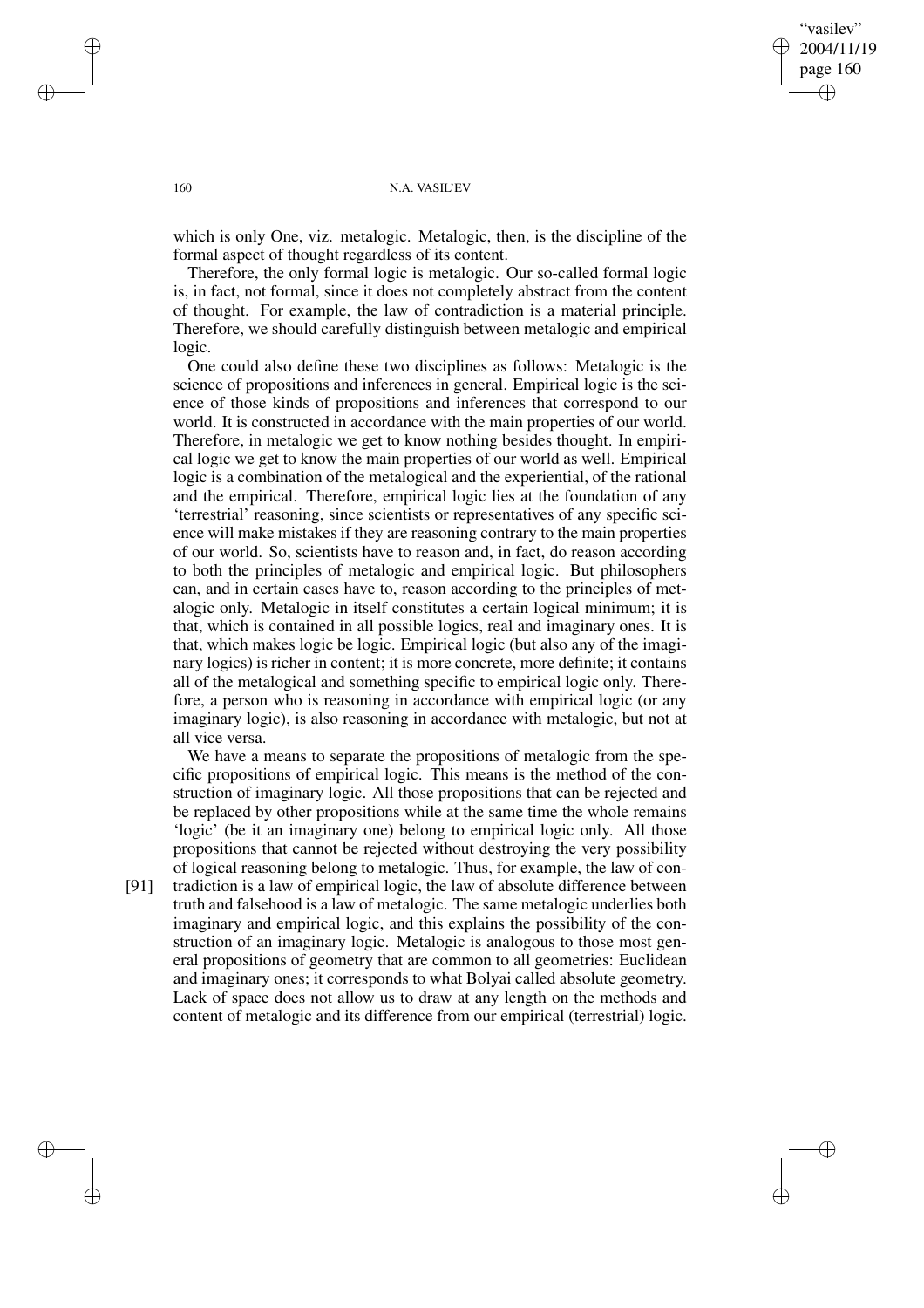It is worth noting here that, consequently, the word "logic" may have four meanings and can designate four different disciplines:

1) It can designate our 'terrestrial' logic, 'Aristotelian logic' as we call it in contrast to imaginary (non-Aristotelian) logic, or 'empirical logic', as we call it in contrast to metalogic. This is, of course, the original meaning of the word.

2) It can designate different systems of imaginary logic. And these all belong to the same kind of logic as empirical logic.

3) It can designate metalogic as that which is common to all logics and constitutes the formal preconditions of any logic.

4) Finally, it can designate logic as a concept, as a class or a genus, in relation to which the "logics" in the former three senses are species and individuals. It can simply designate "logical" anywhere, be it in metalogic, empirical logic, or imaginary logic.

One should not think that imaginary logic is a simple curiosity, a mental game, which has neither theoretical nor practical value. To the contrary, imaginary logic, it seems to me, should be considered of utmost importance. Here I will be brief and mention the most essential only. No one who is studying logic is ignorant about the chaotic condition in which the doctrine of the laws, or principles, of thought nowadays is. There is nothing firmly established in this domain. Schopenhauer, for example, reduces all logical laws to the following two: the law of excluded middle and the law of sufficient reason. Hartmann, on the contrary, retains the law of contradiction only, inferring all other logical laws from it.

[92] By contrast, other thinkers consider the law of contradiction as a corollary to the law of identity; the idea of the derivative character of the law of excluded middle is widespread as, for example, in Sigwart. The opinion that all four laws are independent is the most widespread one.

Moreover, it is not proven that there could not be further logical principles — that for that matter have yet to be explicitly formulated — that would belong to the foundations of our logic. The case of geometry may convince us of this possibility. The complete and systematical formulation of the axioms of geometry has been done only recently by Pasch, Hilbert and others; up to then, many unquestionable axioms had escaped the attention of scholars.

Finally, the formulations of the logical laws should be considered as being especially questionable and unfixed.

Therefore, it turns out that in the doctrine of the logical axioms (which as axioms should apparently be completely obvious and reliable) there is nothing obvious nor reliable.

The method of the construction of imaginary logic could serve to solve problems related to the laws of thought, since it allows for the analysis of the complex and intertwined fabric of "the logical," in which all threads are multiply interlaced, combined, crossed, and enmeshed in each other. This

✐

✐

✐

✐

"vasilev" 2004/11/19 page 161

✐

✐

✐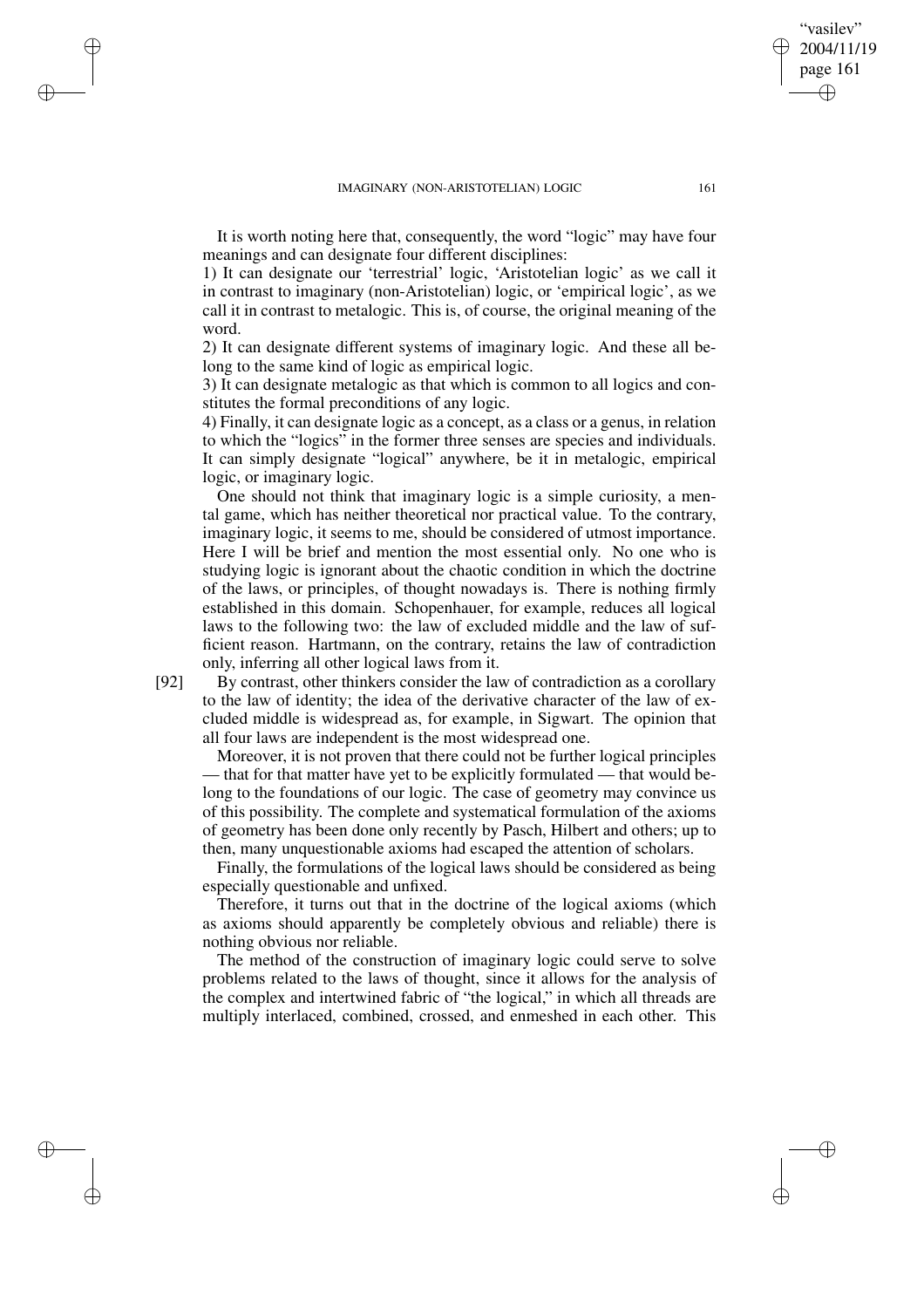vasilev" 2004/11/19 page 162 ✐ ✐

✐

✐

## 162 N.A. VASIL'EV

method offers the possibility of separating different strata of "the logical," of tracing back the most important threads — the canvas of the fabric — and their mutual interrelationships.

In other words, by means of this method one could, as it seems, first of all more reliably determine the axioms and postulates that constitute the foundation of logic; secondly, one could give them precise formulations, since by enumerating all the axioms we could avoid the constant recurring conflation of different axioms; thirdly, one could demonstrate that all the axioms discovered are independent and are not derived from each other, since independence is a basic property of the concept of an axiom or a basic principle; fourthly, one could determine which logical operations and propositions depend upon which axiom (for example, when, upon removal of the axiom, these operations themselves have to be abolished); finally, one could formulate a complete classification or system of axioms and postulates for logic.

In short, for logic the same kind of investigation should be carried out that has already been carried out for geometry, viz. an axiomatic one<sup>17</sup>.

[93] Thanks to this axiomatic investigation, it will in the future be possible to determine all of the axioms and postulates of logic and all of its presuppositions. The method of imaginary logic is exactly the method that should be used in an axiomatic investigation. By removing the law of contradiction, we also remove from logic all that depends upon it and pick out all that which does not depend upon it.

The method of imaginary logic could also be used in solving other logical problems. We have already seen that it could be used in the solution of a problem concerning the  $2<sup>nd</sup>$  figure of the syllogism and concerning the relation between the law of contradiction and the law of excluded middle. By means of this method also the meaning of the general law of *conversio* could be determined and many questions that arise in the study of *conversio* could be resolved. For the moment we can confine ourselves to these examples. The main advantage of imaginary logic is that it allows us to generalize the laws and formulae of our logic and to construct logical laws in their most general form.

Last but not least, there is also an epistemological, and thus more general, philosophical significance in imaginary logic and in a differentiation

✐

✐

✐

<sup>&</sup>lt;sup>17</sup> The term "axiomatic investigation" was apparently introduced by Hilbert. He writes: "By the axiomatic investigation of mathematical truth I understand an investigation which does not aim to discover new and more general propositions related to that truth but, rather, to reveal the place of that truth and its logical connections within the system of the already known truths in such a way, that it would be known for certain which propositions are necessary and sufficient for its justification." (Grundlagen der Geometrie. 3-te Auflage 1909, S. 129). On the axiomatic method in philosophy, cf. also: Ueber das sogenannte Erkenntnisproblem. 1908. p. 779.